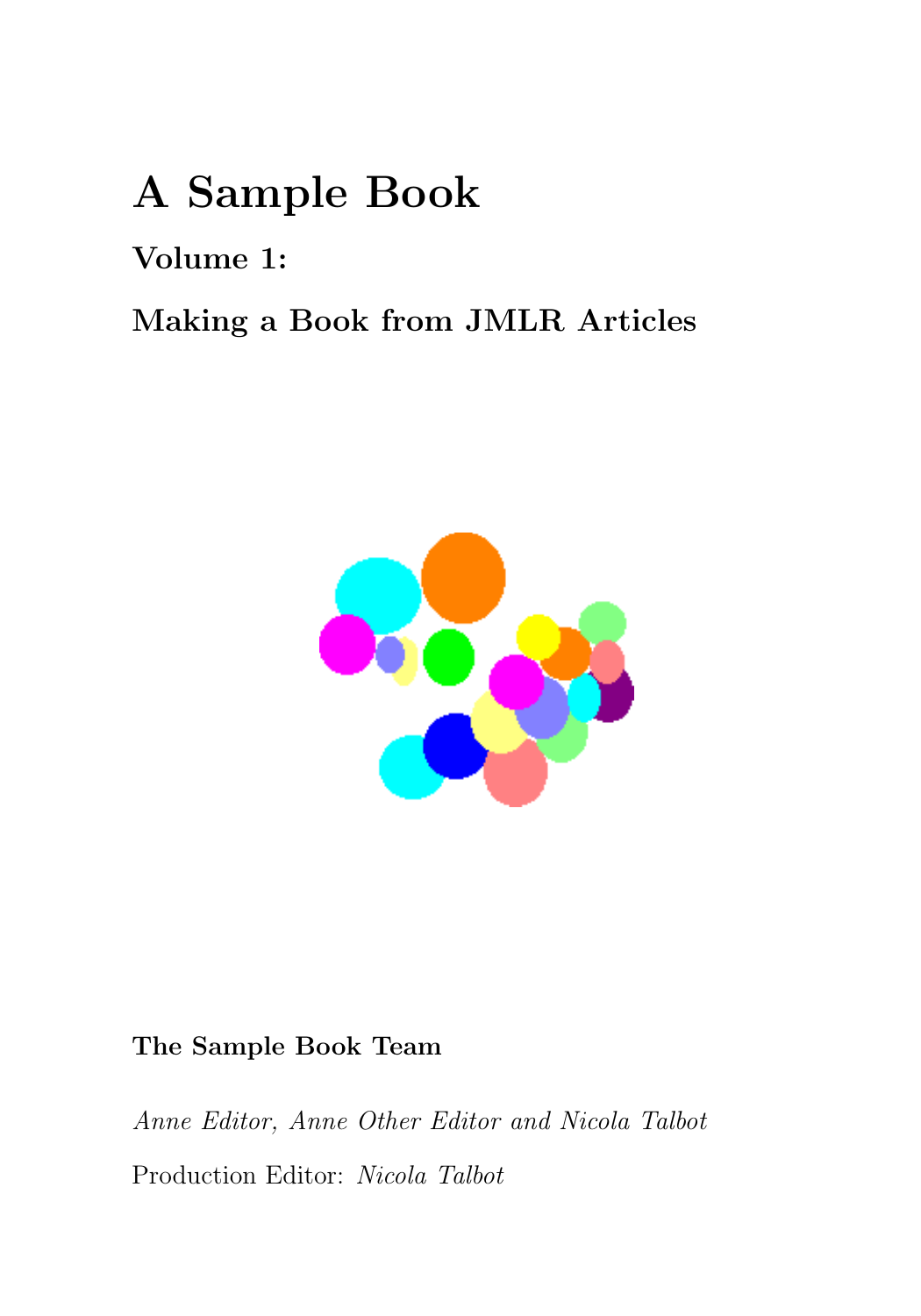### <span id="page-1-1"></span>Foreword

This is an example book that combines multiple articles. Each article uses the jmlr class file. The articles should not need to be edited in order to combine them using this class file.<sup>[1](#page-1-0)</sup> In particular, you don't need to delete **\documentclass**, \begin{document} and \end{document}. The articles should be able to compile on their own or as part of this book.

In the preamble of the book, you need to include the packages that the articles include, but you don't need to include any packages that are automatically loaded by the jmlr class (amsmath, amssymb, natbib, graphicx, url, xcolor and algorithm2e). You also don't need to include the hyperref and combnat packages as they are automatically loaded by jmlrbook. For example, some of the articles imported in this book use the lipsum package, so that package needs to be included in the preamble of the book.

Commands defined in the imported articles will be local to that article unless \gdef or \global has been used. This means that if more than one article has defined the same command, there shouldn't be a conflict unless the command has been defined globally. For example, paper1/paper1.tex and paper2/paper2.tex both define \samplecommand, but since \newcommand has been used, rather than \gdef, there's no conflict. However, a problem will occur if the same command is also defined in this document before either of those files are imported.

Many packages must be loaded before hyperref. If these packages haven't been loaded by jmlr, you will need to specify them using jmlrbook's \jmlrprehyperref hook. For example, to load the packages "foo" and "bar":

```
\def\jmlrprehyperref{\usepackage{foo}\usepackage{bar}}
\documentclass{jmlrbook}
```
or:

#### \def\jmlrprehyperref{\usepackage{foo,bar}} \documentclass{jmlrbook}

The imported papers need to be placed inside the jmlrpapers environment. Papers that have already been published should be included using \importpubpaper and papers that haven't been published elsewhere should be imported using \importarticle. Both commands have an optional argument that specifies the prefix to use in the labels within the imported article. If omitted, the article's file name is used.

<span id="page-1-0"></span><sup>1.</sup> Unless the authors have done something weird or have used problematic packages.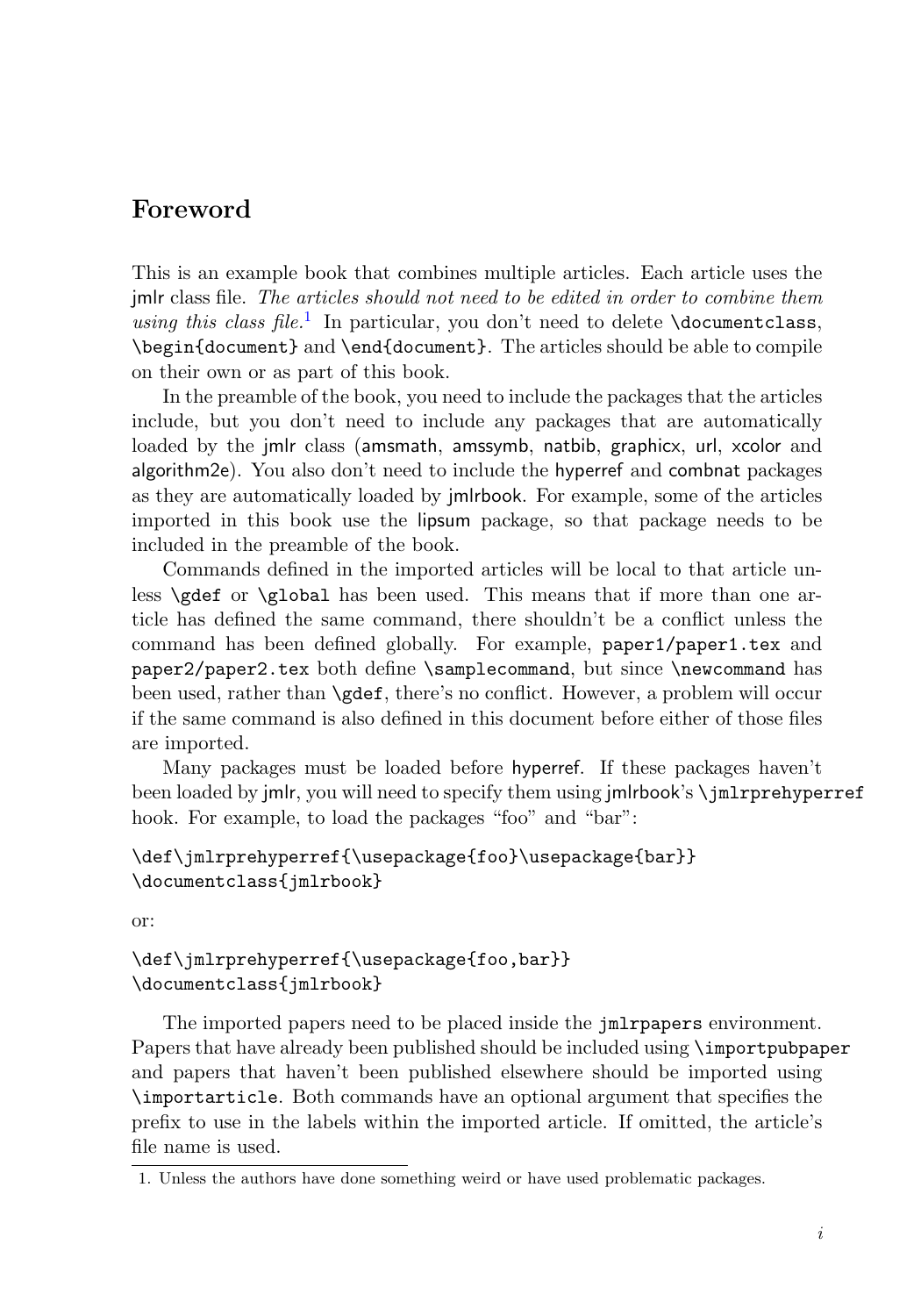Both articles and the book may have appendices and parts created. Parts are created using  $\part{title}$ . Switch to appendices using  $\apacksquare$  and then use \chapter (for the book) or \section (in imported articles).

Cross-referencing other parts of the book is done using the usual \label and \ref mechanism. The jmlr class additional provides convenience commands such as \sectionref and \figureref. Unlike \ref, these commands may take a comma-separated list of labels as the argument.

The jmlrbook additionally provides \chapterref (which can take a commaseparated list of labels) and commands to reference imported articles (which take a single label as the argument): \articlepageref (the starting page of the article), \articlepagesref (the page range for the article), \articletitleref (the short title for the article) and \articleauthorref (the article's author).

You may also cross-reference parts of the imported articles, but you need to prefix the label with the label supplied in the optional argument of \importpubpaper or \importarticle. (If omitted, this is given by directory/file name.)

For example, the first appendix in this book is Appendix  $A$ , but the first appendix in ["Article 1"](#page-9-0) by [J. Doe and J. Smith Jones](#page-9-0) (pp.  $4-11$ ) is Appendix [A.](#page-15-0) Here's a reference to a couple of tables in [Article 1:](#page-9-0) Tables [1](#page-12-0) and [2.](#page-13-0)

The author of a foreword (or other chapter) can sign off using the authorsignoff environment. Each author should be specified using **\Author.** 

<span id="page-2-0"></span>Nicola Talbot University of East Anglia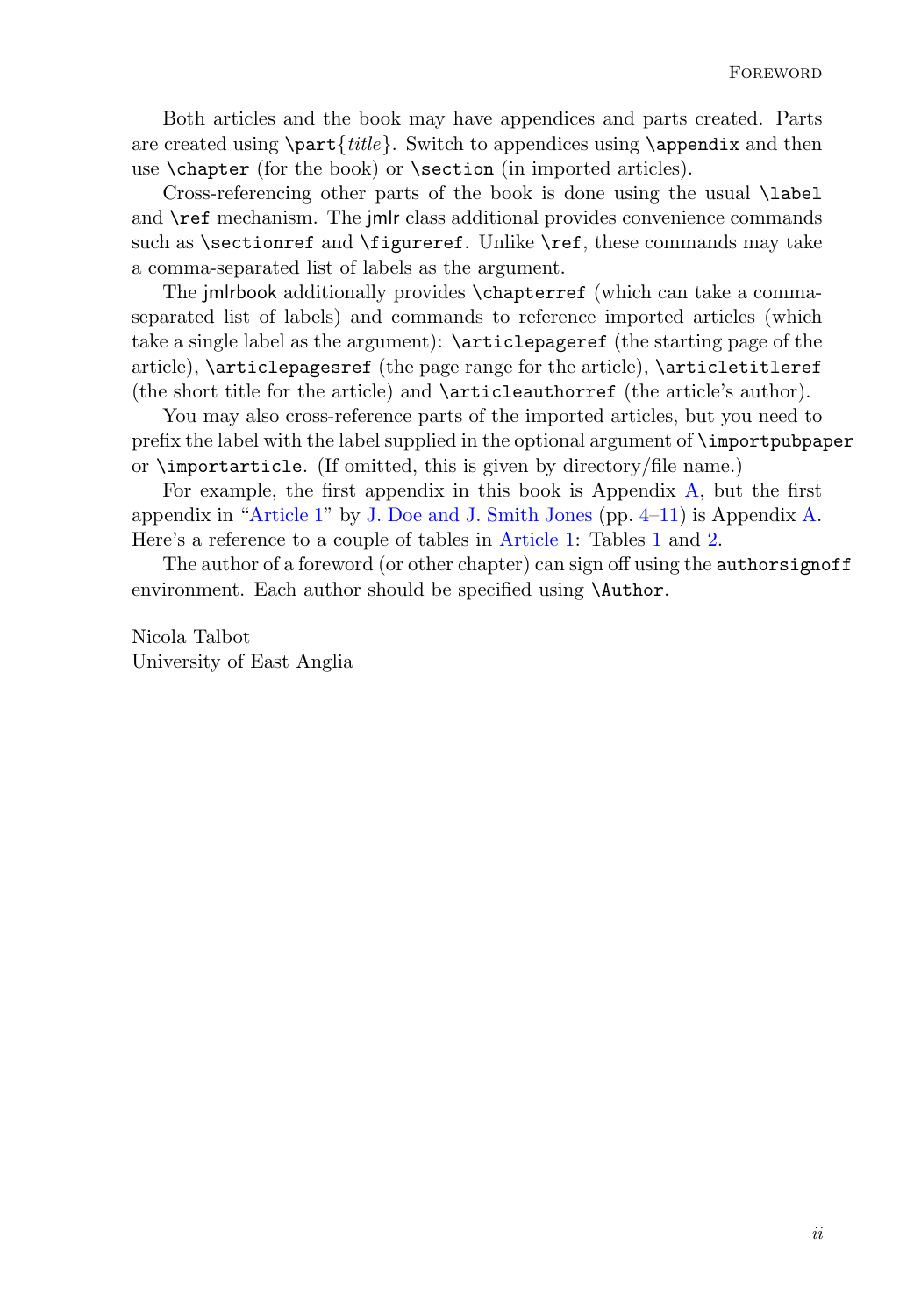## Preface

The preface environment should be used for the preface if you want makejmlrbook to extract the preface and turn it into a standalone document.

The editorial team can sign off at the end of the preface using the signoff environment. This has two arguments: the optional argument is a name for the editorial team (defaults to "The Editorial Team") and the mandatory argument is the date. Within the environment, use \Editor for each editor.

March 2010

The Editorial Team:

Nicola Talbot University of East Anglia [N.Talbot@uea.ac.uk](mailto:N.Talbot@uea.ac.uk)

Anne Editor University of Nowhere [ae@sample.com](mailto:ae@sample.com)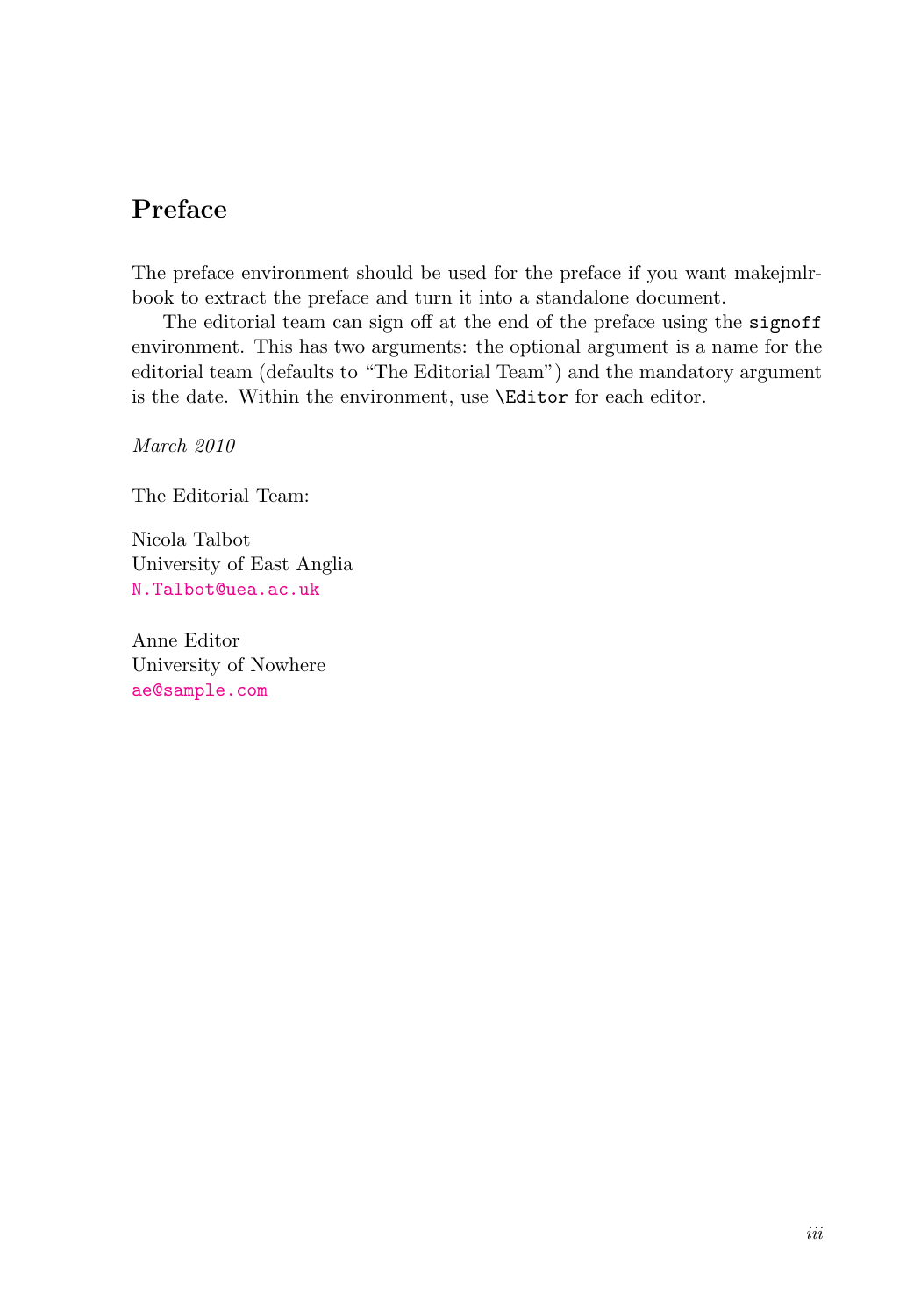# Table of Contents

| Foreword                                                                                                                  |                |
|---------------------------------------------------------------------------------------------------------------------------|----------------|
| Preface                                                                                                                   | iii            |
| <b>First Part of the Book</b><br>Part I                                                                                   | $\mathbf{1}$   |
| Introduction<br>1                                                                                                         | 3              |
| Sample Section<br>1.1                                                                                                     | 3              |
| Sample Sub-Section<br>1.1.1<br>1.1.1.1 Sample Sub-Sub-Section                                                             | 3<br>3         |
| Papers Published in JMLR W&CP                                                                                             |                |
| First Sample Article<br>J. Doe & J. Smith Jones; JMLR W&CP 42:23-45, 2010.                                                | $\overline{4}$ |
| Second Sample Article<br>B. de Winter, É.M. Finchley & J.M. Jones; JMLR W&CP 42:63-70, 2010.<br><b>Unpublished Papers</b> | 12             |
| Third Sample Article<br>J. Smith                                                                                          | 19             |
| Fourth Sample Article<br>M.-J. de Beer                                                                                    | 26             |
| <b>First Part of Appendices</b><br>Part II                                                                                | 33             |
| <b>First Appendix</b><br>$\mathbf{A}$                                                                                     | 36             |
| Second Appendix<br>В                                                                                                      | 37             |
| Part III Second Part of Appendices                                                                                        | 39             |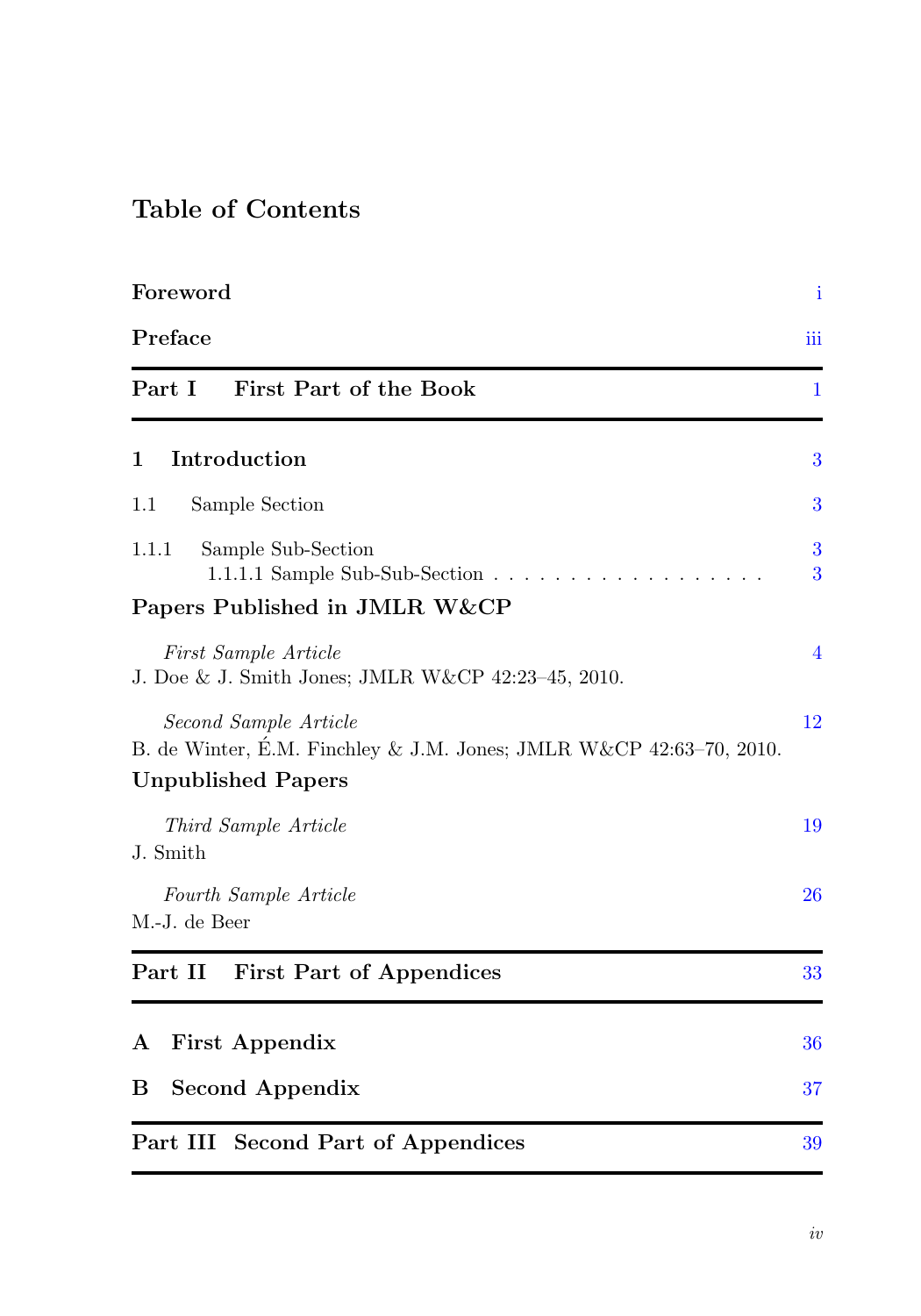# C An Appendix [41](#page-46-0)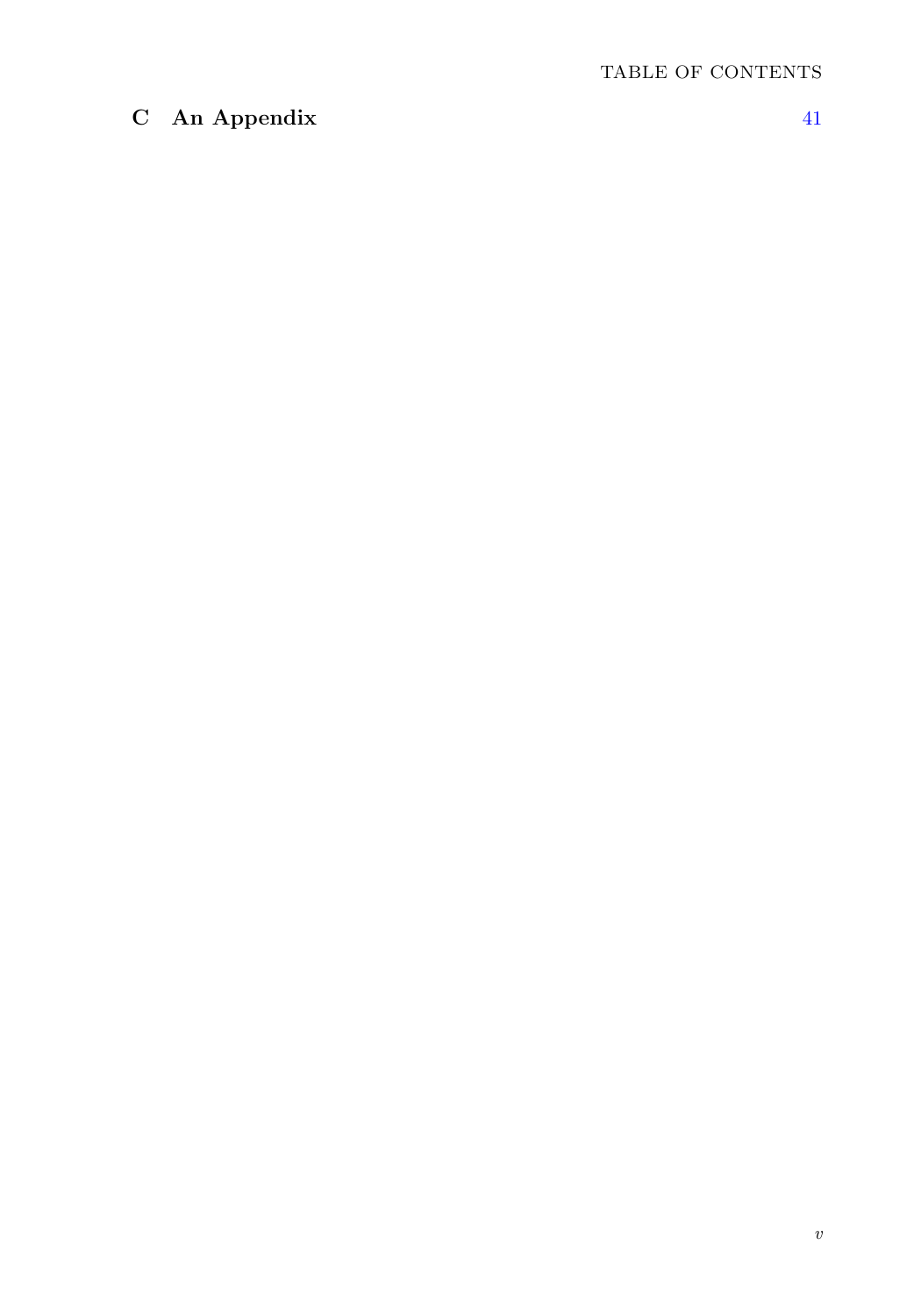# <span id="page-6-0"></span>Part I First Part of the Book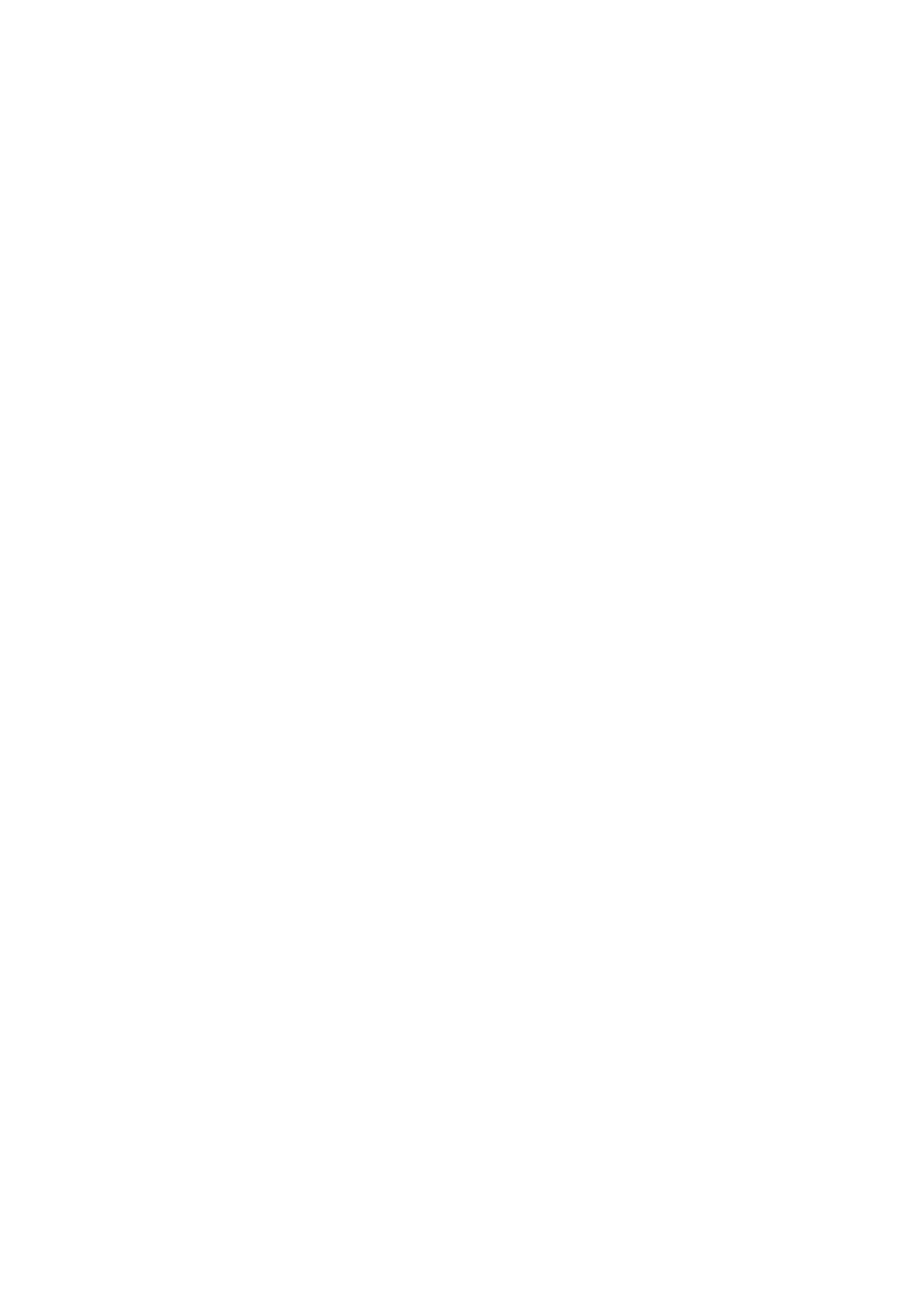# <span id="page-8-0"></span>Chapter 1 Introduction

This is an introduction to the book.

#### <span id="page-8-1"></span>1.1. Sample Section

This is a section in the introduction.

#### <span id="page-8-2"></span>1.1.1. Sample Sub-Section

This is a sub-section.

<span id="page-8-3"></span>1.1.1.1. Sample Sub-Sub-Section

This is a sub-sub-section.

Sample Sub-Sub-Sub-Section This is a sub-sub-sub-section.

Sample Sub-Sub-Sub-Sub-Section This is a sub-sub-sub-sub-section.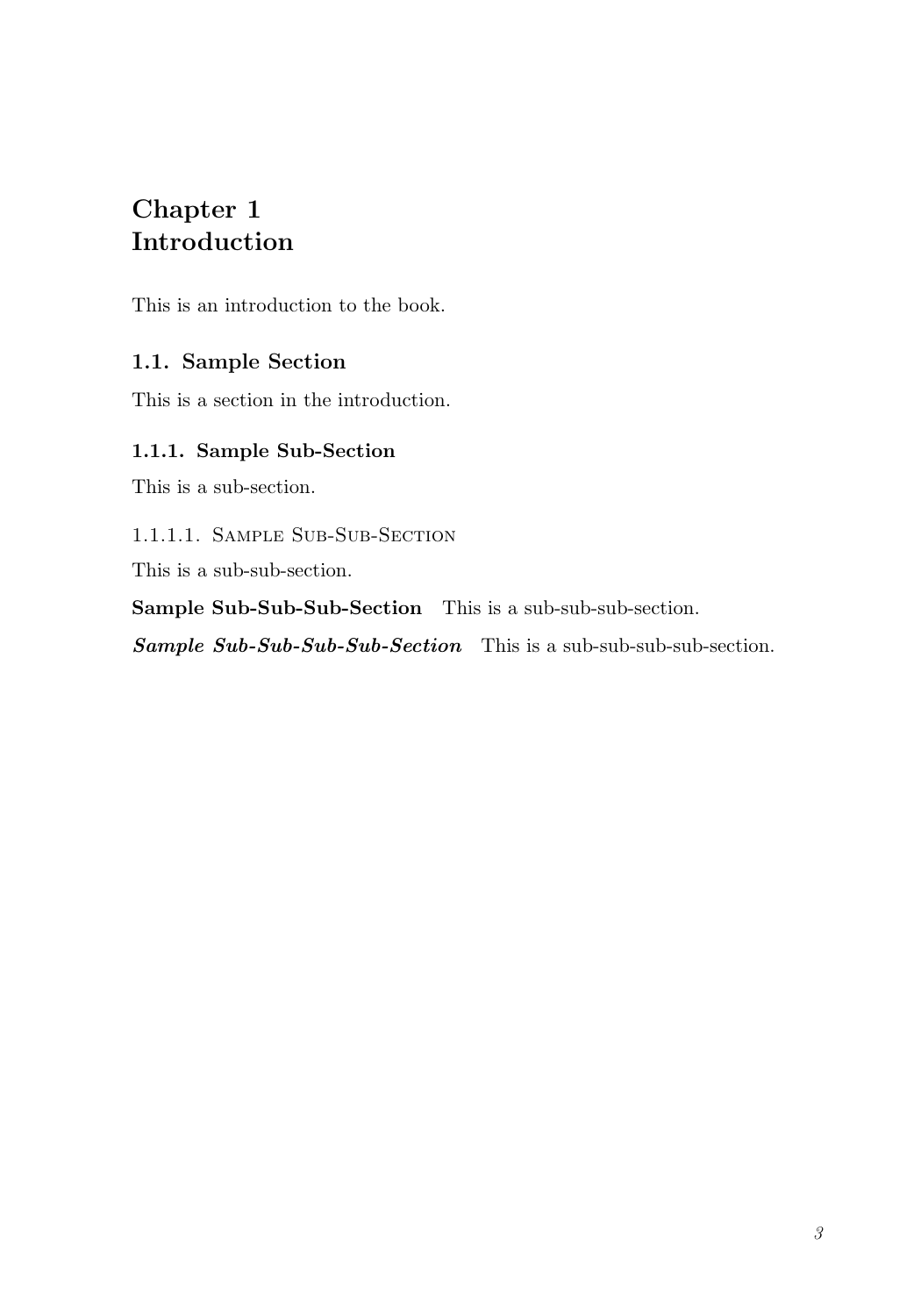### First Sample Article

<span id="page-9-1"></span><span id="page-9-0"></span>Jane Doe JD@SAMPLE.COM and John Smith Jones JSJ@SAMPLE.COM University of No Where

Editor: Anne Editor

#### Abstract

This abstract has a citation [\(Guyon and Elisseeff,](#page-14-0) [2003\)](#page-14-0). Lorem ipsum dolor sit amet, consectetuer adipiscing elit. Ut purus elit, vestibulum ut, placerat ac, adipiscing vitae, felis. Curabitur dictum gravida mauris. Nam arcu libero, nonummy eget, consectetuer id, vulputate a, magna. Donec vehicula augue eu neque. Pellentesque habitant morbi tristique senectus et netus et malesuada fames ac turpis egestas. Mauris ut leo. Cras viverra metus rhoncus sem. Nulla et lectus vestibulum urna fringilla ultrices. Phasellus eu tellus sit amet tortor gravida placerat. Integer sapien est, iaculis in, pretium quis, viverra ac, nunc. Praesent eget sem vel leo ultrices bibendum. Aenean faucibus. Morbi dolor nulla, malesuada eu, pulvinar at, mollis ac, nulla. Curabitur auctor semper nulla. Donec varius orci eget risus. Duis nibh mi, congue eu, accumsan eleifend, sagittis quis, diam. Duis eget orci sit amet orci dignissim rutrum. Keywords: Sample

#### 1. Introduction

This is a sample article. Section [2](#page-11-0) discusses the method used. Equation [\(1\)](#page-12-1) is an interesting equation. The results are discussed in Section [3](#page-12-2) and some other stuff is in Appendix  $A$ .<sup>[1](#page-9-2)</sup> A sample command.

Lorem ipsum dolor sit amet, consectetuer adipiscing elit. Ut purus elit, vestibulum ut, placerat ac, adipiscing vitae, felis. Curabitur dictum gravida mauris. Nam arcu libero, nonummy eget, consectetuer id, vulputate a, magna. Donec vehicula augue eu neque. Pellentesque habitant morbi tristique senectus et netus et malesuada fames ac turpis egestas. Mauris ut leo. Cras viverra metus rhoncus sem. Nulla et lectus vestibulum urna fringilla ultrices. Phasellus eu tellus sit amet tortor gravida placerat. Integer sapien est, iaculis in, pretium quis, viverra ac, nunc. Praesent eget sem vel leo ultrices bibendum. Aenean faucibus. Morbi dolor nulla, malesuada eu, pulvinar at, mollis ac, nulla. Curabitur auctor semper nulla. Donec varius orci eget risus. Duis nibh mi, congue eu, accumsan eleifend, sagittis quis, diam. Duis eget orci sit amet orci dignissim rutrum.

Nam dui ligula, fringilla a, euismod sodales, sollicitudin vel, wisi. Morbi auctor lorem non justo. Nam lacus libero, pretium at, lobortis vitae, ultricies et, tellus. Donec aliquet, tortor sed accumsan bibendum, erat ligula aliquet magna,

<span id="page-9-2"></span><sup>1.</sup> Here's a footnote.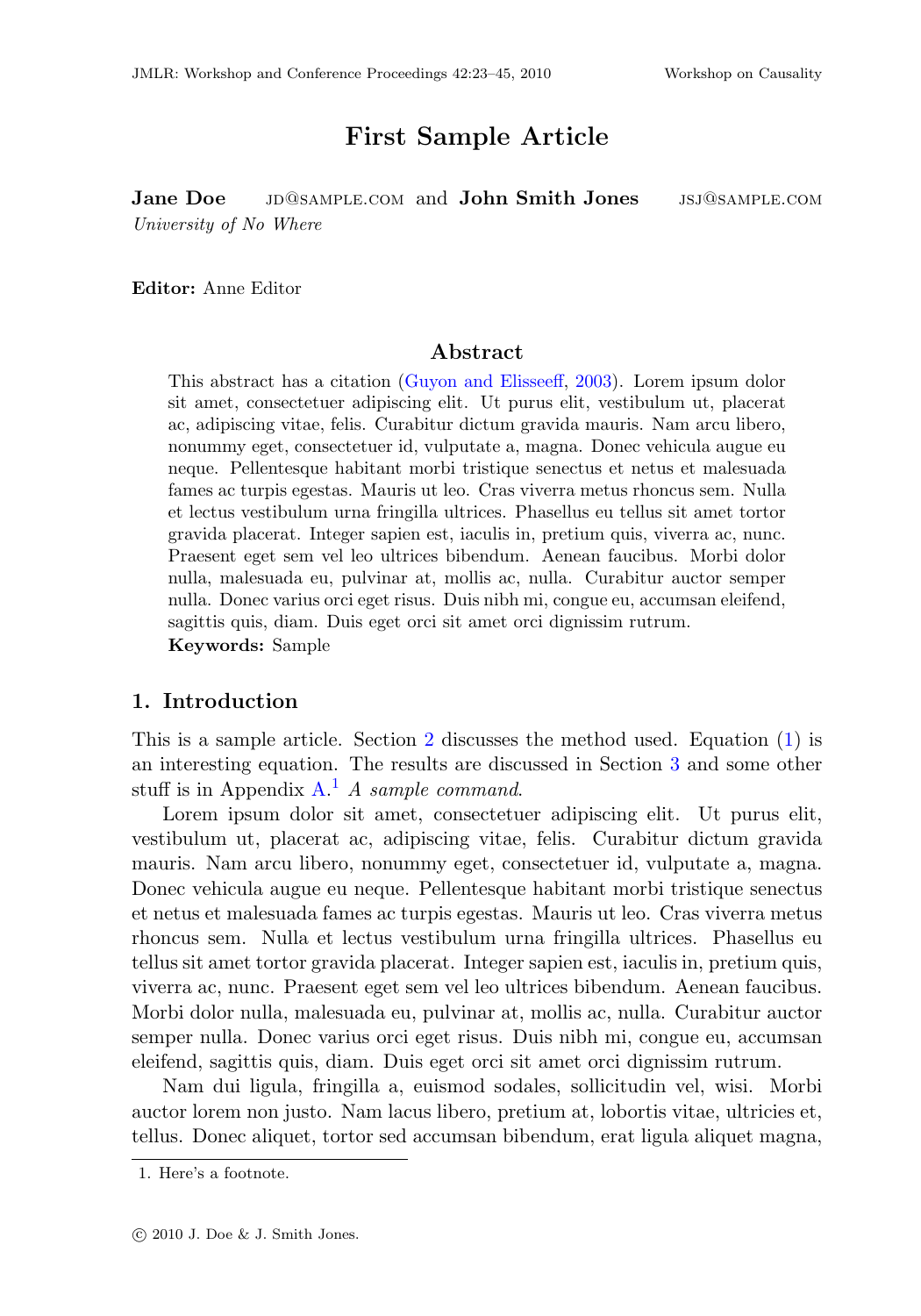vitae ornare odio metus a mi. Morbi ac orci et nisl hendrerit mollis. Suspendisse ut massa. Cras nec ante. Pellentesque a nulla. Cum sociis natoque penatibus et magnis dis parturient montes, nascetur ridiculus mus. Aliquam tincidunt urna. Nulla ullamcorper vestibulum turpis. Pellentesque cursus luctus mauris.

Nulla malesuada porttitor diam. Donec felis erat, congue non, volutpat at, tincidunt tristique, libero. Vivamus viverra fermentum felis. Donec nonummy pellentesque ante. Phasellus adipiscing semper elit. Proin fermentum massa ac quam. Sed diam turpis, molestie vitae, placerat a, molestie nec, leo. Maecenas lacinia. Nam ipsum ligula, eleifend at, accumsan nec, suscipit a, ipsum. Morbi blandit ligula feugiat magna. Nunc eleifend consequat lorem. Sed lacinia nulla vitae enim. Pellentesque tincidunt purus vel magna. Integer non enim. Praesent euismod nunc eu purus. Donec bibendum quam in tellus. Nullam cursus pulvinar lectus. Donec et mi. Nam vulputate metus eu enim. Vestibulum pellentesque felis eu massa.

Quisque ullamcorper placerat ipsum. Cras nibh. Morbi vel justo vitae lacus tincidunt ultrices. Lorem ipsum dolor sit amet, consectetuer adipiscing elit. In hac habitasse platea dictumst. Integer tempus convallis augue. Etiam facilisis. Nunc elementum fermentum wisi. Aenean placerat. Ut imperdiet, enim sed gravida sollicitudin, felis odio placerat quam, ac pulvinar elit purus eget enim. Nunc vitae tortor. Proin tempus nibh sit amet nisl. Vivamus quis tortor vitae risus porta vehicula.

Fusce mauris. Vestibulum luctus nibh at lectus. Sed bibendum, nulla a faucibus semper, leo velit ultricies tellus, ac venenatis arcu wisi vel nisl. Vestibulum diam. Aliquam pellentesque, augue quis sagittis posuere, turpis lacus congue quam, in hendrerit risus eros eget felis. Maecenas eget erat in sapien mattis porttitor. Vestibulum porttitor. Nulla facilisi. Sed a turpis eu lacus commodo facilisis. Morbi fringilla, wisi in dignissim interdum, justo lectus sagittis dui, et vehicula libero dui cursus dui. Mauris tempor ligula sed lacus. Duis cursus enim ut augue. Cras ac magna. Cras nulla. Nulla egestas. Curabitur a leo. Quisque egestas wisi eget nunc. Nam feugiat lacus vel est. Curabitur consectetuer.

Suspendisse vel felis. Ut lorem lorem, interdum eu, tincidunt sit amet, laoreet vitae, arcu. Aenean faucibus pede eu ante. Praesent enim elit, rutrum at, molestie non, nonummy vel, nisl. Ut lectus eros, malesuada sit amet, fermentum eu, sodales cursus, magna. Donec eu purus. Quisque vehicula, urna sed ultricies auctor, pede lorem egestas dui, et convallis elit erat sed nulla. Donec luctus. Curabitur et nunc. Aliquam dolor odio, commodo pretium, ultricies non, pharetra in, velit. Integer arcu est, nonummy in, fermentum faucibus, egestas vel, odio.

Sed commodo posuere pede. Mauris ut est. Ut quis purus. Sed ac odio. Sed vehicula hendrerit sem. Duis non odio. Morbi ut dui. Sed accumsan risus eget odio. In hac habitasse platea dictumst. Pellentesque non elit. Fusce sed justo eu urna porta tincidunt. Mauris felis odio, sollicitudin sed, volutpat a, ornare ac, erat. Morbi quis dolor. Donec pellentesque, erat ac sagittis semper, nunc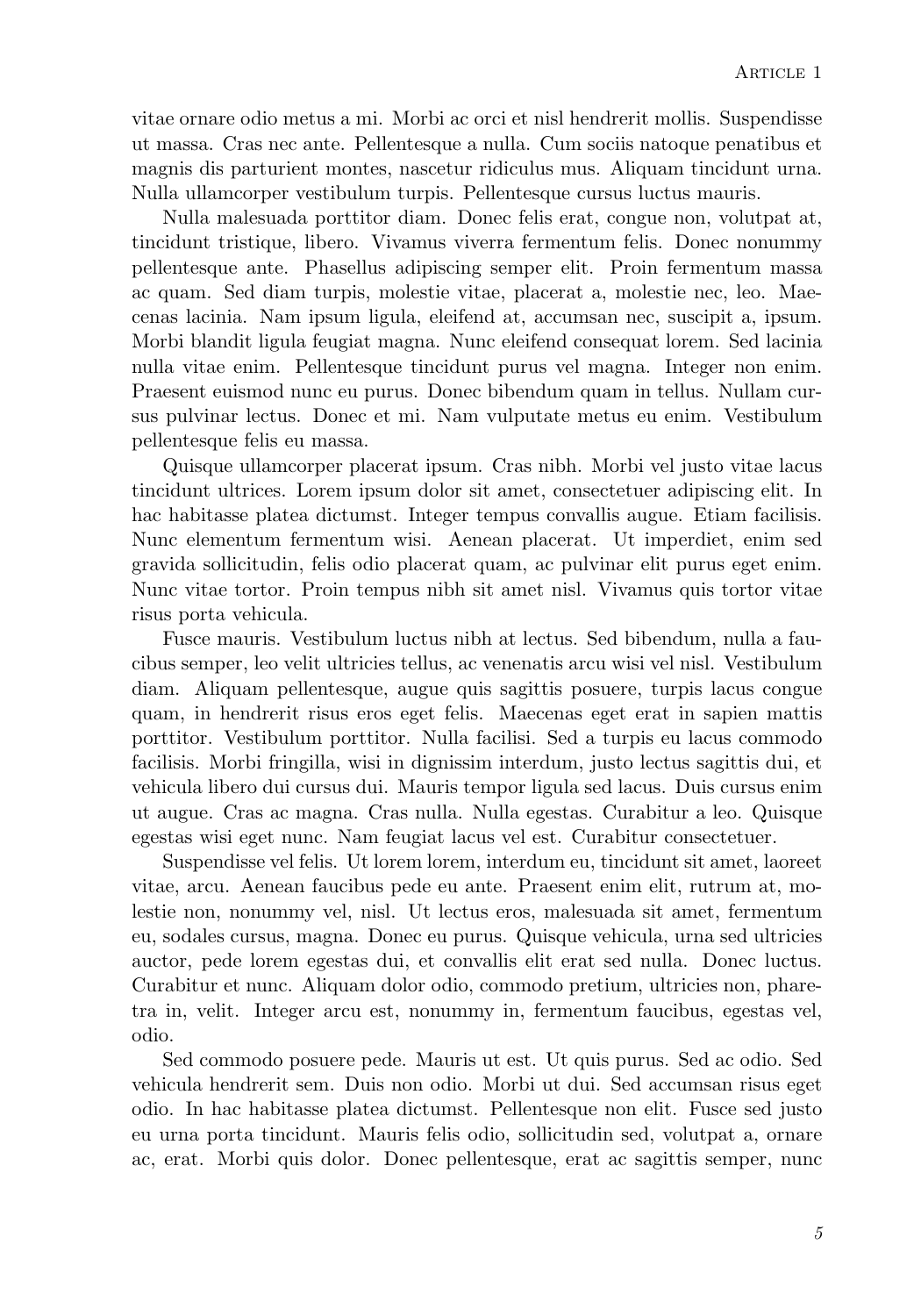dui lobortis purus, quis congue purus metus ultricies tellus. Proin et quam. Class aptent taciti sociosqu ad litora torquent per conubia nostra, per inceptos hymenaeos. Praesent sapien turpis, fermentum vel, eleifend faucibus, vehicula eu, lacus.

#### <span id="page-11-0"></span>2. Method

Lorem ipsum dolor sit amet, consectetuer adipiscing elit. Ut purus elit, vestibulum ut, placerat ac, adipiscing vitae, felis. Curabitur dictum gravida mauris. Nam arcu libero, nonummy eget, consectetuer id, vulputate a, magna. Donec vehicula augue eu neque. Pellentesque habitant morbi tristique senectus et netus et malesuada fames ac turpis egestas. Mauris ut leo. Cras viverra metus rhoncus sem. Nulla et lectus vestibulum urna fringilla ultrices. Phasellus eu tellus sit amet tortor gravida placerat. Integer sapien est, iaculis in, pretium quis, viverra ac, nunc. Praesent eget sem vel leo ultrices bibendum. Aenean faucibus. Morbi dolor nulla, malesuada eu, pulvinar at, mollis ac, nulla. Curabitur auctor semper nulla. Donec varius orci eget risus. Duis nibh mi, congue eu, accumsan eleifend, sagittis quis, diam. Duis eget orci sit amet orci dignissim rutrum.

Nam dui ligula, fringilla a, euismod sodales, sollicitudin vel, wisi. Morbi auctor lorem non justo. Nam lacus libero, pretium at, lobortis vitae, ultricies et, tellus. Donec aliquet, tortor sed accumsan bibendum, erat ligula aliquet magna, vitae ornare odio metus a mi. Morbi ac orci et nisl hendrerit mollis. Suspendisse ut massa. Cras nec ante. Pellentesque a nulla. Cum sociis natoque penatibus et magnis dis parturient montes, nascetur ridiculus mus. Aliquam tincidunt urna. Nulla ullamcorper vestibulum turpis. Pellentesque cursus luctus mauris.

Nulla malesuada porttitor diam. Donec felis erat, congue non, volutpat at, tincidunt tristique, libero. Vivamus viverra fermentum felis. Donec nonummy pellentesque ante. Phasellus adipiscing semper elit. Proin fermentum massa ac quam. Sed diam turpis, molestie vitae, placerat a, molestie nec, leo. Maecenas lacinia. Nam ipsum ligula, eleifend at, accumsan nec, suscipit a, ipsum. Morbi blandit ligula feugiat magna. Nunc eleifend consequat lorem. Sed lacinia nulla vitae enim. Pellentesque tincidunt purus vel magna. Integer non enim. Praesent euismod nunc eu purus. Donec bibendum quam in tellus. Nullam cursus pulvinar lectus. Donec et mi. Nam vulputate metus eu enim. Vestibulum pellentesque felis eu massa.

Quisque ullamcorper placerat ipsum. Cras nibh. Morbi vel justo vitae lacus tincidunt ultrices. Lorem ipsum dolor sit amet, consectetuer adipiscing elit. In hac habitasse platea dictumst. Integer tempus convallis augue. Etiam facilisis. Nunc elementum fermentum wisi. Aenean placerat. Ut imperdiet, enim sed gravida sollicitudin, felis odio placerat quam, ac pulvinar elit purus eget enim. Nunc vitae tortor. Proin tempus nibh sit amet nisl. Vivamus quis tortor vitae risus porta vehicula.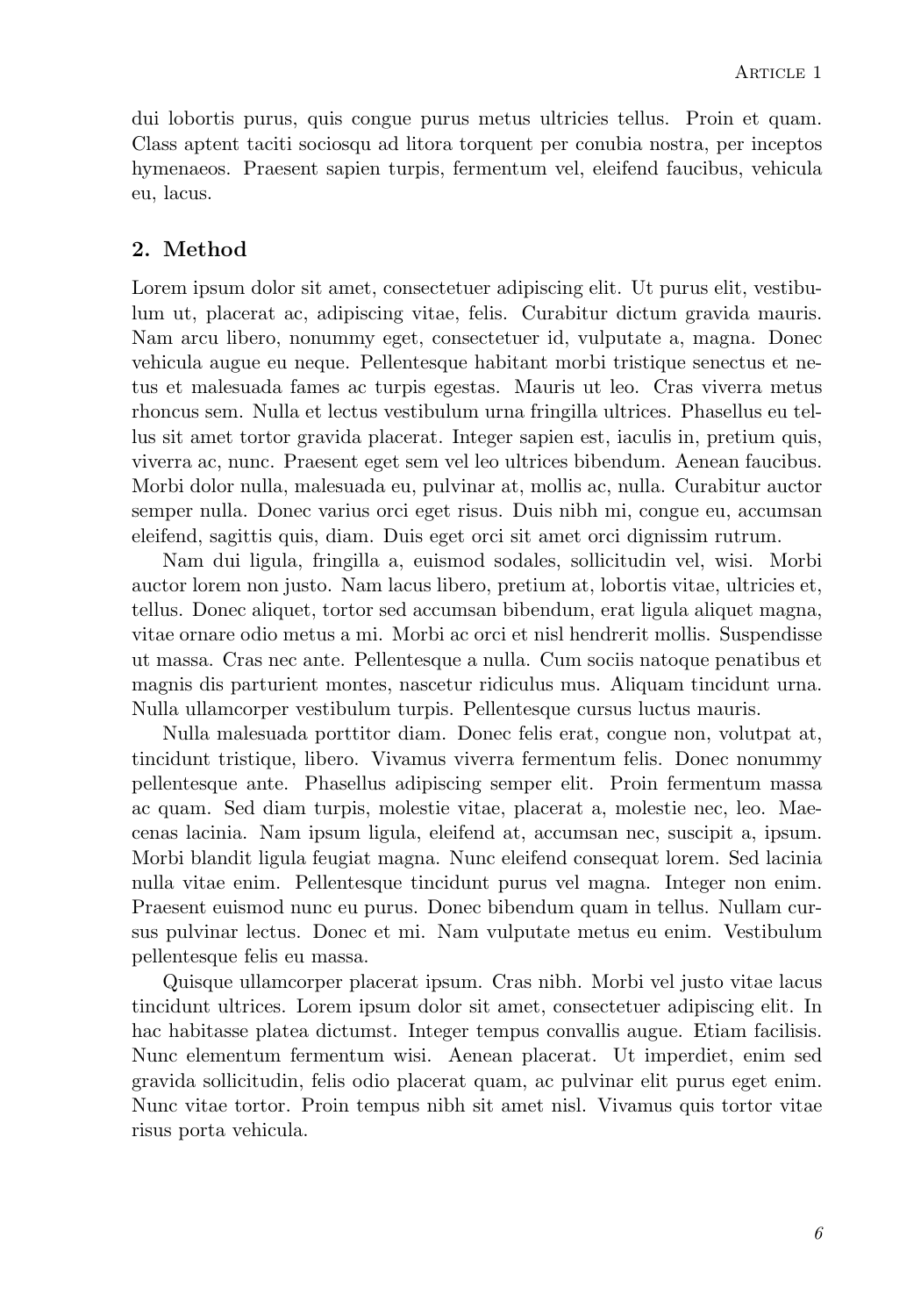Fusce mauris. Vestibulum luctus nibh at lectus. Sed bibendum, nulla a faucibus semper, leo velit ultricies tellus, ac venenatis arcu wisi vel nisl. Vestibulum diam. Aliquam pellentesque, augue quis sagittis posuere, turpis lacus congue quam, in hendrerit risus eros eget felis. Maecenas eget erat in sapien mattis porttitor. Vestibulum porttitor. Nulla facilisi. Sed a turpis eu lacus commodo facilisis. Morbi fringilla, wisi in dignissim interdum, justo lectus sagittis dui, et vehicula libero dui cursus dui. Mauris tempor ligula sed lacus. Duis cursus enim ut augue. Cras ac magna. Cras nulla. Nulla egestas. Curabitur a leo. Quisque egestas wisi eget nunc. Nam feugiat lacus vel est. Curabitur consectetuer.

Suspendisse vel felis. Ut lorem lorem, interdum eu, tincidunt sit amet, laoreet vitae, arcu. Aenean faucibus pede eu ante. Praesent enim elit, rutrum at, molestie non, nonummy vel, nisl. Ut lectus eros, malesuada sit amet, fermentum eu, sodales cursus, magna. Donec eu purus. Quisque vehicula, urna sed ultricies auctor, pede lorem egestas dui, et convallis elit erat sed nulla. Donec luctus. Curabitur et nunc. Aliquam dolor odio, commodo pretium, ultricies non, pharetra in, velit. Integer arcu est, nonummy in, fermentum faucibus, egestas vel, odio.

Sed commodo posuere pede. Mauris ut est. Ut quis purus. Sed ac odio. Sed vehicula hendrerit sem. Duis non odio. Morbi ut dui. Sed accumsan risus eget odio. In hac habitasse platea dictumst. Pellentesque non elit. Fusce sed justo eu urna porta tincidunt. Mauris felis odio, sollicitudin sed, volutpat a, ornare ac, erat. Morbi quis dolor. Donec pellentesque, erat ac sagittis semper, nunc dui lobortis purus, quis congue purus metus ultricies tellus. Proin et quam. Class aptent taciti sociosqu ad litora torquent per conubia nostra, per inceptos hymenaeos. Praesent sapien turpis, fermentum vel, eleifend faucibus, vehicula eu, lacus.

<span id="page-12-1"></span>
$$
E = mc^2 \tag{1}
$$

A network is shown in Figure [1.](#page-13-1)

#### <span id="page-12-2"></span>3. Results

Table 1: A Sample Table

<span id="page-12-0"></span>
$$
\begin{matrix} A & B \\ 1 & 2 \end{matrix}
$$

Lorem ipsum dolor sit amet, consectetuer adipiscing elit. Ut purus elit, vestibulum ut, placerat ac, adipiscing vitae, felis. Curabitur dictum gravida mauris. Nam arcu libero, nonummy eget, consectetuer id, vulputate a, magna. Donec vehicula augue eu neque. Pellentesque habitant morbi tristique senectus et netus et malesuada fames ac turpis egestas. Mauris ut leo. Cras viverra metus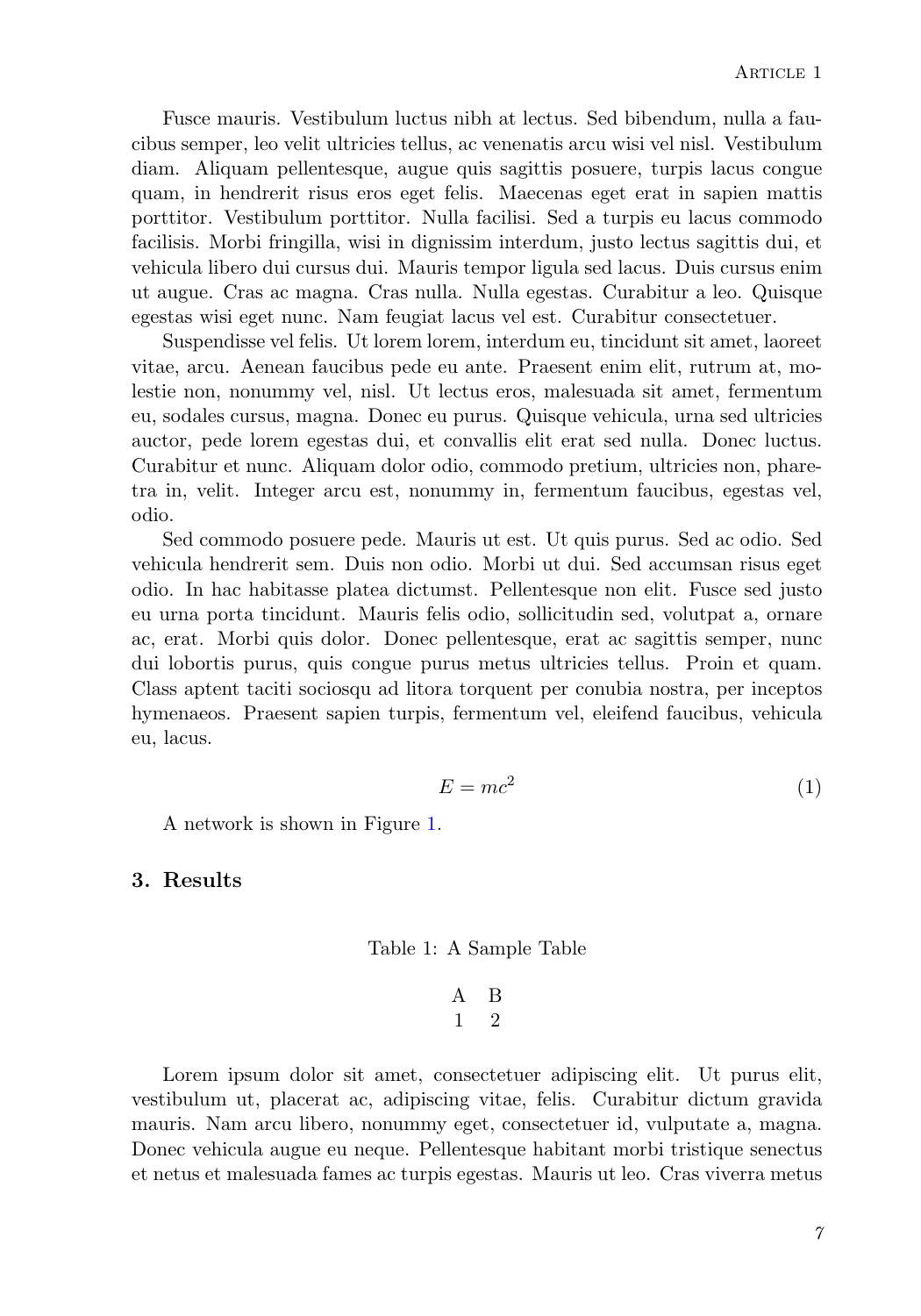

<span id="page-13-1"></span><span id="page-13-0"></span>Figure 1: A Network

Table 2: Another Sample Table

A B 1 2

rhoncus sem. Nulla et lectus vestibulum urna fringilla ultrices. Phasellus eu tellus sit amet tortor gravida placerat. Integer sapien est, iaculis in, pretium quis, viverra ac, nunc. Praesent eget sem vel leo ultrices bibendum. Aenean faucibus. Morbi dolor nulla, malesuada eu, pulvinar at, mollis ac, nulla. Curabitur auctor semper nulla. Donec varius orci eget risus. Duis nibh mi, congue eu, accumsan eleifend, sagittis quis, diam. Duis eget orci sit amet orci dignissim rutrum.

Nam dui ligula, fringilla a, euismod sodales, sollicitudin vel, wisi. Morbi auctor lorem non justo. Nam lacus libero, pretium at, lobortis vitae, ultricies et, tellus. Donec aliquet, tortor sed accumsan bibendum, erat ligula aliquet magna, vitae ornare odio metus a mi. Morbi ac orci et nisl hendrerit mollis. Suspendisse ut massa. Cras nec ante. Pellentesque a nulla. Cum sociis natoque penatibus et magnis dis parturient montes, nascetur ridiculus mus. Aliquam tincidunt urna. Nulla ullamcorper vestibulum turpis. Pellentesque cursus luctus mauris.

Nulla malesuada porttitor diam. Donec felis erat, congue non, volutpat at, tincidunt tristique, libero. Vivamus viverra fermentum felis. Donec nonummy pellentesque ante. Phasellus adipiscing semper elit. Proin fermentum massa ac quam. Sed diam turpis, molestie vitae, placerat a, molestie nec, leo. Maecenas lacinia. Nam ipsum ligula, eleifend at, accumsan nec, suscipit a, ipsum. Morbi blandit ligula feugiat magna. Nunc eleifend consequat lorem. Sed lacinia nulla vitae enim. Pellentesque tincidunt purus vel magna. Integer non enim.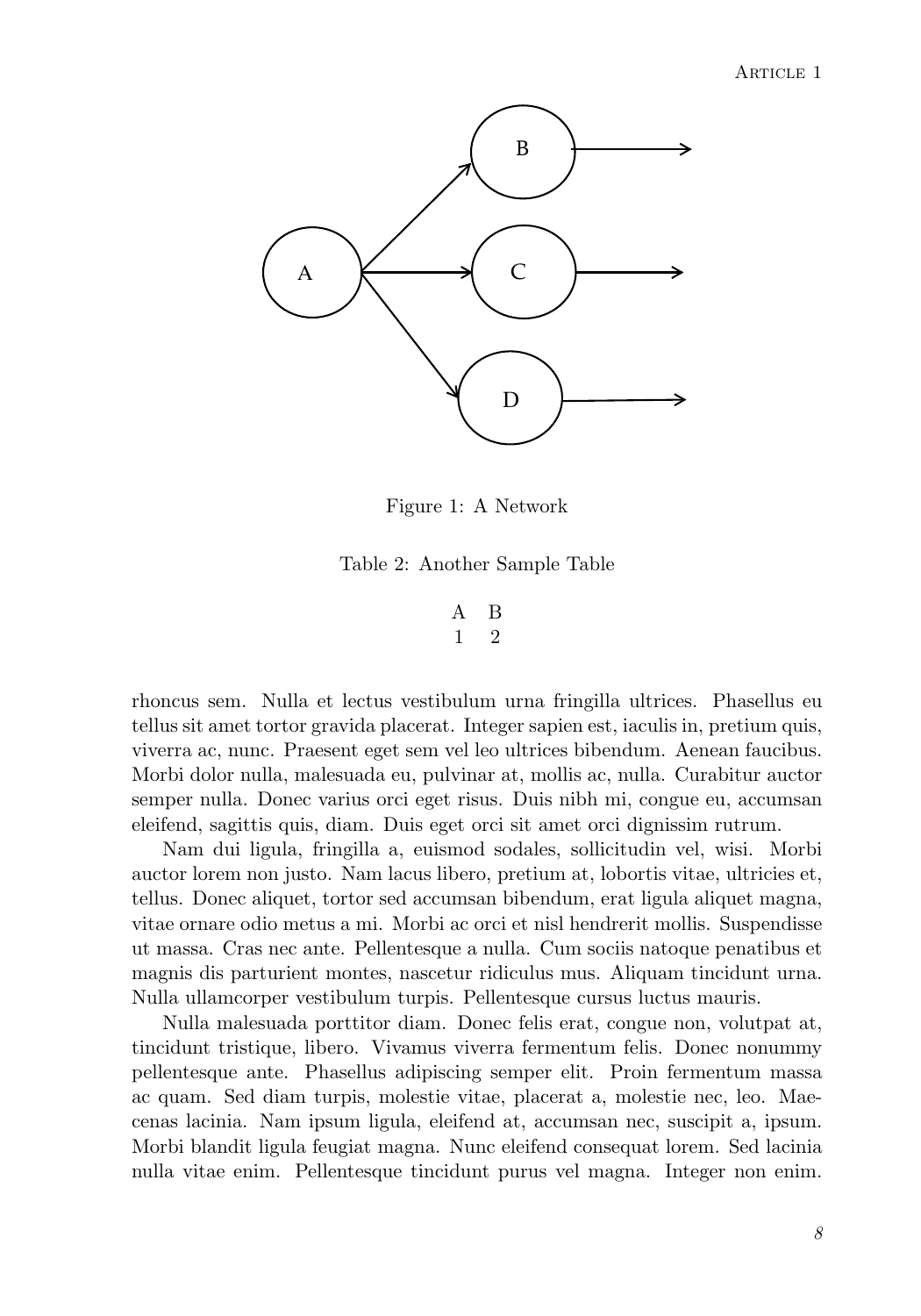Praesent euismod nunc eu purus. Donec bibendum quam in tellus. Nullam cursus pulvinar lectus. Donec et mi. Nam vulputate metus eu enim. Vestibulum pellentesque felis eu massa.

Quisque ullamcorper placerat ipsum. Cras nibh. Morbi vel justo vitae lacus tincidunt ultrices. Lorem ipsum dolor sit amet, consectetuer adipiscing elit. In hac habitasse platea dictumst. Integer tempus convallis augue. Etiam facilisis. Nunc elementum fermentum wisi. Aenean placerat. Ut imperdiet, enim sed gravida sollicitudin, felis odio placerat quam, ac pulvinar elit purus eget enim. Nunc vitae tortor. Proin tempus nibh sit amet nisl. Vivamus quis tortor vitae risus porta vehicula.

Fusce mauris. Vestibulum luctus nibh at lectus. Sed bibendum, nulla a faucibus semper, leo velit ultricies tellus, ac venenatis arcu wisi vel nisl. Vestibulum diam. Aliquam pellentesque, augue quis sagittis posuere, turpis lacus congue quam, in hendrerit risus eros eget felis. Maecenas eget erat in sapien mattis porttitor. Vestibulum porttitor. Nulla facilisi. Sed a turpis eu lacus commodo facilisis. Morbi fringilla, wisi in dignissim interdum, justo lectus sagittis dui, et vehicula libero dui cursus dui. Mauris tempor ligula sed lacus. Duis cursus enim ut augue. Cras ac magna. Cras nulla. Nulla egestas. Curabitur a leo. Quisque egestas wisi eget nunc. Nam feugiat lacus vel est. Curabitur consectetuer.

Suspendisse vel felis. Ut lorem lorem, interdum eu, tincidunt sit amet, laoreet vitae, arcu. Aenean faucibus pede eu ante. Praesent enim elit, rutrum at, molestie non, nonummy vel, nisl. Ut lectus eros, malesuada sit amet, fermentum eu, sodales cursus, magna. Donec eu purus. Quisque vehicula, urna sed ultricies auctor, pede lorem egestas dui, et convallis elit erat sed nulla. Donec luctus. Curabitur et nunc. Aliquam dolor odio, commodo pretium, ultricies non, pharetra in, velit. Integer arcu est, nonummy in, fermentum faucibus, egestas vel, odio.

Sed commodo posuere pede. Mauris ut est. Ut quis purus. Sed ac odio. Sed vehicula hendrerit sem. Duis non odio. Morbi ut dui. Sed accumsan risus eget odio. In hac habitasse platea dictumst. Pellentesque non elit. Fusce sed justo eu urna porta tincidunt. Mauris felis odio, sollicitudin sed, volutpat a, ornare ac, erat. Morbi quis dolor. Donec pellentesque, erat ac sagittis semper, nunc dui lobortis purus, quis congue purus metus ultricies tellus. Proin et quam. Class aptent taciti sociosqu ad litora torquent per conubia nostra, per inceptos hymenaeos. Praesent sapien turpis, fermentum vel, eleifend faucibus, vehicula eu, lacus.

Here are some citations: [Guyon and Elisseeff](#page-14-0) [\(2003\)](#page-14-0); [Guyon et al.](#page-15-1) [\(2007\)](#page-15-1).<sup>[2](#page-14-1)</sup>

#### References

<span id="page-14-0"></span>I. Guyon and A. Elisseeff. An introduction to variable and feature selection. JMLR, 3:1157–1182, March 2003.

<span id="page-14-1"></span><sup>2.</sup> And here's another footnote.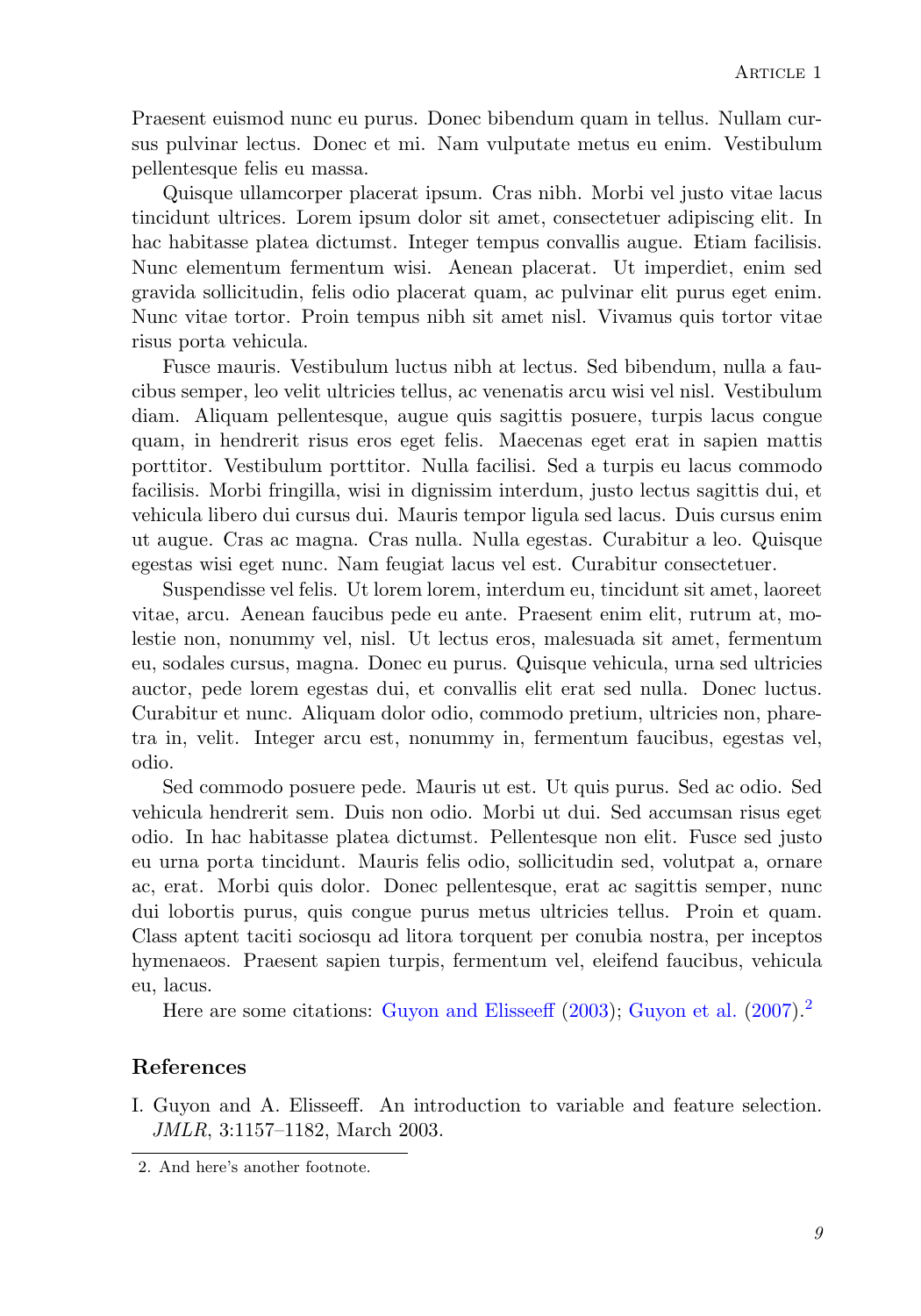<span id="page-15-1"></span>I. Guyon, C. Aliferis, and A. Elisseeff. Causal feature selection. Technical report, Clopinet, 2007.

#### <span id="page-15-0"></span>Appendix A. First Appendix

Lorem ipsum dolor sit amet, consectetuer adipiscing elit. Ut purus elit, vestibulum ut, placerat ac, adipiscing vitae, felis. Curabitur dictum gravida mauris. Nam arcu libero, nonummy eget, consectetuer id, vulputate a, magna. Donec vehicula augue eu neque. Pellentesque habitant morbi tristique senectus et netus et malesuada fames ac turpis egestas. Mauris ut leo. Cras viverra metus rhoncus sem. Nulla et lectus vestibulum urna fringilla ultrices. Phasellus eu tellus sit amet tortor gravida placerat. Integer sapien est, iaculis in, pretium quis, viverra ac, nunc. Praesent eget sem vel leo ultrices bibendum. Aenean faucibus. Morbi dolor nulla, malesuada eu, pulvinar at, mollis ac, nulla. Curabitur auctor semper nulla. Donec varius orci eget risus. Duis nibh mi, congue eu, accumsan eleifend, sagittis quis, diam. Duis eget orci sit amet orci dignissim rutrum.

Nam dui ligula, fringilla a, euismod sodales, sollicitudin vel, wisi. Morbi auctor lorem non justo. Nam lacus libero, pretium at, lobortis vitae, ultricies et, tellus. Donec aliquet, tortor sed accumsan bibendum, erat ligula aliquet magna, vitae ornare odio metus a mi. Morbi ac orci et nisl hendrerit mollis. Suspendisse ut massa. Cras nec ante. Pellentesque a nulla. Cum sociis natoque penatibus et magnis dis parturient montes, nascetur ridiculus mus. Aliquam tincidunt urna. Nulla ullamcorper vestibulum turpis. Pellentesque cursus luctus mauris.

Nulla malesuada porttitor diam. Donec felis erat, congue non, volutpat at, tincidunt tristique, libero. Vivamus viverra fermentum felis. Donec nonummy pellentesque ante. Phasellus adipiscing semper elit. Proin fermentum massa ac quam. Sed diam turpis, molestie vitae, placerat a, molestie nec, leo. Maecenas lacinia. Nam ipsum ligula, eleifend at, accumsan nec, suscipit a, ipsum. Morbi blandit ligula feugiat magna. Nunc eleifend consequat lorem. Sed lacinia nulla vitae enim. Pellentesque tincidunt purus vel magna. Integer non enim. Praesent euismod nunc eu purus. Donec bibendum quam in tellus. Nullam cursus pulvinar lectus. Donec et mi. Nam vulputate metus eu enim. Vestibulum pellentesque felis eu massa.

Quisque ullamcorper placerat ipsum. Cras nibh. Morbi vel justo vitae lacus tincidunt ultrices. Lorem ipsum dolor sit amet, consectetuer adipiscing elit. In hac habitasse platea dictumst. Integer tempus convallis augue. Etiam facilisis. Nunc elementum fermentum wisi. Aenean placerat. Ut imperdiet, enim sed gravida sollicitudin, felis odio placerat quam, ac pulvinar elit purus eget enim. Nunc vitae tortor. Proin tempus nibh sit amet nisl. Vivamus quis tortor vitae risus porta vehicula.

Fusce mauris. Vestibulum luctus nibh at lectus. Sed bibendum, nulla a faucibus semper, leo velit ultricies tellus, ac venenatis arcu wisi vel nisl. Vestibulum diam. Aliquam pellentesque, augue quis sagittis posuere, turpis lacus congue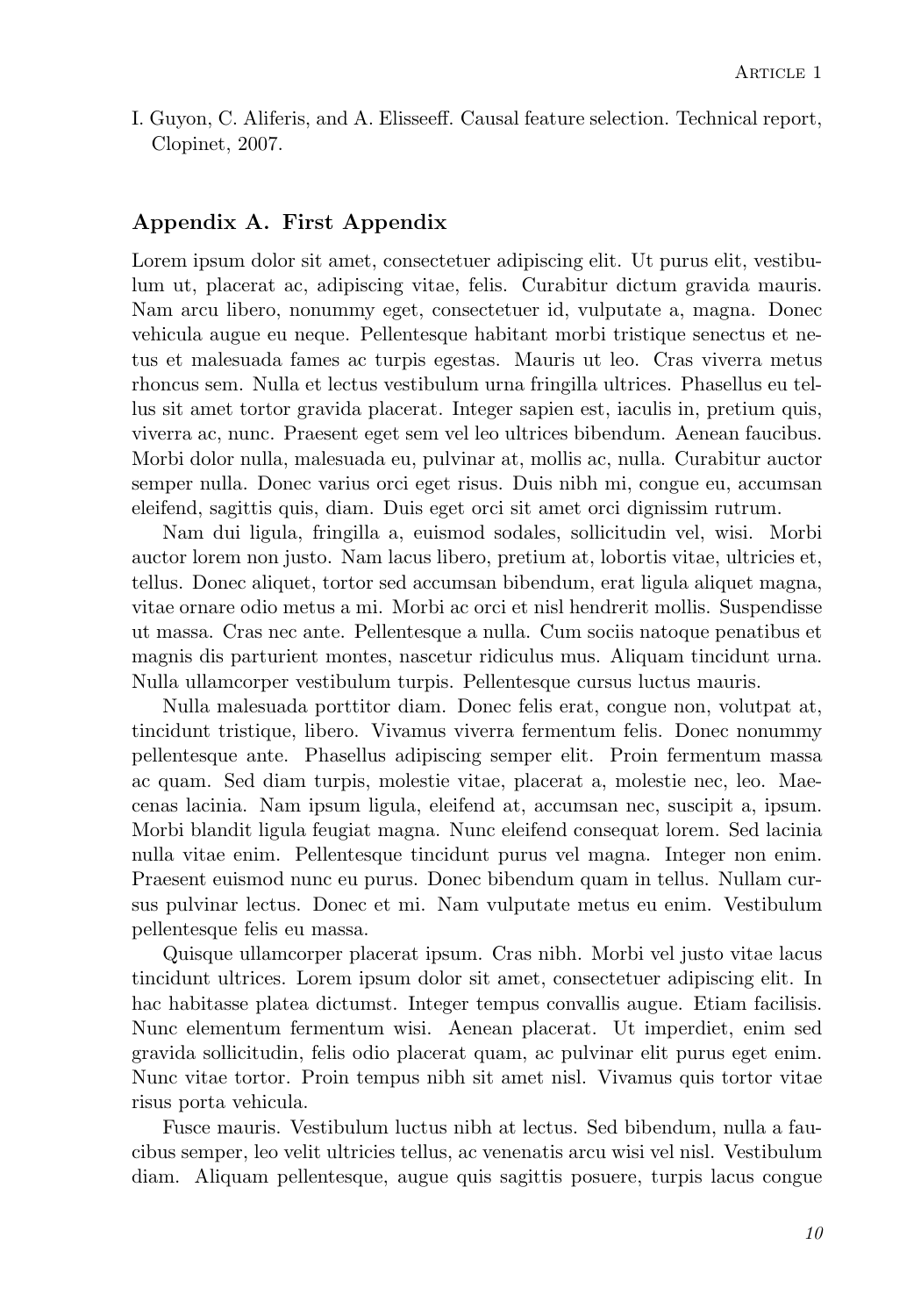quam, in hendrerit risus eros eget felis. Maecenas eget erat in sapien mattis porttitor. Vestibulum porttitor. Nulla facilisi. Sed a turpis eu lacus commodo facilisis. Morbi fringilla, wisi in dignissim interdum, justo lectus sagittis dui, et vehicula libero dui cursus dui. Mauris tempor ligula sed lacus. Duis cursus enim ut augue. Cras ac magna. Cras nulla. Nulla egestas. Curabitur a leo. Quisque egestas wisi eget nunc. Nam feugiat lacus vel est. Curabitur consectetuer.

Suspendisse vel felis. Ut lorem lorem, interdum eu, tincidunt sit amet, laoreet vitae, arcu. Aenean faucibus pede eu ante. Praesent enim elit, rutrum at, molestie non, nonummy vel, nisl. Ut lectus eros, malesuada sit amet, fermentum eu, sodales cursus, magna. Donec eu purus. Quisque vehicula, urna sed ultricies auctor, pede lorem egestas dui, et convallis elit erat sed nulla. Donec luctus. Curabitur et nunc. Aliquam dolor odio, commodo pretium, ultricies non, pharetra in, velit. Integer arcu est, nonummy in, fermentum faucibus, egestas vel, odio.

<span id="page-16-0"></span>Sed commodo posuere pede. Mauris ut est. Ut quis purus. Sed ac odio. Sed vehicula hendrerit sem. Duis non odio. Morbi ut dui. Sed accumsan risus eget odio. In hac habitasse platea dictumst. Pellentesque non elit. Fusce sed justo eu urna porta tincidunt. Mauris felis odio, sollicitudin sed, volutpat a, ornare ac, erat. Morbi quis dolor. Donec pellentesque, erat ac sagittis semper, nunc dui lobortis purus, quis congue purus metus ultricies tellus. Proin et quam. Class aptent taciti sociosqu ad litora torquent per conubia nostra, per inceptos hymenaeos. Praesent sapien turpis, fermentum vel, eleifend faucibus, vehicula eu, lacus.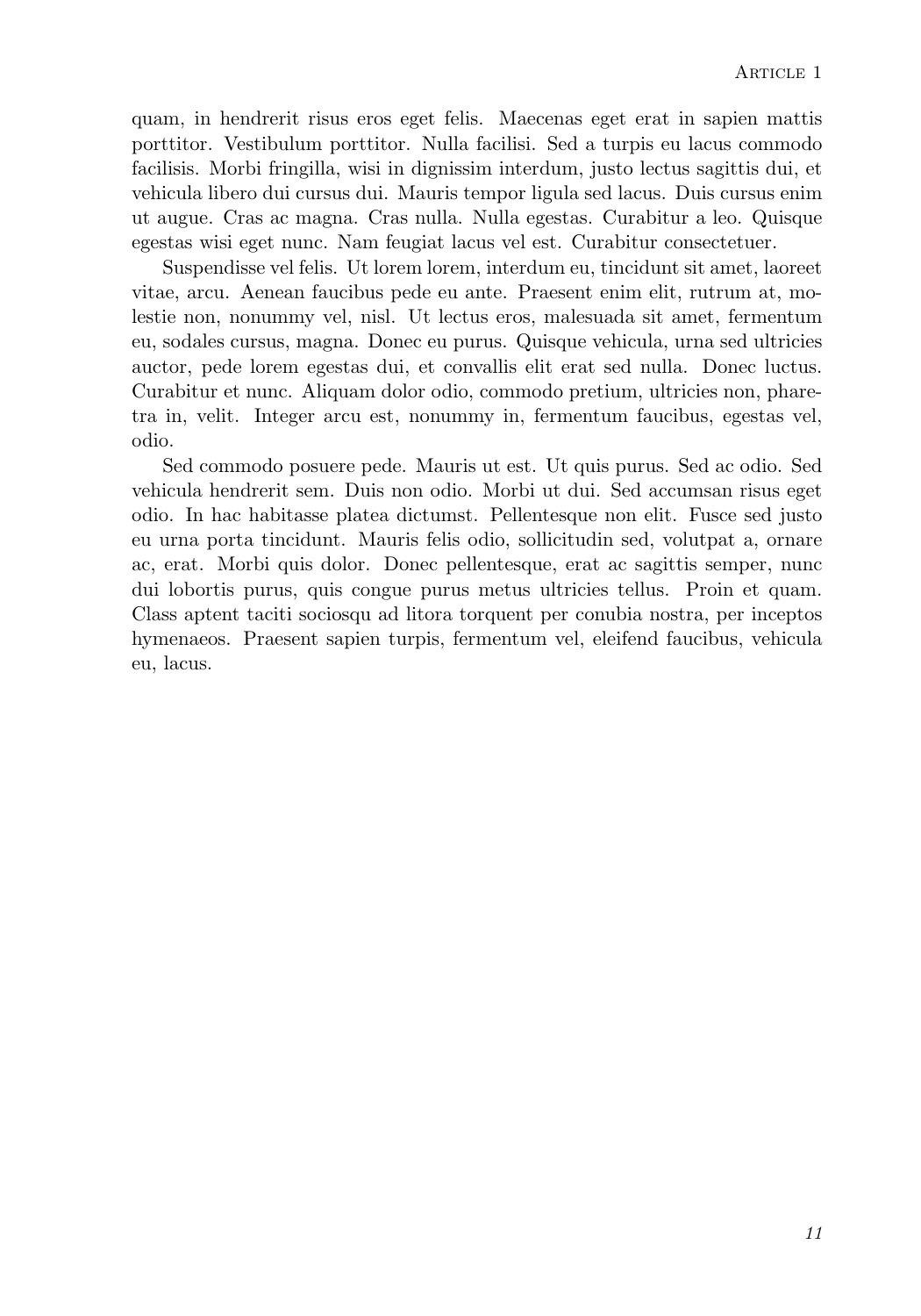# Second Sample Article

<span id="page-17-0"></span>Bob de Winter bdw bdw bdw@sample.com Elouise Mary Finchley  $E$  employees  $E$  employees  $E$  employees  $E$  employees  $E$  employees  $E$  employees  $E$  employees  $E$  employees  $E$  employees  $E$  employees  $E$  employees  $E$  employees  $E$  employees  $E$  employees  $E$  Jack Mark Jones **in the set of the set of the set of the set of the set of the set of the set of the set of the set of the set of the set of the set of the set of the set of the set of the set of the set of the set of the** University of No Where

Editor: Anne Other Editor

#### Abstract

Lorem ipsum dolor sit amet, consectetuer adipiscing elit. Ut purus elit, vestibulum ut, placerat ac, adipiscing vitae, felis. Curabitur dictum gravida mauris. Nam arcu libero, nonummy eget, consectetuer id, vulputate a, magna. Donec vehicula augue eu neque. Pellentesque habitant morbi tristique senectus et netus et malesuada fames ac turpis egestas. Mauris ut leo. Cras viverra metus rhoncus sem. Nulla et lectus vestibulum urna fringilla ultrices. Phasellus eu tellus sit amet tortor gravida placerat. Integer sapien est, iaculis in, pretium quis, viverra ac, nunc. Praesent eget sem vel leo ultrices bibendum. Aenean faucibus. Morbi dolor nulla, malesuada eu, pulvinar at, mollis ac, nulla. Curabitur auctor semper nulla. Donec varius orci eget risus. Duis nibh mi, congue eu, accumsan eleifend, sagittis quis, diam. Duis eget orci sit amet orci dignissim rutrum.

Keywords: Sample

#### 1. Introduction

This is a sample article. Section [2](#page-19-0) discusses the method used. Equation [\(1\)](#page-20-0) is an interesting equation. The results are discussed in Section [3](#page-20-1) and some other stuff is in Appendix  $A<sup>1</sup>$  $A<sup>1</sup>$  $A<sup>1</sup>$  **A** sample command.

Lorem ipsum dolor sit amet, consectetuer adipiscing elit. Ut purus elit, vestibulum ut, placerat ac, adipiscing vitae, felis. Curabitur dictum gravida mauris. Nam arcu libero, nonummy eget, consectetuer id, vulputate a, magna. Donec vehicula augue eu neque. Pellentesque habitant morbi tristique senectus et netus et malesuada fames ac turpis egestas. Mauris ut leo. Cras viverra metus rhoncus sem. Nulla et lectus vestibulum urna fringilla ultrices. Phasellus eu tellus sit amet tortor gravida placerat. Integer sapien est, iaculis in, pretium quis, viverra ac, nunc. Praesent eget sem vel leo ultrices bibendum. Aenean faucibus. Morbi dolor nulla, malesuada eu, pulvinar at, mollis ac, nulla. Curabitur auctor semper nulla. Donec varius orci eget risus. Duis nibh mi, congue eu, accumsan eleifend, sagittis quis, diam. Duis eget orci sit amet orci dignissim rutrum.

<span id="page-17-1"></span><sup>1.</sup> Here's a footnote.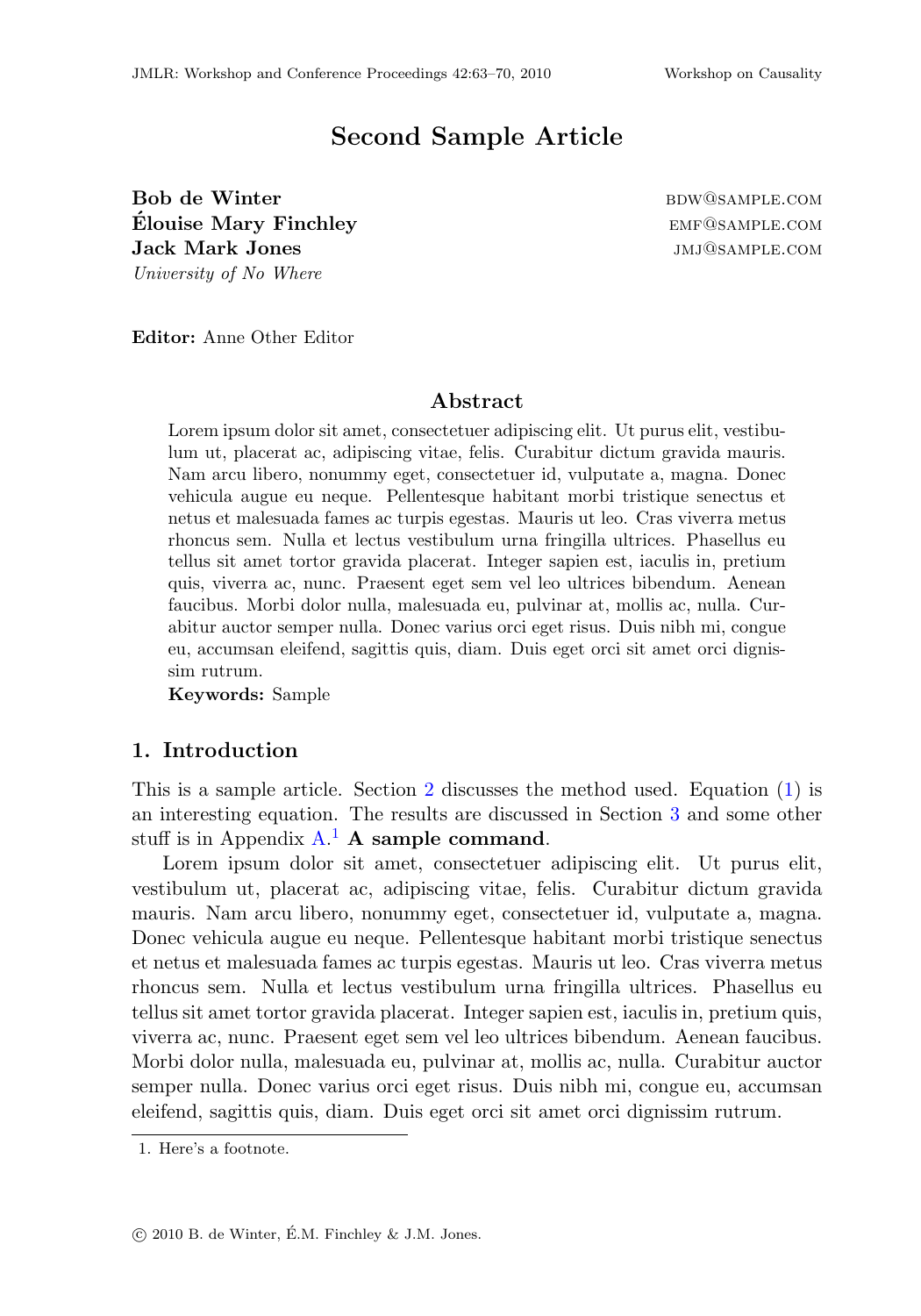Nam dui ligula, fringilla a, euismod sodales, sollicitudin vel, wisi. Morbi auctor lorem non justo. Nam lacus libero, pretium at, lobortis vitae, ultricies et, tellus. Donec aliquet, tortor sed accumsan bibendum, erat ligula aliquet magna, vitae ornare odio metus a mi. Morbi ac orci et nisl hendrerit mollis. Suspendisse ut massa. Cras nec ante. Pellentesque a nulla. Cum sociis natoque penatibus et magnis dis parturient montes, nascetur ridiculus mus. Aliquam tincidunt urna. Nulla ullamcorper vestibulum turpis. Pellentesque cursus luctus mauris.

Nulla malesuada porttitor diam. Donec felis erat, congue non, volutpat at, tincidunt tristique, libero. Vivamus viverra fermentum felis. Donec nonummy pellentesque ante. Phasellus adipiscing semper elit. Proin fermentum massa ac quam. Sed diam turpis, molestie vitae, placerat a, molestie nec, leo. Maecenas lacinia. Nam ipsum ligula, eleifend at, accumsan nec, suscipit a, ipsum. Morbi blandit ligula feugiat magna. Nunc eleifend consequat lorem. Sed lacinia nulla vitae enim. Pellentesque tincidunt purus vel magna. Integer non enim. Praesent euismod nunc eu purus. Donec bibendum quam in tellus. Nullam cursus pulvinar lectus. Donec et mi. Nam vulputate metus eu enim. Vestibulum pellentesque felis eu massa.

Quisque ullamcorper placerat ipsum. Cras nibh. Morbi vel justo vitae lacus tincidunt ultrices. Lorem ipsum dolor sit amet, consectetuer adipiscing elit. In hac habitasse platea dictumst. Integer tempus convallis augue. Etiam facilisis. Nunc elementum fermentum wisi. Aenean placerat. Ut imperdiet, enim sed gravida sollicitudin, felis odio placerat quam, ac pulvinar elit purus eget enim. Nunc vitae tortor. Proin tempus nibh sit amet nisl. Vivamus quis tortor vitae risus porta vehicula.

Fusce mauris. Vestibulum luctus nibh at lectus. Sed bibendum, nulla a faucibus semper, leo velit ultricies tellus, ac venenatis arcu wisi vel nisl. Vestibulum diam. Aliquam pellentesque, augue quis sagittis posuere, turpis lacus congue quam, in hendrerit risus eros eget felis. Maecenas eget erat in sapien mattis porttitor. Vestibulum porttitor. Nulla facilisi. Sed a turpis eu lacus commodo facilisis. Morbi fringilla, wisi in dignissim interdum, justo lectus sagittis dui, et vehicula libero dui cursus dui. Mauris tempor ligula sed lacus. Duis cursus enim ut augue. Cras ac magna. Cras nulla. Nulla egestas. Curabitur a leo. Quisque egestas wisi eget nunc. Nam feugiat lacus vel est. Curabitur consectetuer.

Suspendisse vel felis. Ut lorem lorem, interdum eu, tincidunt sit amet, laoreet vitae, arcu. Aenean faucibus pede eu ante. Praesent enim elit, rutrum at, molestie non, nonummy vel, nisl. Ut lectus eros, malesuada sit amet, fermentum eu, sodales cursus, magna. Donec eu purus. Quisque vehicula, urna sed ultricies auctor, pede lorem egestas dui, et convallis elit erat sed nulla. Donec luctus. Curabitur et nunc. Aliquam dolor odio, commodo pretium, ultricies non, pharetra in, velit. Integer arcu est, nonummy in, fermentum faucibus, egestas vel, odio.

Sed commodo posuere pede. Mauris ut est. Ut quis purus. Sed ac odio. Sed vehicula hendrerit sem. Duis non odio. Morbi ut dui. Sed accumsan risus eget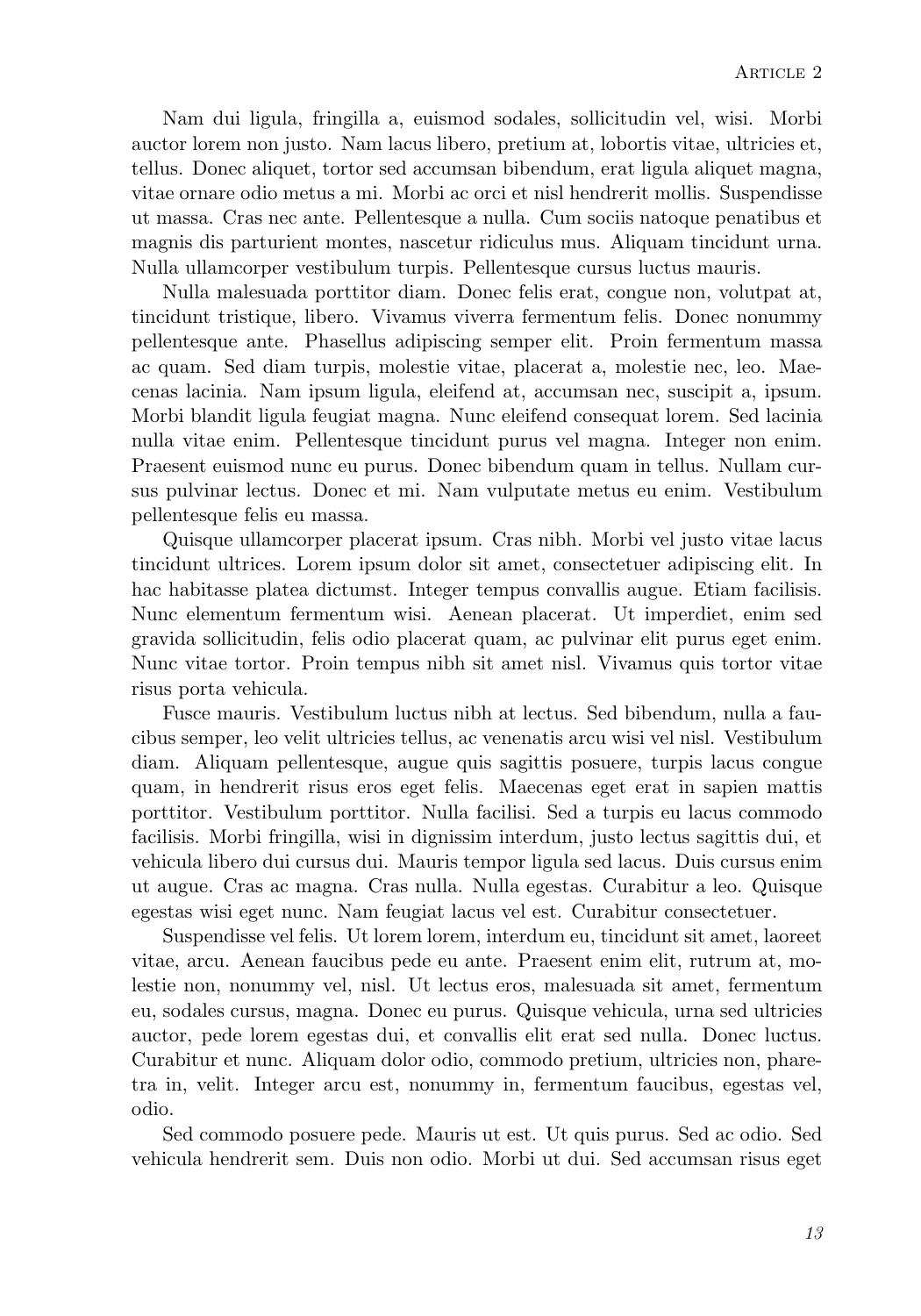odio. In hac habitasse platea dictumst. Pellentesque non elit. Fusce sed justo eu urna porta tincidunt. Mauris felis odio, sollicitudin sed, volutpat a, ornare ac, erat. Morbi quis dolor. Donec pellentesque, erat ac sagittis semper, nunc dui lobortis purus, quis congue purus metus ultricies tellus. Proin et quam. Class aptent taciti sociosqu ad litora torquent per conubia nostra, per inceptos hymenaeos. Praesent sapien turpis, fermentum vel, eleifend faucibus, vehicula eu, lacus.

#### <span id="page-19-0"></span>2. Method

Lorem ipsum dolor sit amet, consectetuer adipiscing elit. Ut purus elit, vestibulum ut, placerat ac, adipiscing vitae, felis. Curabitur dictum gravida mauris. Nam arcu libero, nonummy eget, consectetuer id, vulputate a, magna. Donec vehicula augue eu neque. Pellentesque habitant morbi tristique senectus et netus et malesuada fames ac turpis egestas. Mauris ut leo. Cras viverra metus rhoncus sem. Nulla et lectus vestibulum urna fringilla ultrices. Phasellus eu tellus sit amet tortor gravida placerat. Integer sapien est, iaculis in, pretium quis, viverra ac, nunc. Praesent eget sem vel leo ultrices bibendum. Aenean faucibus. Morbi dolor nulla, malesuada eu, pulvinar at, mollis ac, nulla. Curabitur auctor semper nulla. Donec varius orci eget risus. Duis nibh mi, congue eu, accumsan eleifend, sagittis quis, diam. Duis eget orci sit amet orci dignissim rutrum.

Nam dui ligula, fringilla a, euismod sodales, sollicitudin vel, wisi. Morbi auctor lorem non justo. Nam lacus libero, pretium at, lobortis vitae, ultricies et, tellus. Donec aliquet, tortor sed accumsan bibendum, erat ligula aliquet magna, vitae ornare odio metus a mi. Morbi ac orci et nisl hendrerit mollis. Suspendisse ut massa. Cras nec ante. Pellentesque a nulla. Cum sociis natoque penatibus et magnis dis parturient montes, nascetur ridiculus mus. Aliquam tincidunt urna. Nulla ullamcorper vestibulum turpis. Pellentesque cursus luctus mauris.

Nulla malesuada porttitor diam. Donec felis erat, congue non, volutpat at, tincidunt tristique, libero. Vivamus viverra fermentum felis. Donec nonummy pellentesque ante. Phasellus adipiscing semper elit. Proin fermentum massa ac quam. Sed diam turpis, molestie vitae, placerat a, molestie nec, leo. Maecenas lacinia. Nam ipsum ligula, eleifend at, accumsan nec, suscipit a, ipsum. Morbi blandit ligula feugiat magna. Nunc eleifend consequat lorem. Sed lacinia nulla vitae enim. Pellentesque tincidunt purus vel magna. Integer non enim. Praesent euismod nunc eu purus. Donec bibendum quam in tellus. Nullam cursus pulvinar lectus. Donec et mi. Nam vulputate metus eu enim. Vestibulum pellentesque felis eu massa.

Quisque ullamcorper placerat ipsum. Cras nibh. Morbi vel justo vitae lacus tincidunt ultrices. Lorem ipsum dolor sit amet, consectetuer adipiscing elit. In hac habitasse platea dictumst. Integer tempus convallis augue. Etiam facilisis. Nunc elementum fermentum wisi. Aenean placerat. Ut imperdiet, enim sed gravida sollicitudin, felis odio placerat quam, ac pulvinar elit purus eget enim.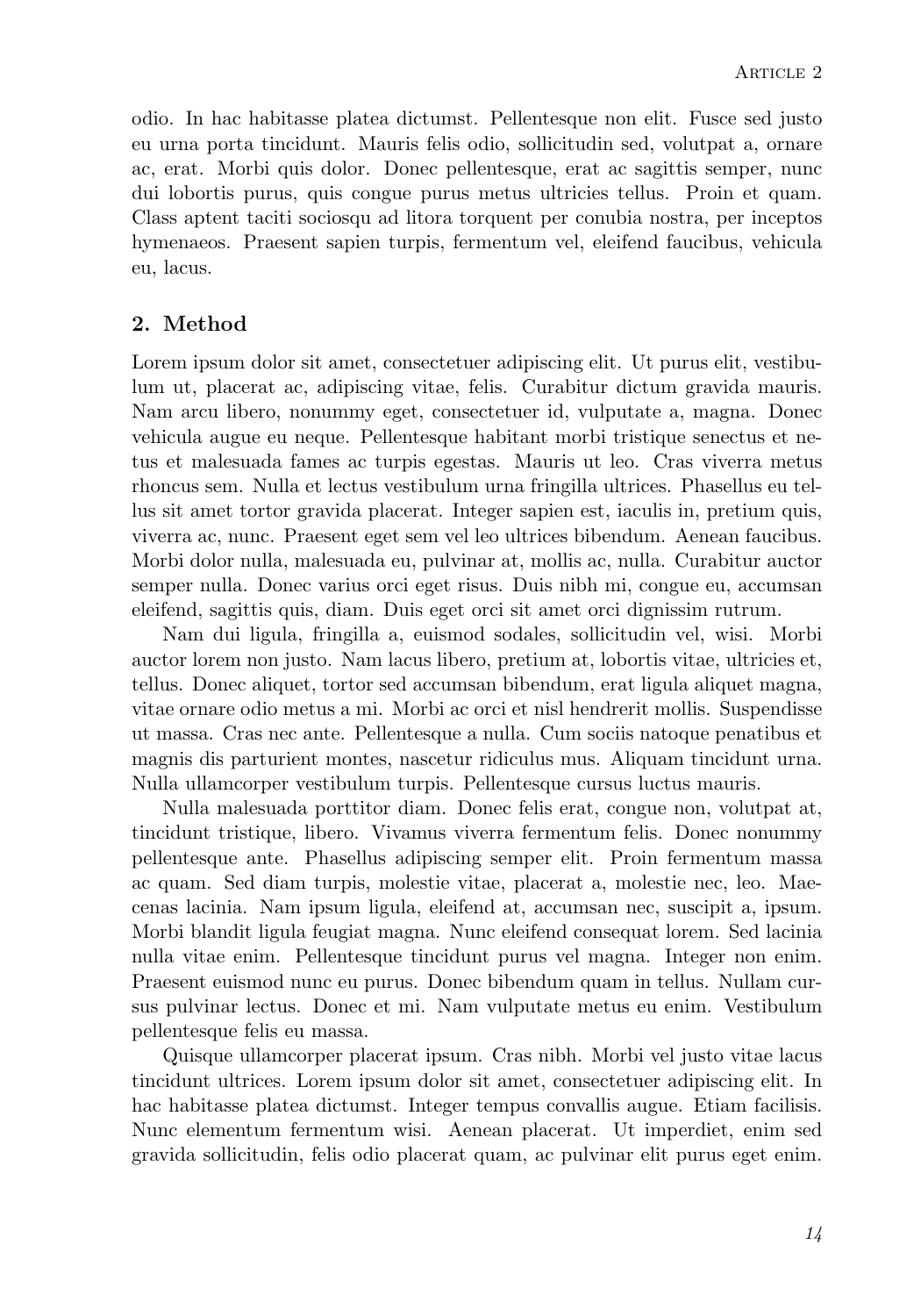Nunc vitae tortor. Proin tempus nibh sit amet nisl. Vivamus quis tortor vitae risus porta vehicula.

Fusce mauris. Vestibulum luctus nibh at lectus. Sed bibendum, nulla a faucibus semper, leo velit ultricies tellus, ac venenatis arcu wisi vel nisl. Vestibulum diam. Aliquam pellentesque, augue quis sagittis posuere, turpis lacus congue quam, in hendrerit risus eros eget felis. Maecenas eget erat in sapien mattis porttitor. Vestibulum porttitor. Nulla facilisi. Sed a turpis eu lacus commodo facilisis. Morbi fringilla, wisi in dignissim interdum, justo lectus sagittis dui, et vehicula libero dui cursus dui. Mauris tempor ligula sed lacus. Duis cursus enim ut augue. Cras ac magna. Cras nulla. Nulla egestas. Curabitur a leo. Quisque egestas wisi eget nunc. Nam feugiat lacus vel est. Curabitur consectetuer.

Suspendisse vel felis. Ut lorem lorem, interdum eu, tincidunt sit amet, laoreet vitae, arcu. Aenean faucibus pede eu ante. Praesent enim elit, rutrum at, molestie non, nonummy vel, nisl. Ut lectus eros, malesuada sit amet, fermentum eu, sodales cursus, magna. Donec eu purus. Quisque vehicula, urna sed ultricies auctor, pede lorem egestas dui, et convallis elit erat sed nulla. Donec luctus. Curabitur et nunc. Aliquam dolor odio, commodo pretium, ultricies non, pharetra in, velit. Integer arcu est, nonummy in, fermentum faucibus, egestas vel, odio.

Sed commodo posuere pede. Mauris ut est. Ut quis purus. Sed ac odio. Sed vehicula hendrerit sem. Duis non odio. Morbi ut dui. Sed accumsan risus eget odio. In hac habitasse platea dictumst. Pellentesque non elit. Fusce sed justo eu urna porta tincidunt. Mauris felis odio, sollicitudin sed, volutpat a, ornare ac, erat. Morbi quis dolor. Donec pellentesque, erat ac sagittis semper, nunc dui lobortis purus, quis congue purus metus ultricies tellus. Proin et quam. Class aptent taciti sociosqu ad litora torquent per conubia nostra, per inceptos hymenaeos. Praesent sapien turpis, fermentum vel, eleifend faucibus, vehicula eu, lacus.

<span id="page-20-0"></span>
$$
E = mc^2 \tag{1}
$$

#### <span id="page-20-1"></span>3. Results

Lorem ipsum dolor sit amet, consectetuer adipiscing elit. Ut purus elit, vestibulum ut, placerat ac, adipiscing vitae, felis. Curabitur dictum gravida mauris. Nam arcu libero, nonummy eget, consectetuer id, vulputate a, magna. Donec vehicula augue eu neque. Pellentesque habitant morbi tristique senectus et netus et malesuada fames ac turpis egestas. Mauris ut leo. Cras viverra metus rhoncus sem. Nulla et lectus vestibulum urna fringilla ultrices. Phasellus eu tellus sit amet tortor gravida placerat. Integer sapien est, iaculis in, pretium quis, viverra ac, nunc. Praesent eget sem vel leo ultrices bibendum. Aenean faucibus. Morbi dolor nulla, malesuada eu, pulvinar at, mollis ac, nulla. Curabitur auctor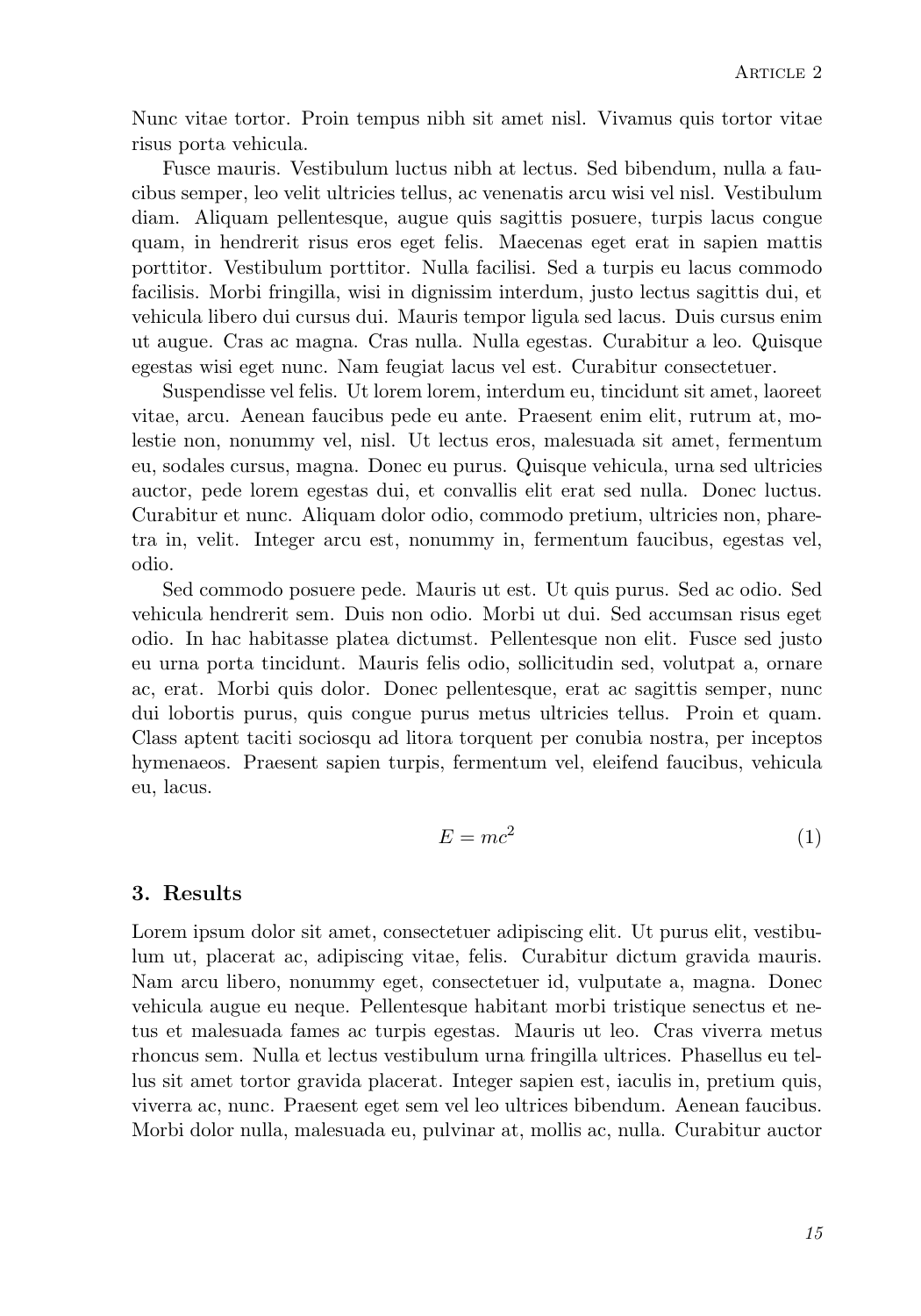semper nulla. Donec varius orci eget risus. Duis nibh mi, congue eu, accumsan eleifend, sagittis quis, diam. Duis eget orci sit amet orci dignissim rutrum.

Nam dui ligula, fringilla a, euismod sodales, sollicitudin vel, wisi. Morbi auctor lorem non justo. Nam lacus libero, pretium at, lobortis vitae, ultricies et, tellus. Donec aliquet, tortor sed accumsan bibendum, erat ligula aliquet magna, vitae ornare odio metus a mi. Morbi ac orci et nisl hendrerit mollis. Suspendisse ut massa. Cras nec ante. Pellentesque a nulla. Cum sociis natoque penatibus et magnis dis parturient montes, nascetur ridiculus mus. Aliquam tincidunt urna. Nulla ullamcorper vestibulum turpis. Pellentesque cursus luctus mauris.

Nulla malesuada porttitor diam. Donec felis erat, congue non, volutpat at, tincidunt tristique, libero. Vivamus viverra fermentum felis. Donec nonummy pellentesque ante. Phasellus adipiscing semper elit. Proin fermentum massa ac quam. Sed diam turpis, molestie vitae, placerat a, molestie nec, leo. Maecenas lacinia. Nam ipsum ligula, eleifend at, accumsan nec, suscipit a, ipsum. Morbi blandit ligula feugiat magna. Nunc eleifend consequat lorem. Sed lacinia nulla vitae enim. Pellentesque tincidunt purus vel magna. Integer non enim. Praesent euismod nunc eu purus. Donec bibendum quam in tellus. Nullam cursus pulvinar lectus. Donec et mi. Nam vulputate metus eu enim. Vestibulum pellentesque felis eu massa.

Quisque ullamcorper placerat ipsum. Cras nibh. Morbi vel justo vitae lacus tincidunt ultrices. Lorem ipsum dolor sit amet, consectetuer adipiscing elit. In hac habitasse platea dictumst. Integer tempus convallis augue. Etiam facilisis. Nunc elementum fermentum wisi. Aenean placerat. Ut imperdiet, enim sed gravida sollicitudin, felis odio placerat quam, ac pulvinar elit purus eget enim. Nunc vitae tortor. Proin tempus nibh sit amet nisl. Vivamus quis tortor vitae risus porta vehicula.

Fusce mauris. Vestibulum luctus nibh at lectus. Sed bibendum, nulla a faucibus semper, leo velit ultricies tellus, ac venenatis arcu wisi vel nisl. Vestibulum diam. Aliquam pellentesque, augue quis sagittis posuere, turpis lacus congue quam, in hendrerit risus eros eget felis. Maecenas eget erat in sapien mattis porttitor. Vestibulum porttitor. Nulla facilisi. Sed a turpis eu lacus commodo facilisis. Morbi fringilla, wisi in dignissim interdum, justo lectus sagittis dui, et vehicula libero dui cursus dui. Mauris tempor ligula sed lacus. Duis cursus enim ut augue. Cras ac magna. Cras nulla. Nulla egestas. Curabitur a leo. Quisque egestas wisi eget nunc. Nam feugiat lacus vel est. Curabitur consectetuer.

Suspendisse vel felis. Ut lorem lorem, interdum eu, tincidunt sit amet, laoreet vitae, arcu. Aenean faucibus pede eu ante. Praesent enim elit, rutrum at, molestie non, nonummy vel, nisl. Ut lectus eros, malesuada sit amet, fermentum eu, sodales cursus, magna. Donec eu purus. Quisque vehicula, urna sed ultricies auctor, pede lorem egestas dui, et convallis elit erat sed nulla. Donec luctus. Curabitur et nunc. Aliquam dolor odio, commodo pretium, ultricies non, pharetra in, velit. Integer arcu est, nonummy in, fermentum faucibus, egestas vel, odio.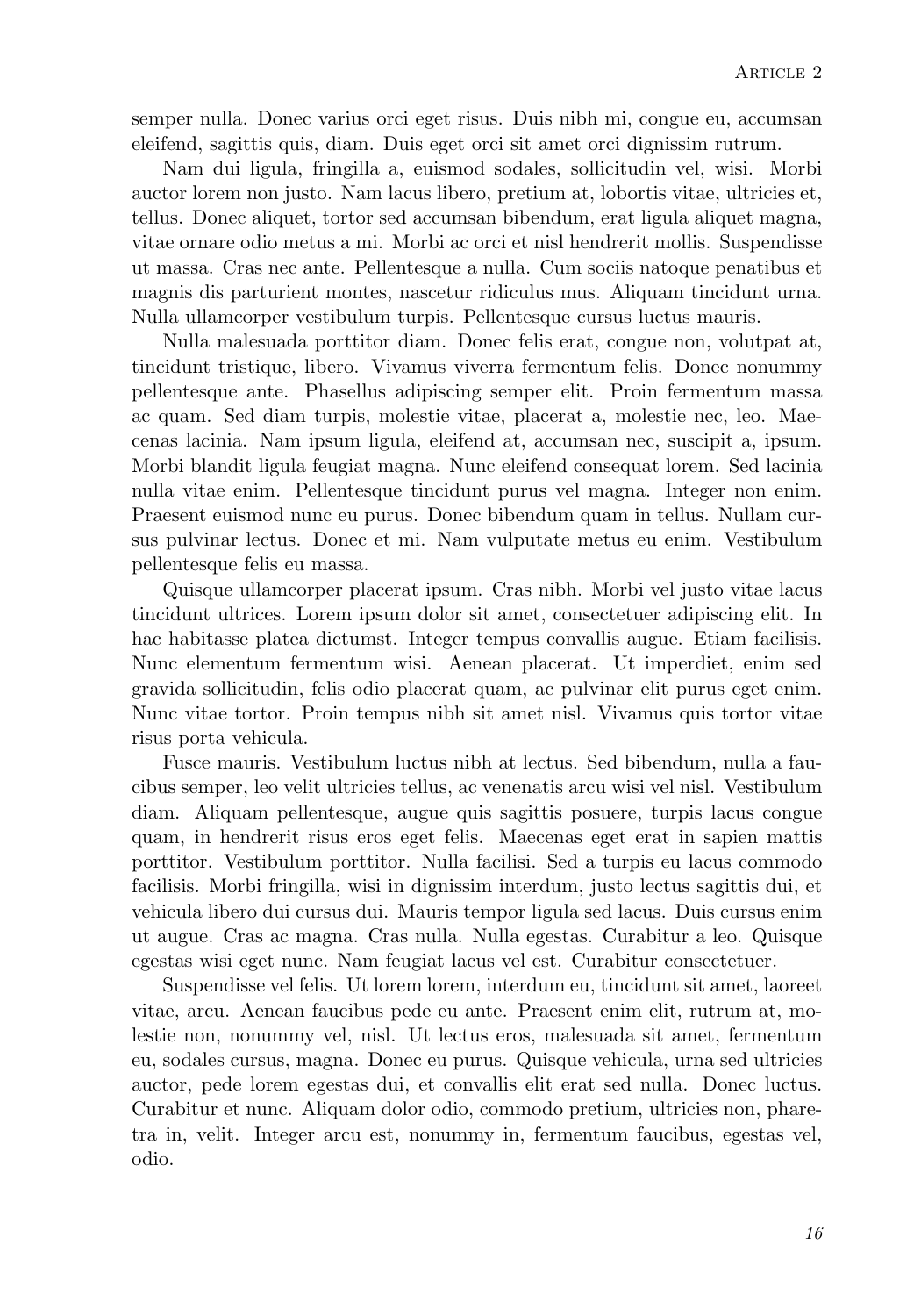Sed commodo posuere pede. Mauris ut est. Ut quis purus. Sed ac odio. Sed vehicula hendrerit sem. Duis non odio. Morbi ut dui. Sed accumsan risus eget odio. In hac habitasse platea dictumst. Pellentesque non elit. Fusce sed justo eu urna porta tincidunt. Mauris felis odio, sollicitudin sed, volutpat a, ornare ac, erat. Morbi quis dolor. Donec pellentesque, erat ac sagittis semper, nunc dui lobortis purus, quis congue purus metus ultricies tellus. Proin et quam. Class aptent taciti sociosqu ad litora torquent per conubia nostra, per inceptos hymenaeos. Praesent sapien turpis, fermentum vel, eleifend faucibus, vehicula eu, lacus.

Here are some citations: [Guyon and Elisseeff](#page-22-1) [\(2003\)](#page-22-1); [Guyon et al.](#page-22-2) [\(2007\)](#page-22-2).<sup>[2](#page-22-3)</sup>

#### References

- <span id="page-22-1"></span>I. Guyon and A. Elisseeff. An introduction to variable and feature selection. JMLR, 3:1157–1182, March 2003.
- <span id="page-22-2"></span>I. Guyon, C. Aliferis, and A. Elisseeff. Causal feature selection. Technical report, Clopinet, 2007.

#### <span id="page-22-0"></span>Appendix A. First Appendix

Lorem ipsum dolor sit amet, consectetuer adipiscing elit. Ut purus elit, vestibulum ut, placerat ac, adipiscing vitae, felis. Curabitur dictum gravida mauris. Nam arcu libero, nonummy eget, consectetuer id, vulputate a, magna. Donec vehicula augue eu neque. Pellentesque habitant morbi tristique senectus et netus et malesuada fames ac turpis egestas. Mauris ut leo. Cras viverra metus rhoncus sem. Nulla et lectus vestibulum urna fringilla ultrices. Phasellus eu tellus sit amet tortor gravida placerat. Integer sapien est, iaculis in, pretium quis, viverra ac, nunc. Praesent eget sem vel leo ultrices bibendum. Aenean faucibus. Morbi dolor nulla, malesuada eu, pulvinar at, mollis ac, nulla. Curabitur auctor semper nulla. Donec varius orci eget risus. Duis nibh mi, congue eu, accumsan eleifend, sagittis quis, diam. Duis eget orci sit amet orci dignissim rutrum.

Nam dui ligula, fringilla a, euismod sodales, sollicitudin vel, wisi. Morbi auctor lorem non justo. Nam lacus libero, pretium at, lobortis vitae, ultricies et, tellus. Donec aliquet, tortor sed accumsan bibendum, erat ligula aliquet magna, vitae ornare odio metus a mi. Morbi ac orci et nisl hendrerit mollis. Suspendisse ut massa. Cras nec ante. Pellentesque a nulla. Cum sociis natoque penatibus et magnis dis parturient montes, nascetur ridiculus mus. Aliquam tincidunt urna. Nulla ullamcorper vestibulum turpis. Pellentesque cursus luctus mauris.

Nulla malesuada porttitor diam. Donec felis erat, congue non, volutpat at, tincidunt tristique, libero. Vivamus viverra fermentum felis. Donec nonummy pellentesque ante. Phasellus adipiscing semper elit. Proin fermentum massa

<span id="page-22-3"></span><sup>2.</sup> Here's another footnote.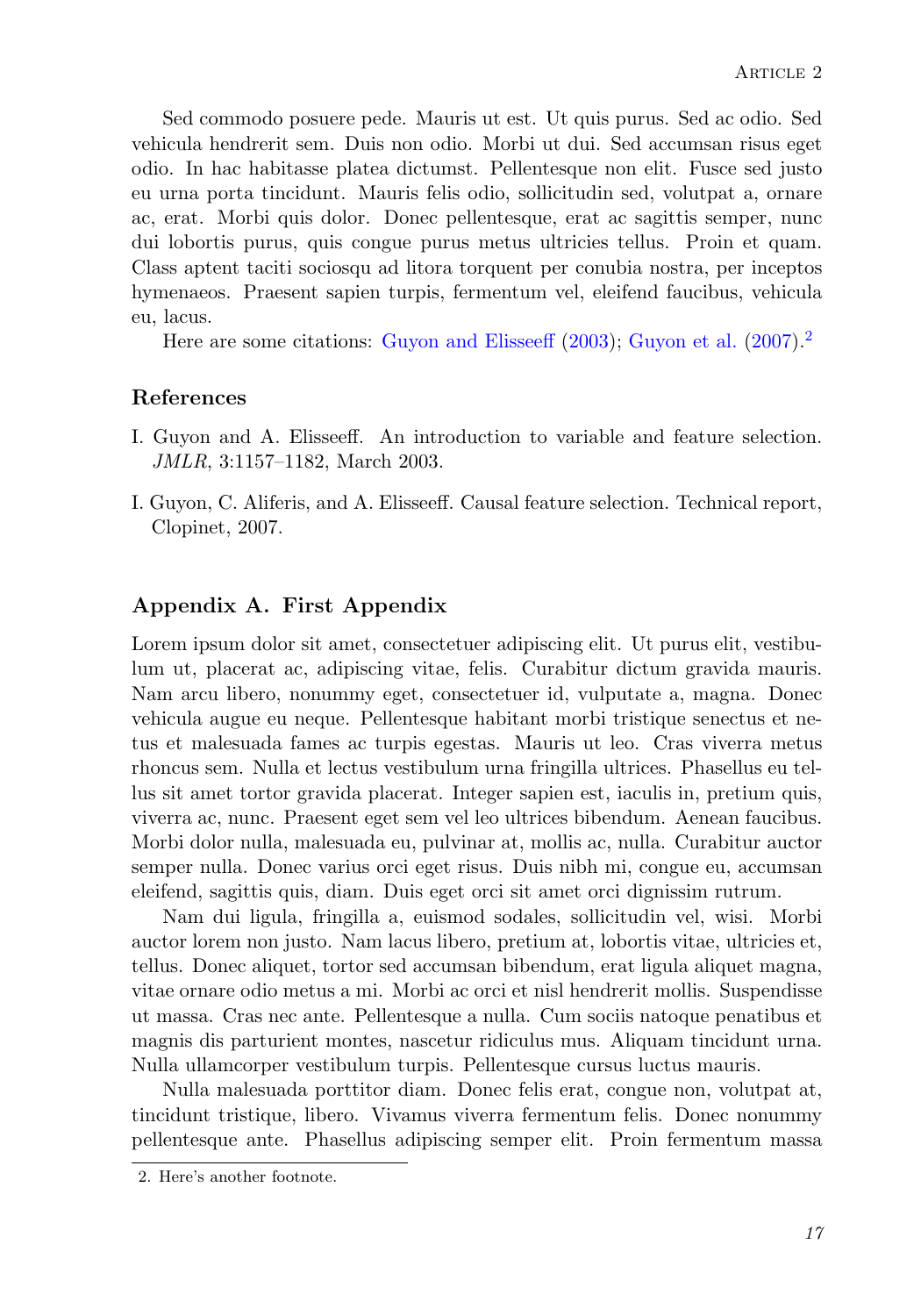ac quam. Sed diam turpis, molestie vitae, placerat a, molestie nec, leo. Maecenas lacinia. Nam ipsum ligula, eleifend at, accumsan nec, suscipit a, ipsum. Morbi blandit ligula feugiat magna. Nunc eleifend consequat lorem. Sed lacinia nulla vitae enim. Pellentesque tincidunt purus vel magna. Integer non enim. Praesent euismod nunc eu purus. Donec bibendum quam in tellus. Nullam cursus pulvinar lectus. Donec et mi. Nam vulputate metus eu enim. Vestibulum pellentesque felis eu massa.

Quisque ullamcorper placerat ipsum. Cras nibh. Morbi vel justo vitae lacus tincidunt ultrices. Lorem ipsum dolor sit amet, consectetuer adipiscing elit. In hac habitasse platea dictumst. Integer tempus convallis augue. Etiam facilisis. Nunc elementum fermentum wisi. Aenean placerat. Ut imperdiet, enim sed gravida sollicitudin, felis odio placerat quam, ac pulvinar elit purus eget enim. Nunc vitae tortor. Proin tempus nibh sit amet nisl. Vivamus quis tortor vitae risus porta vehicula.

Fusce mauris. Vestibulum luctus nibh at lectus. Sed bibendum, nulla a faucibus semper, leo velit ultricies tellus, ac venenatis arcu wisi vel nisl. Vestibulum diam. Aliquam pellentesque, augue quis sagittis posuere, turpis lacus congue quam, in hendrerit risus eros eget felis. Maecenas eget erat in sapien mattis porttitor. Vestibulum porttitor. Nulla facilisi. Sed a turpis eu lacus commodo facilisis. Morbi fringilla, wisi in dignissim interdum, justo lectus sagittis dui, et vehicula libero dui cursus dui. Mauris tempor ligula sed lacus. Duis cursus enim ut augue. Cras ac magna. Cras nulla. Nulla egestas. Curabitur a leo. Quisque egestas wisi eget nunc. Nam feugiat lacus vel est. Curabitur consectetuer.

Suspendisse vel felis. Ut lorem lorem, interdum eu, tincidunt sit amet, laoreet vitae, arcu. Aenean faucibus pede eu ante. Praesent enim elit, rutrum at, molestie non, nonummy vel, nisl. Ut lectus eros, malesuada sit amet, fermentum eu, sodales cursus, magna. Donec eu purus. Quisque vehicula, urna sed ultricies auctor, pede lorem egestas dui, et convallis elit erat sed nulla. Donec luctus. Curabitur et nunc. Aliquam dolor odio, commodo pretium, ultricies non, pharetra in, velit. Integer arcu est, nonummy in, fermentum faucibus, egestas vel, odio.

Sed commodo posuere pede. Mauris ut est. Ut quis purus. Sed ac odio. Sed vehicula hendrerit sem. Duis non odio. Morbi ut dui. Sed accumsan risus eget odio. In hac habitasse platea dictumst. Pellentesque non elit. Fusce sed justo eu urna porta tincidunt. Mauris felis odio, sollicitudin sed, volutpat a, ornare ac, erat. Morbi quis dolor. Donec pellentesque, erat ac sagittis semper, nunc dui lobortis purus, quis congue purus metus ultricies tellus. Proin et quam. Class aptent taciti sociosqu ad litora torquent per conubia nostra, per inceptos hymenaeos. Praesent sapien turpis, fermentum vel, eleifend faucibus, vehicula eu, lacus.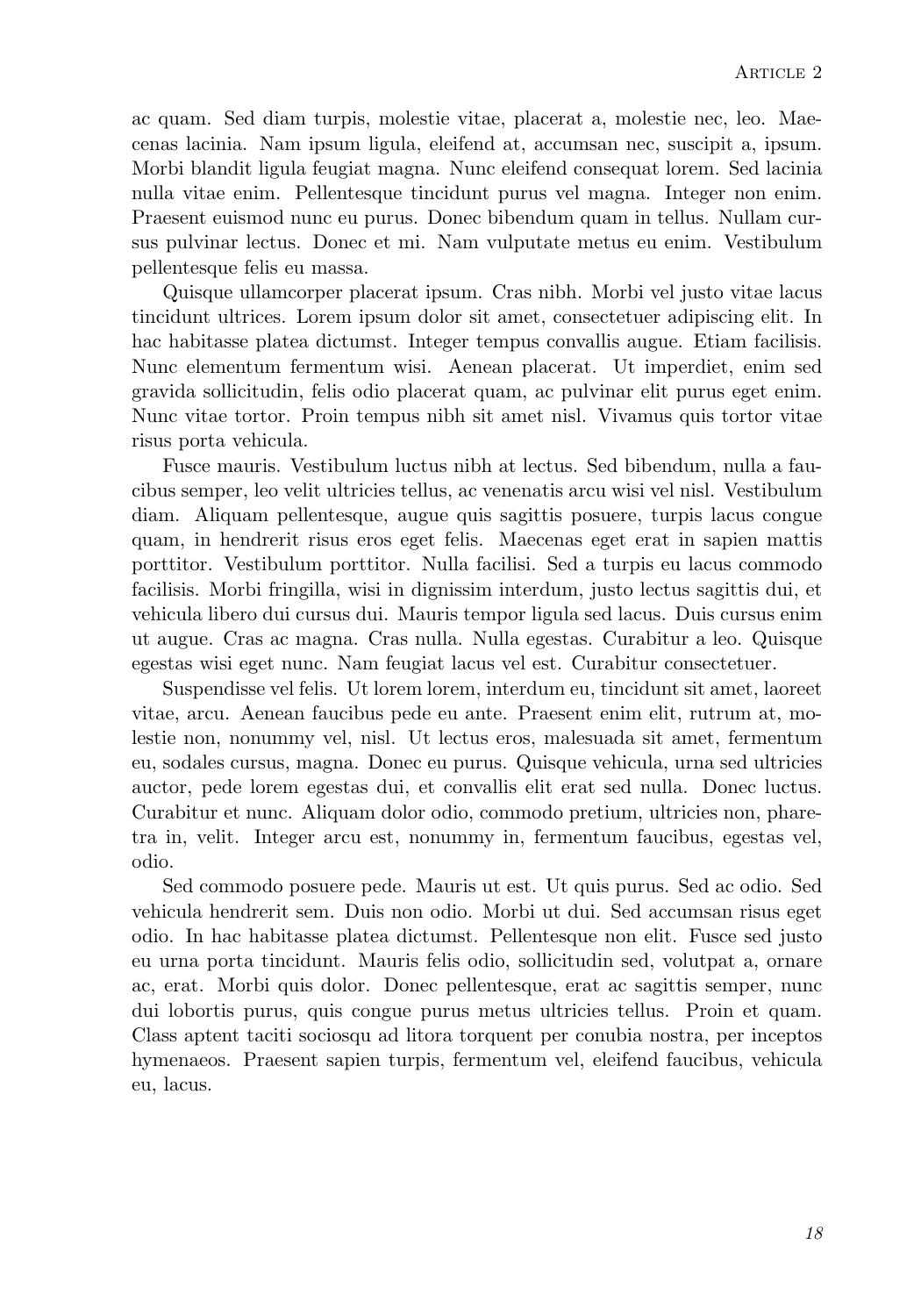## Third Sample Article

#### <span id="page-24-0"></span>John Smith is a set of the set of the set of the set of the set of the set of the set of the set of the set of the set of the set of the set of the set of the set of the set of the set of the set of the set of the set of t

University of No Where

#### Editor: Anne Editor

#### Abstract

Lorem ipsum dolor sit amet, consectetuer adipiscing elit. Ut purus elit, vestibulum ut, placerat ac, adipiscing vitae, felis. Curabitur dictum gravida mauris. Nam arcu libero, nonummy eget, consectetuer id, vulputate a, magna. Donec vehicula augue eu neque. Pellentesque habitant morbi tristique senectus et netus et malesuada fames ac turpis egestas. Mauris ut leo. Cras viverra metus rhoncus sem. Nulla et lectus vestibulum urna fringilla ultrices. Phasellus eu tellus sit amet tortor gravida placerat. Integer sapien est, iaculis in, pretium quis, viverra ac, nunc. Praesent eget sem vel leo ultrices bibendum. Aenean faucibus. Morbi dolor nulla, malesuada eu, pulvinar at, mollis ac, nulla. Curabitur auctor semper nulla. Donec varius orci eget risus. Duis nibh mi, congue eu, accumsan eleifend, sagittis quis, diam. Duis eget orci sit amet orci dignissim rutrum.

Keywords: Sample

#### 1. Introduction

This is a sample article. Section [2](#page-26-0) discusses the method used. Equation [\(1\)](#page-27-0) is an interesting equation. The results are discussed in Section [3](#page-27-1) and some other stuff is in Appendix [A.](#page-29-0)<sup>[1](#page-24-1)</sup>

Lorem ipsum dolor sit amet, consectetuer adipiscing elit. Ut purus elit, vestibulum ut, placerat ac, adipiscing vitae, felis. Curabitur dictum gravida mauris. Nam arcu libero, nonummy eget, consectetuer id, vulputate a, magna. Donec vehicula augue eu neque. Pellentesque habitant morbi tristique senectus et netus et malesuada fames ac turpis egestas. Mauris ut leo. Cras viverra metus rhoncus sem. Nulla et lectus vestibulum urna fringilla ultrices. Phasellus eu tellus sit amet tortor gravida placerat. Integer sapien est, iaculis in, pretium quis, viverra ac, nunc. Praesent eget sem vel leo ultrices bibendum. Aenean faucibus. Morbi dolor nulla, malesuada eu, pulvinar at, mollis ac, nulla. Curabitur auctor semper nulla. Donec varius orci eget risus. Duis nibh mi, congue eu, accumsan eleifend, sagittis quis, diam. Duis eget orci sit amet orci dignissim rutrum.

Nam dui ligula, fringilla a, euismod sodales, sollicitudin vel, wisi. Morbi auctor lorem non justo. Nam lacus libero, pretium at, lobortis vitae, ultricies et, tellus. Donec aliquet, tortor sed accumsan bibendum, erat ligula aliquet magna,

<span id="page-24-1"></span><sup>1.</sup> Here's a footnote.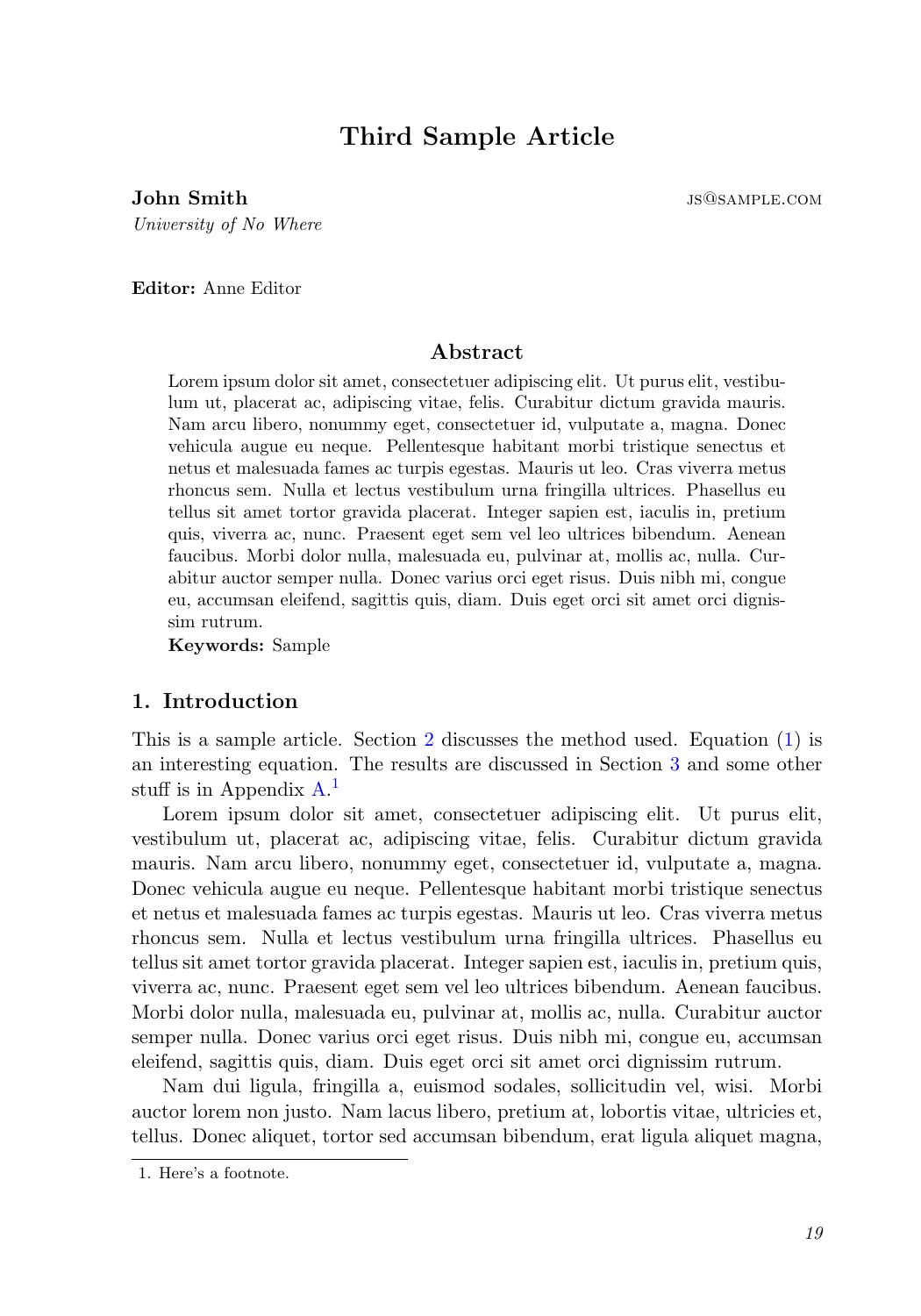vitae ornare odio metus a mi. Morbi ac orci et nisl hendrerit mollis. Suspendisse ut massa. Cras nec ante. Pellentesque a nulla. Cum sociis natoque penatibus et magnis dis parturient montes, nascetur ridiculus mus. Aliquam tincidunt urna. Nulla ullamcorper vestibulum turpis. Pellentesque cursus luctus mauris.

Nulla malesuada porttitor diam. Donec felis erat, congue non, volutpat at, tincidunt tristique, libero. Vivamus viverra fermentum felis. Donec nonummy pellentesque ante. Phasellus adipiscing semper elit. Proin fermentum massa ac quam. Sed diam turpis, molestie vitae, placerat a, molestie nec, leo. Maecenas lacinia. Nam ipsum ligula, eleifend at, accumsan nec, suscipit a, ipsum. Morbi blandit ligula feugiat magna. Nunc eleifend consequat lorem. Sed lacinia nulla vitae enim. Pellentesque tincidunt purus vel magna. Integer non enim. Praesent euismod nunc eu purus. Donec bibendum quam in tellus. Nullam cursus pulvinar lectus. Donec et mi. Nam vulputate metus eu enim. Vestibulum pellentesque felis eu massa.

Quisque ullamcorper placerat ipsum. Cras nibh. Morbi vel justo vitae lacus tincidunt ultrices. Lorem ipsum dolor sit amet, consectetuer adipiscing elit. In hac habitasse platea dictumst. Integer tempus convallis augue. Etiam facilisis. Nunc elementum fermentum wisi. Aenean placerat. Ut imperdiet, enim sed gravida sollicitudin, felis odio placerat quam, ac pulvinar elit purus eget enim. Nunc vitae tortor. Proin tempus nibh sit amet nisl. Vivamus quis tortor vitae risus porta vehicula.

Fusce mauris. Vestibulum luctus nibh at lectus. Sed bibendum, nulla a faucibus semper, leo velit ultricies tellus, ac venenatis arcu wisi vel nisl. Vestibulum diam. Aliquam pellentesque, augue quis sagittis posuere, turpis lacus congue quam, in hendrerit risus eros eget felis. Maecenas eget erat in sapien mattis porttitor. Vestibulum porttitor. Nulla facilisi. Sed a turpis eu lacus commodo facilisis. Morbi fringilla, wisi in dignissim interdum, justo lectus sagittis dui, et vehicula libero dui cursus dui. Mauris tempor ligula sed lacus. Duis cursus enim ut augue. Cras ac magna. Cras nulla. Nulla egestas. Curabitur a leo. Quisque egestas wisi eget nunc. Nam feugiat lacus vel est. Curabitur consectetuer.

Suspendisse vel felis. Ut lorem lorem, interdum eu, tincidunt sit amet, laoreet vitae, arcu. Aenean faucibus pede eu ante. Praesent enim elit, rutrum at, molestie non, nonummy vel, nisl. Ut lectus eros, malesuada sit amet, fermentum eu, sodales cursus, magna. Donec eu purus. Quisque vehicula, urna sed ultricies auctor, pede lorem egestas dui, et convallis elit erat sed nulla. Donec luctus. Curabitur et nunc. Aliquam dolor odio, commodo pretium, ultricies non, pharetra in, velit. Integer arcu est, nonummy in, fermentum faucibus, egestas vel, odio.

Sed commodo posuere pede. Mauris ut est. Ut quis purus. Sed ac odio. Sed vehicula hendrerit sem. Duis non odio. Morbi ut dui. Sed accumsan risus eget odio. In hac habitasse platea dictumst. Pellentesque non elit. Fusce sed justo eu urna porta tincidunt. Mauris felis odio, sollicitudin sed, volutpat a, ornare ac, erat. Morbi quis dolor. Donec pellentesque, erat ac sagittis semper, nunc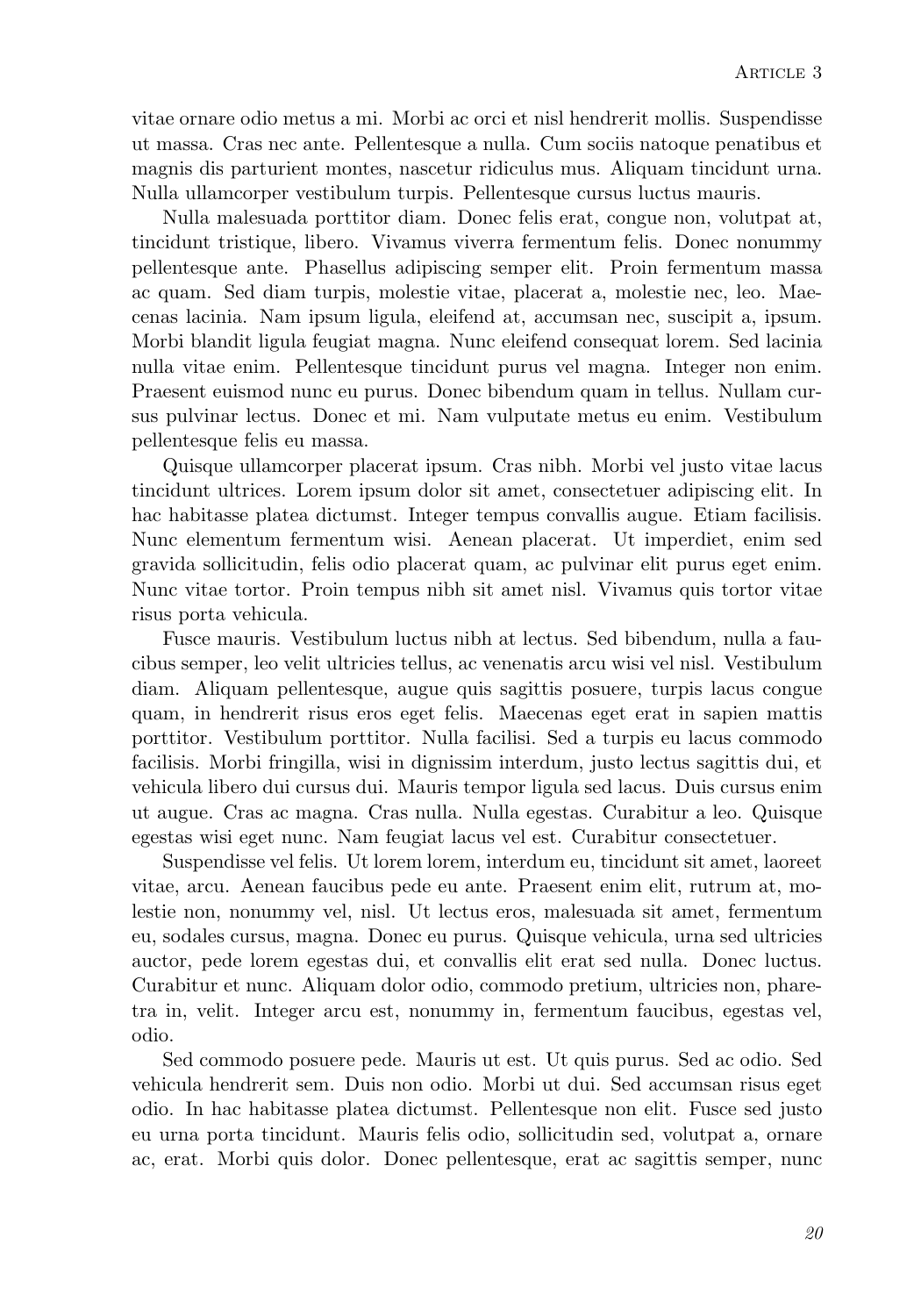dui lobortis purus, quis congue purus metus ultricies tellus. Proin et quam. Class aptent taciti sociosqu ad litora torquent per conubia nostra, per inceptos hymenaeos. Praesent sapien turpis, fermentum vel, eleifend faucibus, vehicula eu, lacus.

#### <span id="page-26-0"></span>2. Method

Lorem ipsum dolor sit amet, consectetuer adipiscing elit. Ut purus elit, vestibulum ut, placerat ac, adipiscing vitae, felis. Curabitur dictum gravida mauris. Nam arcu libero, nonummy eget, consectetuer id, vulputate a, magna. Donec vehicula augue eu neque. Pellentesque habitant morbi tristique senectus et netus et malesuada fames ac turpis egestas. Mauris ut leo. Cras viverra metus rhoncus sem. Nulla et lectus vestibulum urna fringilla ultrices. Phasellus eu tellus sit amet tortor gravida placerat. Integer sapien est, iaculis in, pretium quis, viverra ac, nunc. Praesent eget sem vel leo ultrices bibendum. Aenean faucibus. Morbi dolor nulla, malesuada eu, pulvinar at, mollis ac, nulla. Curabitur auctor semper nulla. Donec varius orci eget risus. Duis nibh mi, congue eu, accumsan eleifend, sagittis quis, diam. Duis eget orci sit amet orci dignissim rutrum.

Nam dui ligula, fringilla a, euismod sodales, sollicitudin vel, wisi. Morbi auctor lorem non justo. Nam lacus libero, pretium at, lobortis vitae, ultricies et, tellus. Donec aliquet, tortor sed accumsan bibendum, erat ligula aliquet magna, vitae ornare odio metus a mi. Morbi ac orci et nisl hendrerit mollis. Suspendisse ut massa. Cras nec ante. Pellentesque a nulla. Cum sociis natoque penatibus et magnis dis parturient montes, nascetur ridiculus mus. Aliquam tincidunt urna. Nulla ullamcorper vestibulum turpis. Pellentesque cursus luctus mauris.

Nulla malesuada porttitor diam. Donec felis erat, congue non, volutpat at, tincidunt tristique, libero. Vivamus viverra fermentum felis. Donec nonummy pellentesque ante. Phasellus adipiscing semper elit. Proin fermentum massa ac quam. Sed diam turpis, molestie vitae, placerat a, molestie nec, leo. Maecenas lacinia. Nam ipsum ligula, eleifend at, accumsan nec, suscipit a, ipsum. Morbi blandit ligula feugiat magna. Nunc eleifend consequat lorem. Sed lacinia nulla vitae enim. Pellentesque tincidunt purus vel magna. Integer non enim. Praesent euismod nunc eu purus. Donec bibendum quam in tellus. Nullam cursus pulvinar lectus. Donec et mi. Nam vulputate metus eu enim. Vestibulum pellentesque felis eu massa.

Quisque ullamcorper placerat ipsum. Cras nibh. Morbi vel justo vitae lacus tincidunt ultrices. Lorem ipsum dolor sit amet, consectetuer adipiscing elit. In hac habitasse platea dictumst. Integer tempus convallis augue. Etiam facilisis. Nunc elementum fermentum wisi. Aenean placerat. Ut imperdiet, enim sed gravida sollicitudin, felis odio placerat quam, ac pulvinar elit purus eget enim. Nunc vitae tortor. Proin tempus nibh sit amet nisl. Vivamus quis tortor vitae risus porta vehicula.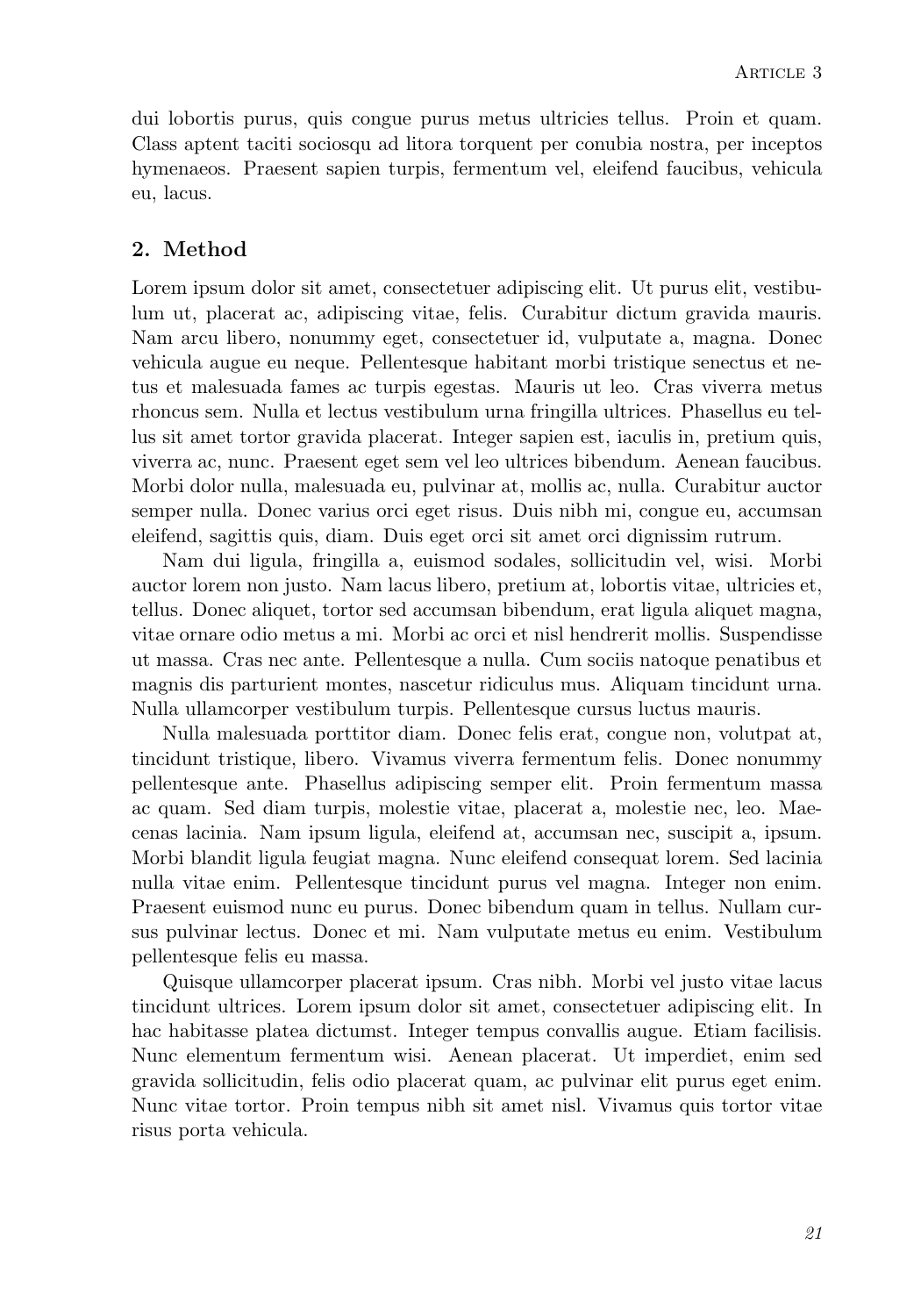Fusce mauris. Vestibulum luctus nibh at lectus. Sed bibendum, nulla a faucibus semper, leo velit ultricies tellus, ac venenatis arcu wisi vel nisl. Vestibulum diam. Aliquam pellentesque, augue quis sagittis posuere, turpis lacus congue quam, in hendrerit risus eros eget felis. Maecenas eget erat in sapien mattis porttitor. Vestibulum porttitor. Nulla facilisi. Sed a turpis eu lacus commodo facilisis. Morbi fringilla, wisi in dignissim interdum, justo lectus sagittis dui, et vehicula libero dui cursus dui. Mauris tempor ligula sed lacus. Duis cursus enim ut augue. Cras ac magna. Cras nulla. Nulla egestas. Curabitur a leo. Quisque egestas wisi eget nunc. Nam feugiat lacus vel est. Curabitur consectetuer.

Suspendisse vel felis. Ut lorem lorem, interdum eu, tincidunt sit amet, laoreet vitae, arcu. Aenean faucibus pede eu ante. Praesent enim elit, rutrum at, molestie non, nonummy vel, nisl. Ut lectus eros, malesuada sit amet, fermentum eu, sodales cursus, magna. Donec eu purus. Quisque vehicula, urna sed ultricies auctor, pede lorem egestas dui, et convallis elit erat sed nulla. Donec luctus. Curabitur et nunc. Aliquam dolor odio, commodo pretium, ultricies non, pharetra in, velit. Integer arcu est, nonummy in, fermentum faucibus, egestas vel, odio.

Sed commodo posuere pede. Mauris ut est. Ut quis purus. Sed ac odio. Sed vehicula hendrerit sem. Duis non odio. Morbi ut dui. Sed accumsan risus eget odio. In hac habitasse platea dictumst. Pellentesque non elit. Fusce sed justo eu urna porta tincidunt. Mauris felis odio, sollicitudin sed, volutpat a, ornare ac, erat. Morbi quis dolor. Donec pellentesque, erat ac sagittis semper, nunc dui lobortis purus, quis congue purus metus ultricies tellus. Proin et quam. Class aptent taciti sociosqu ad litora torquent per conubia nostra, per inceptos hymenaeos. Praesent sapien turpis, fermentum vel, eleifend faucibus, vehicula eu, lacus.

<span id="page-27-0"></span>
$$
E = mc^2 \tag{1}
$$

#### <span id="page-27-1"></span>3. Results

Lorem ipsum dolor sit amet, consectetuer adipiscing elit. Ut purus elit, vestibulum ut, placerat ac, adipiscing vitae, felis. Curabitur dictum gravida mauris. Nam arcu libero, nonummy eget, consectetuer id, vulputate a, magna. Donec vehicula augue eu neque. Pellentesque habitant morbi tristique senectus et netus et malesuada fames ac turpis egestas. Mauris ut leo. Cras viverra metus rhoncus sem. Nulla et lectus vestibulum urna fringilla ultrices. Phasellus eu tellus sit amet tortor gravida placerat. Integer sapien est, iaculis in, pretium quis, viverra ac, nunc. Praesent eget sem vel leo ultrices bibendum. Aenean faucibus. Morbi dolor nulla, malesuada eu, pulvinar at, mollis ac, nulla. Curabitur auctor semper nulla. Donec varius orci eget risus. Duis nibh mi, congue eu, accumsan eleifend, sagittis quis, diam. Duis eget orci sit amet orci dignissim rutrum.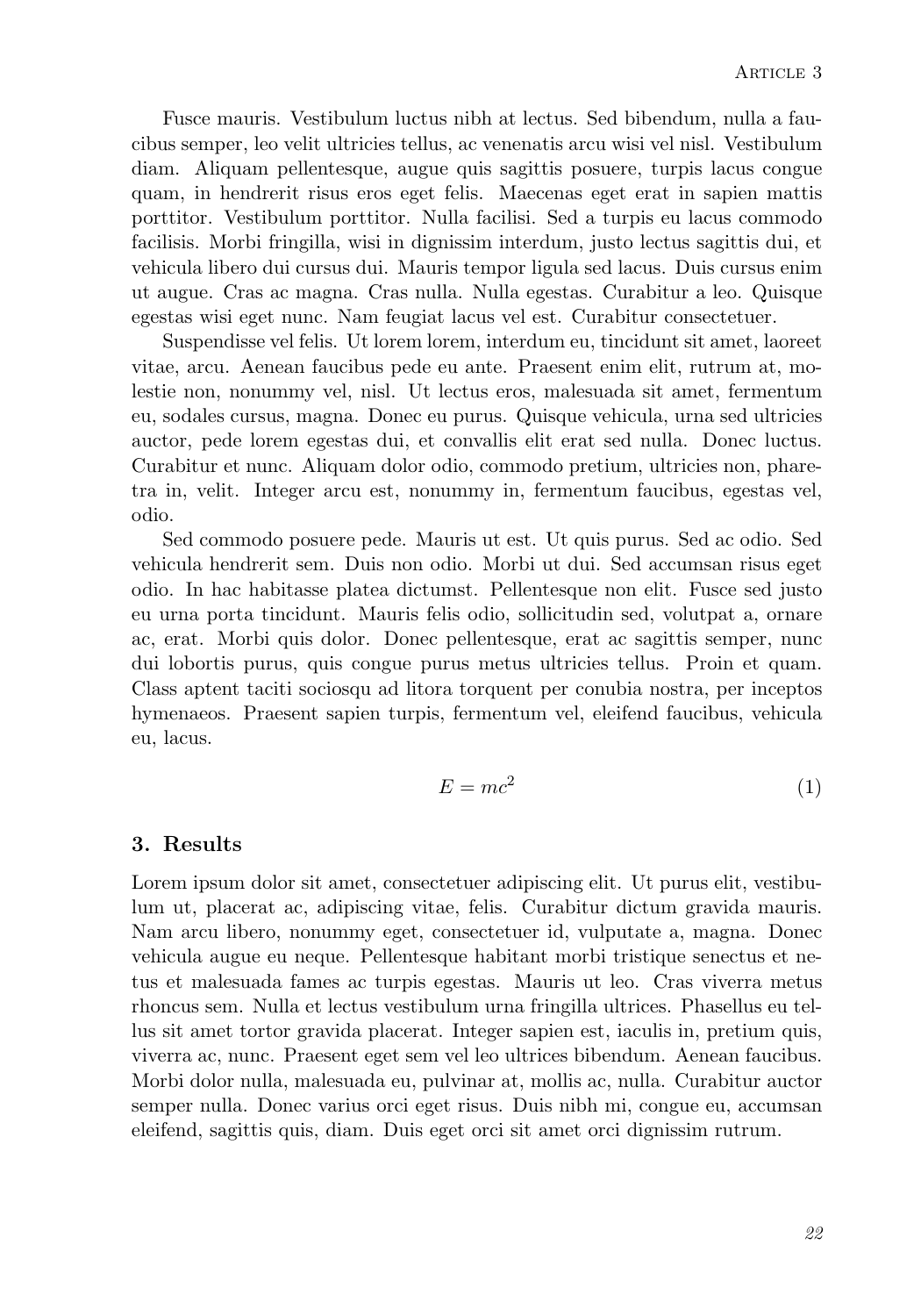Nam dui ligula, fringilla a, euismod sodales, sollicitudin vel, wisi. Morbi auctor lorem non justo. Nam lacus libero, pretium at, lobortis vitae, ultricies et, tellus. Donec aliquet, tortor sed accumsan bibendum, erat ligula aliquet magna, vitae ornare odio metus a mi. Morbi ac orci et nisl hendrerit mollis. Suspendisse ut massa. Cras nec ante. Pellentesque a nulla. Cum sociis natoque penatibus et magnis dis parturient montes, nascetur ridiculus mus. Aliquam tincidunt urna. Nulla ullamcorper vestibulum turpis. Pellentesque cursus luctus mauris.

Nulla malesuada porttitor diam. Donec felis erat, congue non, volutpat at, tincidunt tristique, libero. Vivamus viverra fermentum felis. Donec nonummy pellentesque ante. Phasellus adipiscing semper elit. Proin fermentum massa ac quam. Sed diam turpis, molestie vitae, placerat a, molestie nec, leo. Maecenas lacinia. Nam ipsum ligula, eleifend at, accumsan nec, suscipit a, ipsum. Morbi blandit ligula feugiat magna. Nunc eleifend consequat lorem. Sed lacinia nulla vitae enim. Pellentesque tincidunt purus vel magna. Integer non enim. Praesent euismod nunc eu purus. Donec bibendum quam in tellus. Nullam cursus pulvinar lectus. Donec et mi. Nam vulputate metus eu enim. Vestibulum pellentesque felis eu massa.

Quisque ullamcorper placerat ipsum. Cras nibh. Morbi vel justo vitae lacus tincidunt ultrices. Lorem ipsum dolor sit amet, consectetuer adipiscing elit. In hac habitasse platea dictumst. Integer tempus convallis augue. Etiam facilisis. Nunc elementum fermentum wisi. Aenean placerat. Ut imperdiet, enim sed gravida sollicitudin, felis odio placerat quam, ac pulvinar elit purus eget enim. Nunc vitae tortor. Proin tempus nibh sit amet nisl. Vivamus quis tortor vitae risus porta vehicula.

Fusce mauris. Vestibulum luctus nibh at lectus. Sed bibendum, nulla a faucibus semper, leo velit ultricies tellus, ac venenatis arcu wisi vel nisl. Vestibulum diam. Aliquam pellentesque, augue quis sagittis posuere, turpis lacus congue quam, in hendrerit risus eros eget felis. Maecenas eget erat in sapien mattis porttitor. Vestibulum porttitor. Nulla facilisi. Sed a turpis eu lacus commodo facilisis. Morbi fringilla, wisi in dignissim interdum, justo lectus sagittis dui, et vehicula libero dui cursus dui. Mauris tempor ligula sed lacus. Duis cursus enim ut augue. Cras ac magna. Cras nulla. Nulla egestas. Curabitur a leo. Quisque egestas wisi eget nunc. Nam feugiat lacus vel est. Curabitur consectetuer.

Suspendisse vel felis. Ut lorem lorem, interdum eu, tincidunt sit amet, laoreet vitae, arcu. Aenean faucibus pede eu ante. Praesent enim elit, rutrum at, molestie non, nonummy vel, nisl. Ut lectus eros, malesuada sit amet, fermentum eu, sodales cursus, magna. Donec eu purus. Quisque vehicula, urna sed ultricies auctor, pede lorem egestas dui, et convallis elit erat sed nulla. Donec luctus. Curabitur et nunc. Aliquam dolor odio, commodo pretium, ultricies non, pharetra in, velit. Integer arcu est, nonummy in, fermentum faucibus, egestas vel, odio.

Sed commodo posuere pede. Mauris ut est. Ut quis purus. Sed ac odio. Sed vehicula hendrerit sem. Duis non odio. Morbi ut dui. Sed accumsan risus eget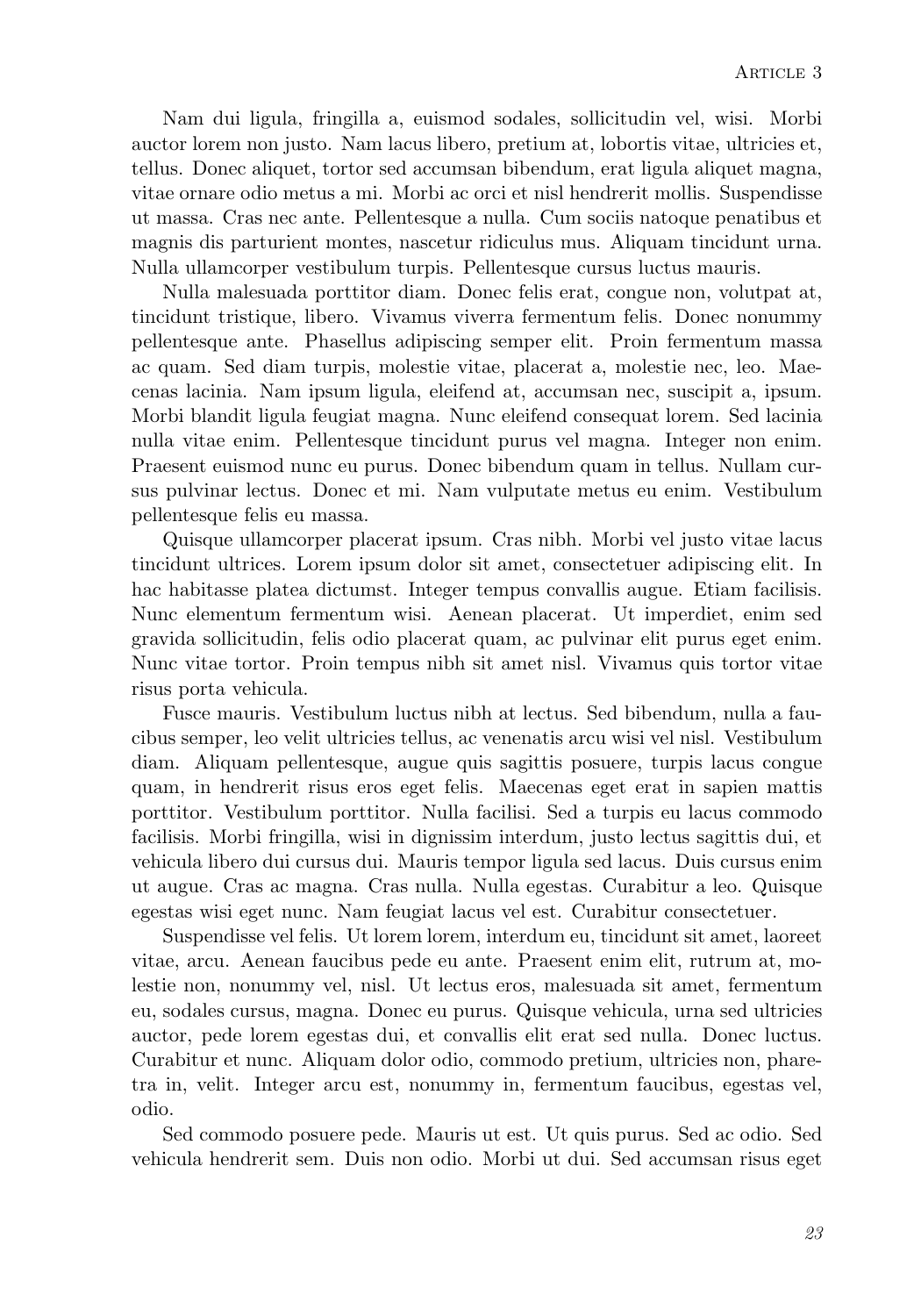odio. In hac habitasse platea dictumst. Pellentesque non elit. Fusce sed justo eu urna porta tincidunt. Mauris felis odio, sollicitudin sed, volutpat a, ornare ac, erat. Morbi quis dolor. Donec pellentesque, erat ac sagittis semper, nunc dui lobortis purus, quis congue purus metus ultricies tellus. Proin et quam. Class aptent taciti sociosqu ad litora torquent per conubia nostra, per inceptos hymenaeos. Praesent sapien turpis, fermentum vel, eleifend faucibus, vehicula eu, lacus.

Here are some citations: [Guyon and Elisseeff](#page-29-1) [\(2003\)](#page-29-1); [Guyon et al.](#page-29-2) [\(2007\)](#page-29-2).<sup>[2](#page-29-3)</sup>

#### References

- <span id="page-29-1"></span>I. Guyon and A. Elisseeff. An introduction to variable and feature selection. JMLR, 3:1157–1182, March 2003.
- <span id="page-29-2"></span>I. Guyon, C. Aliferis, and A. Elisseeff. Causal feature selection. Technical report, Clopinet, 2007.

#### <span id="page-29-0"></span>Appendix A. First Appendix

Lorem ipsum dolor sit amet, consectetuer adipiscing elit. Ut purus elit, vestibulum ut, placerat ac, adipiscing vitae, felis. Curabitur dictum gravida mauris. Nam arcu libero, nonummy eget, consectetuer id, vulputate a, magna. Donec vehicula augue eu neque. Pellentesque habitant morbi tristique senectus et netus et malesuada fames ac turpis egestas. Mauris ut leo. Cras viverra metus rhoncus sem. Nulla et lectus vestibulum urna fringilla ultrices. Phasellus eu tellus sit amet tortor gravida placerat. Integer sapien est, iaculis in, pretium quis, viverra ac, nunc. Praesent eget sem vel leo ultrices bibendum. Aenean faucibus. Morbi dolor nulla, malesuada eu, pulvinar at, mollis ac, nulla. Curabitur auctor semper nulla. Donec varius orci eget risus. Duis nibh mi, congue eu, accumsan eleifend, sagittis quis, diam. Duis eget orci sit amet orci dignissim rutrum.

Nam dui ligula, fringilla a, euismod sodales, sollicitudin vel, wisi. Morbi auctor lorem non justo. Nam lacus libero, pretium at, lobortis vitae, ultricies et, tellus. Donec aliquet, tortor sed accumsan bibendum, erat ligula aliquet magna, vitae ornare odio metus a mi. Morbi ac orci et nisl hendrerit mollis. Suspendisse ut massa. Cras nec ante. Pellentesque a nulla. Cum sociis natoque penatibus et magnis dis parturient montes, nascetur ridiculus mus. Aliquam tincidunt urna. Nulla ullamcorper vestibulum turpis. Pellentesque cursus luctus mauris.

Nulla malesuada porttitor diam. Donec felis erat, congue non, volutpat at, tincidunt tristique, libero. Vivamus viverra fermentum felis. Donec nonummy pellentesque ante. Phasellus adipiscing semper elit. Proin fermentum massa ac quam. Sed diam turpis, molestie vitae, placerat a, molestie nec, leo. Maecenas lacinia. Nam ipsum ligula, eleifend at, accumsan nec, suscipit a, ipsum.

<span id="page-29-3"></span><sup>2.</sup> Here's another footnote.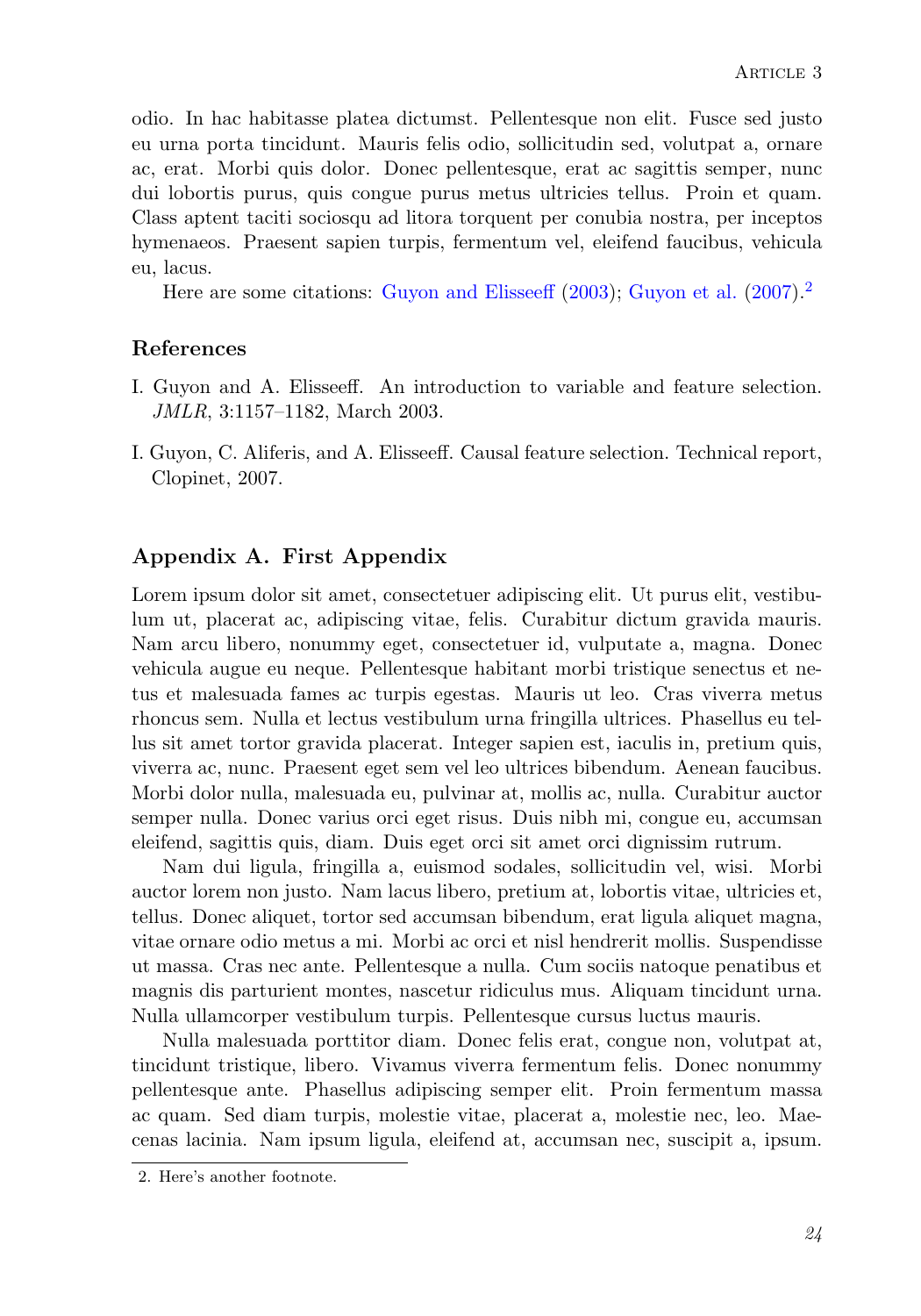Morbi blandit ligula feugiat magna. Nunc eleifend consequat lorem. Sed lacinia nulla vitae enim. Pellentesque tincidunt purus vel magna. Integer non enim. Praesent euismod nunc eu purus. Donec bibendum quam in tellus. Nullam cursus pulvinar lectus. Donec et mi. Nam vulputate metus eu enim. Vestibulum pellentesque felis eu massa.

Quisque ullamcorper placerat ipsum. Cras nibh. Morbi vel justo vitae lacus tincidunt ultrices. Lorem ipsum dolor sit amet, consectetuer adipiscing elit. In hac habitasse platea dictumst. Integer tempus convallis augue. Etiam facilisis. Nunc elementum fermentum wisi. Aenean placerat. Ut imperdiet, enim sed gravida sollicitudin, felis odio placerat quam, ac pulvinar elit purus eget enim. Nunc vitae tortor. Proin tempus nibh sit amet nisl. Vivamus quis tortor vitae risus porta vehicula.

Fusce mauris. Vestibulum luctus nibh at lectus. Sed bibendum, nulla a faucibus semper, leo velit ultricies tellus, ac venenatis arcu wisi vel nisl. Vestibulum diam. Aliquam pellentesque, augue quis sagittis posuere, turpis lacus congue quam, in hendrerit risus eros eget felis. Maecenas eget erat in sapien mattis porttitor. Vestibulum porttitor. Nulla facilisi. Sed a turpis eu lacus commodo facilisis. Morbi fringilla, wisi in dignissim interdum, justo lectus sagittis dui, et vehicula libero dui cursus dui. Mauris tempor ligula sed lacus. Duis cursus enim ut augue. Cras ac magna. Cras nulla. Nulla egestas. Curabitur a leo. Quisque egestas wisi eget nunc. Nam feugiat lacus vel est. Curabitur consectetuer.

Suspendisse vel felis. Ut lorem lorem, interdum eu, tincidunt sit amet, laoreet vitae, arcu. Aenean faucibus pede eu ante. Praesent enim elit, rutrum at, molestie non, nonummy vel, nisl. Ut lectus eros, malesuada sit amet, fermentum eu, sodales cursus, magna. Donec eu purus. Quisque vehicula, urna sed ultricies auctor, pede lorem egestas dui, et convallis elit erat sed nulla. Donec luctus. Curabitur et nunc. Aliquam dolor odio, commodo pretium, ultricies non, pharetra in, velit. Integer arcu est, nonummy in, fermentum faucibus, egestas vel, odio.

Sed commodo posuere pede. Mauris ut est. Ut quis purus. Sed ac odio. Sed vehicula hendrerit sem. Duis non odio. Morbi ut dui. Sed accumsan risus eget odio. In hac habitasse platea dictumst. Pellentesque non elit. Fusce sed justo eu urna porta tincidunt. Mauris felis odio, sollicitudin sed, volutpat a, ornare ac, erat. Morbi quis dolor. Donec pellentesque, erat ac sagittis semper, nunc dui lobortis purus, quis congue purus metus ultricies tellus. Proin et quam. Class aptent taciti sociosqu ad litora torquent per conubia nostra, per inceptos hymenaeos. Praesent sapien turpis, fermentum vel, eleifend faucibus, vehicula eu, lacus.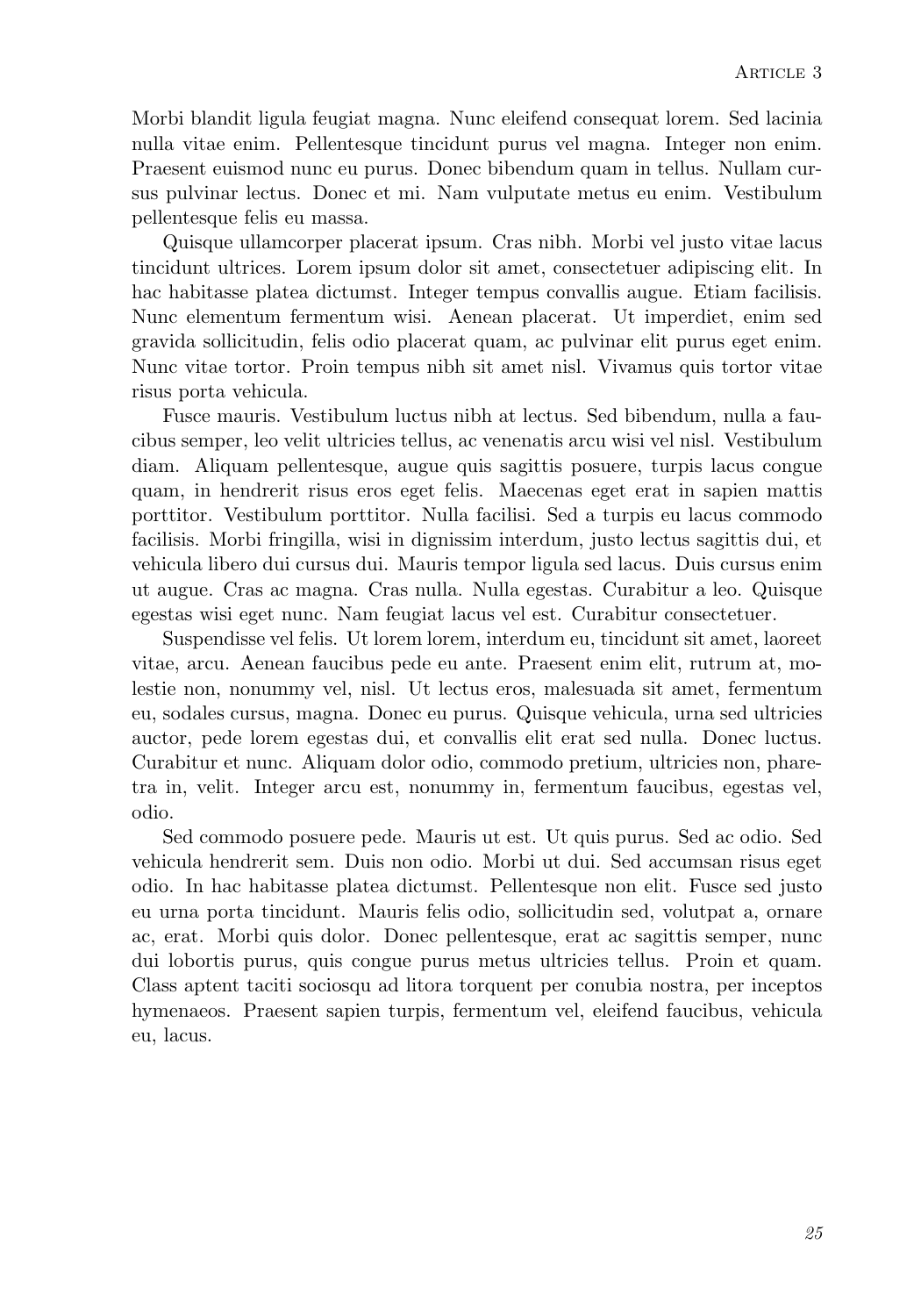## Fourth Sample Article

<span id="page-31-0"></span>Mary-Jane de Beer middle and the middle model of  $MJDB@SAMPLE.$  COM

University of No Where

Editor: Anne Editor

#### Abstract

Lorem ipsum dolor sit amet, consectetuer adipiscing elit. Ut purus elit, vestibulum ut, placerat ac, adipiscing vitae, felis. Curabitur dictum gravida mauris. Nam arcu libero, nonummy eget, consectetuer id, vulputate a, magna. Donec vehicula augue eu neque. Pellentesque habitant morbi tristique senectus et netus et malesuada fames ac turpis egestas. Mauris ut leo. Cras viverra metus rhoncus sem. Nulla et lectus vestibulum urna fringilla ultrices. Phasellus eu tellus sit amet tortor gravida placerat. Integer sapien est, iaculis in, pretium quis, viverra ac, nunc. Praesent eget sem vel leo ultrices bibendum. Aenean faucibus. Morbi dolor nulla, malesuada eu, pulvinar at, mollis ac, nulla. Curabitur auctor semper nulla. Donec varius orci eget risus. Duis nibh mi, congue eu, accumsan eleifend, sagittis quis, diam. Duis eget orci sit amet orci dignissim rutrum.

Keywords: Sample

#### 1. Introduction

This is a sample article. Section [2](#page-33-0) discusses the method used. Equation [\(1\)](#page-34-0) is an interesting equation. The results are discussed in Section [3](#page-34-1) and some other stuff is in Appendix [A.](#page-36-0)

Lorem ipsum dolor sit amet, consectetuer adipiscing elit. Ut purus elit, vestibulum ut, placerat ac, adipiscing vitae, felis. Curabitur dictum gravida mauris. Nam arcu libero, nonummy eget, consectetuer id, vulputate a, magna. Donec vehicula augue eu neque. Pellentesque habitant morbi tristique senectus et netus et malesuada fames ac turpis egestas. Mauris ut leo. Cras viverra metus rhoncus sem. Nulla et lectus vestibulum urna fringilla ultrices. Phasellus eu tellus sit amet tortor gravida placerat. Integer sapien est, iaculis in, pretium quis, viverra ac, nunc. Praesent eget sem vel leo ultrices bibendum. Aenean faucibus. Morbi dolor nulla, malesuada eu, pulvinar at, mollis ac, nulla. Curabitur auctor semper nulla. Donec varius orci eget risus. Duis nibh mi, congue eu, accumsan eleifend, sagittis quis, diam. Duis eget orci sit amet orci dignissim rutrum.

Nam dui ligula, fringilla a, euismod sodales, sollicitudin vel, wisi. Morbi auctor lorem non justo. Nam lacus libero, pretium at, lobortis vitae, ultricies et, tellus. Donec aliquet, tortor sed accumsan bibendum, erat ligula aliquet magna, vitae ornare odio metus a mi. Morbi ac orci et nisl hendrerit mollis. Suspendisse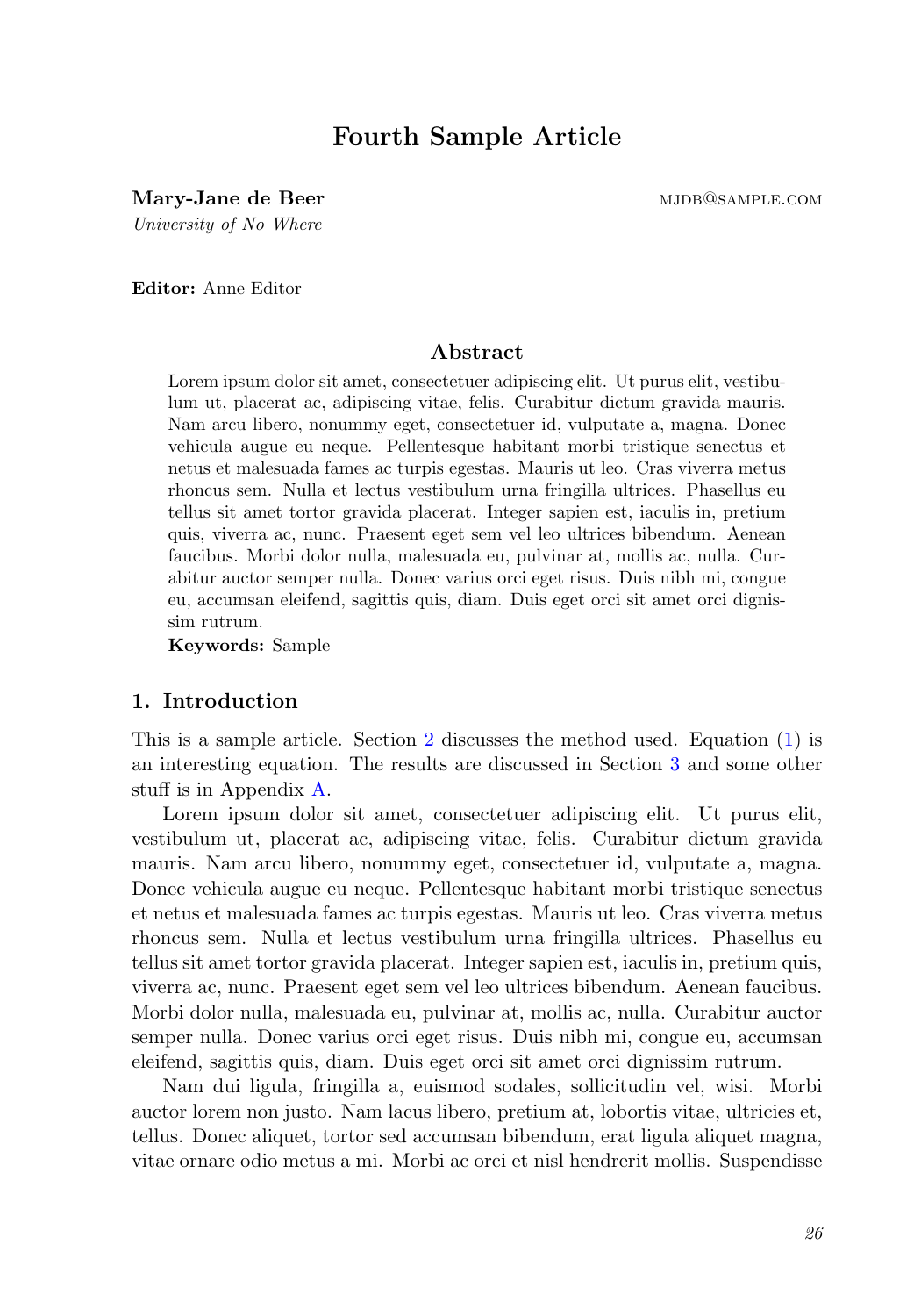ut massa. Cras nec ante. Pellentesque a nulla. Cum sociis natoque penatibus et magnis dis parturient montes, nascetur ridiculus mus. Aliquam tincidunt urna. Nulla ullamcorper vestibulum turpis. Pellentesque cursus luctus mauris.

Nulla malesuada porttitor diam. Donec felis erat, congue non, volutpat at, tincidunt tristique, libero. Vivamus viverra fermentum felis. Donec nonummy pellentesque ante. Phasellus adipiscing semper elit. Proin fermentum massa ac quam. Sed diam turpis, molestie vitae, placerat a, molestie nec, leo. Maecenas lacinia. Nam ipsum ligula, eleifend at, accumsan nec, suscipit a, ipsum. Morbi blandit ligula feugiat magna. Nunc eleifend consequat lorem. Sed lacinia nulla vitae enim. Pellentesque tincidunt purus vel magna. Integer non enim. Praesent euismod nunc eu purus. Donec bibendum quam in tellus. Nullam cursus pulvinar lectus. Donec et mi. Nam vulputate metus eu enim. Vestibulum pellentesque felis eu massa.

Quisque ullamcorper placerat ipsum. Cras nibh. Morbi vel justo vitae lacus tincidunt ultrices. Lorem ipsum dolor sit amet, consectetuer adipiscing elit. In hac habitasse platea dictumst. Integer tempus convallis augue. Etiam facilisis. Nunc elementum fermentum wisi. Aenean placerat. Ut imperdiet, enim sed gravida sollicitudin, felis odio placerat quam, ac pulvinar elit purus eget enim. Nunc vitae tortor. Proin tempus nibh sit amet nisl. Vivamus quis tortor vitae risus porta vehicula.

Fusce mauris. Vestibulum luctus nibh at lectus. Sed bibendum, nulla a faucibus semper, leo velit ultricies tellus, ac venenatis arcu wisi vel nisl. Vestibulum diam. Aliquam pellentesque, augue quis sagittis posuere, turpis lacus congue quam, in hendrerit risus eros eget felis. Maecenas eget erat in sapien mattis porttitor. Vestibulum porttitor. Nulla facilisi. Sed a turpis eu lacus commodo facilisis. Morbi fringilla, wisi in dignissim interdum, justo lectus sagittis dui, et vehicula libero dui cursus dui. Mauris tempor ligula sed lacus. Duis cursus enim ut augue. Cras ac magna. Cras nulla. Nulla egestas. Curabitur a leo. Quisque egestas wisi eget nunc. Nam feugiat lacus vel est. Curabitur consectetuer.

Suspendisse vel felis. Ut lorem lorem, interdum eu, tincidunt sit amet, laoreet vitae, arcu. Aenean faucibus pede eu ante. Praesent enim elit, rutrum at, molestie non, nonummy vel, nisl. Ut lectus eros, malesuada sit amet, fermentum eu, sodales cursus, magna. Donec eu purus. Quisque vehicula, urna sed ultricies auctor, pede lorem egestas dui, et convallis elit erat sed nulla. Donec luctus. Curabitur et nunc. Aliquam dolor odio, commodo pretium, ultricies non, pharetra in, velit. Integer arcu est, nonummy in, fermentum faucibus, egestas vel, odio.

Sed commodo posuere pede. Mauris ut est. Ut quis purus. Sed ac odio. Sed vehicula hendrerit sem. Duis non odio. Morbi ut dui. Sed accumsan risus eget odio. In hac habitasse platea dictumst. Pellentesque non elit. Fusce sed justo eu urna porta tincidunt. Mauris felis odio, sollicitudin sed, volutpat a, ornare ac, erat. Morbi quis dolor. Donec pellentesque, erat ac sagittis semper, nunc dui lobortis purus, quis congue purus metus ultricies tellus. Proin et quam.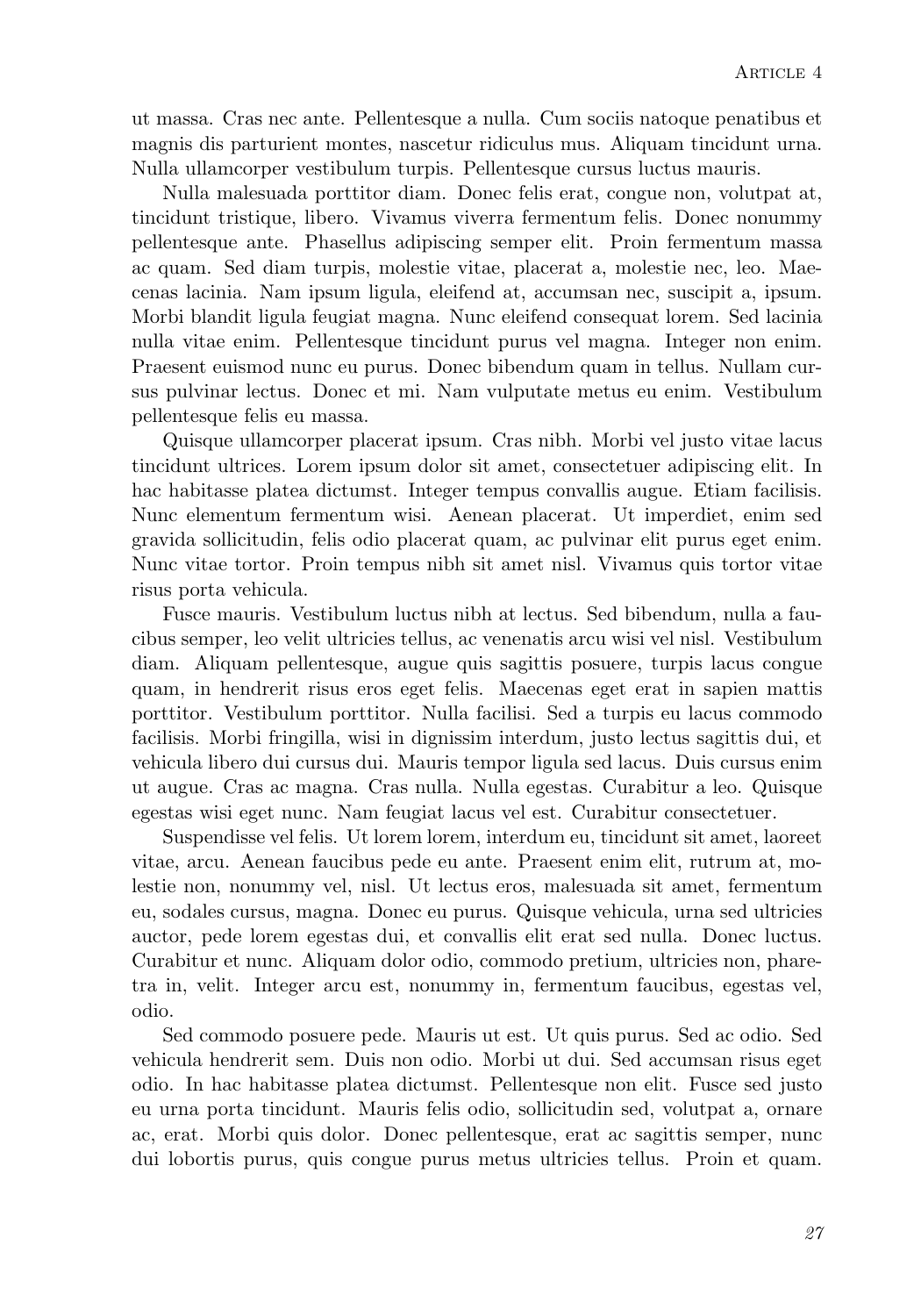Class aptent taciti sociosqu ad litora torquent per conubia nostra, per inceptos hymenaeos. Praesent sapien turpis, fermentum vel, eleifend faucibus, vehicula eu, lacus.

#### <span id="page-33-0"></span>2. Method

Lorem ipsum dolor sit amet, consectetuer adipiscing elit. Ut purus elit, vestibulum ut, placerat ac, adipiscing vitae, felis. Curabitur dictum gravida mauris. Nam arcu libero, nonummy eget, consectetuer id, vulputate a, magna. Donec vehicula augue eu neque. Pellentesque habitant morbi tristique senectus et netus et malesuada fames ac turpis egestas. Mauris ut leo. Cras viverra metus rhoncus sem. Nulla et lectus vestibulum urna fringilla ultrices. Phasellus eu tellus sit amet tortor gravida placerat. Integer sapien est, iaculis in, pretium quis, viverra ac, nunc. Praesent eget sem vel leo ultrices bibendum. Aenean faucibus. Morbi dolor nulla, malesuada eu, pulvinar at, mollis ac, nulla. Curabitur auctor semper nulla. Donec varius orci eget risus. Duis nibh mi, congue eu, accumsan eleifend, sagittis quis, diam. Duis eget orci sit amet orci dignissim rutrum.

Nam dui ligula, fringilla a, euismod sodales, sollicitudin vel, wisi. Morbi auctor lorem non justo. Nam lacus libero, pretium at, lobortis vitae, ultricies et, tellus. Donec aliquet, tortor sed accumsan bibendum, erat ligula aliquet magna, vitae ornare odio metus a mi. Morbi ac orci et nisl hendrerit mollis. Suspendisse ut massa. Cras nec ante. Pellentesque a nulla. Cum sociis natoque penatibus et magnis dis parturient montes, nascetur ridiculus mus. Aliquam tincidunt urna. Nulla ullamcorper vestibulum turpis. Pellentesque cursus luctus mauris.

Nulla malesuada porttitor diam. Donec felis erat, congue non, volutpat at, tincidunt tristique, libero. Vivamus viverra fermentum felis. Donec nonummy pellentesque ante. Phasellus adipiscing semper elit. Proin fermentum massa ac quam. Sed diam turpis, molestie vitae, placerat a, molestie nec, leo. Maecenas lacinia. Nam ipsum ligula, eleifend at, accumsan nec, suscipit a, ipsum. Morbi blandit ligula feugiat magna. Nunc eleifend consequat lorem. Sed lacinia nulla vitae enim. Pellentesque tincidunt purus vel magna. Integer non enim. Praesent euismod nunc eu purus. Donec bibendum quam in tellus. Nullam cursus pulvinar lectus. Donec et mi. Nam vulputate metus eu enim. Vestibulum pellentesque felis eu massa.

Quisque ullamcorper placerat ipsum. Cras nibh. Morbi vel justo vitae lacus tincidunt ultrices. Lorem ipsum dolor sit amet, consectetuer adipiscing elit. In hac habitasse platea dictumst. Integer tempus convallis augue. Etiam facilisis. Nunc elementum fermentum wisi. Aenean placerat. Ut imperdiet, enim sed gravida sollicitudin, felis odio placerat quam, ac pulvinar elit purus eget enim. Nunc vitae tortor. Proin tempus nibh sit amet nisl. Vivamus quis tortor vitae risus porta vehicula.

Fusce mauris. Vestibulum luctus nibh at lectus. Sed bibendum, nulla a faucibus semper, leo velit ultricies tellus, ac venenatis arcu wisi vel nisl. Vestibulum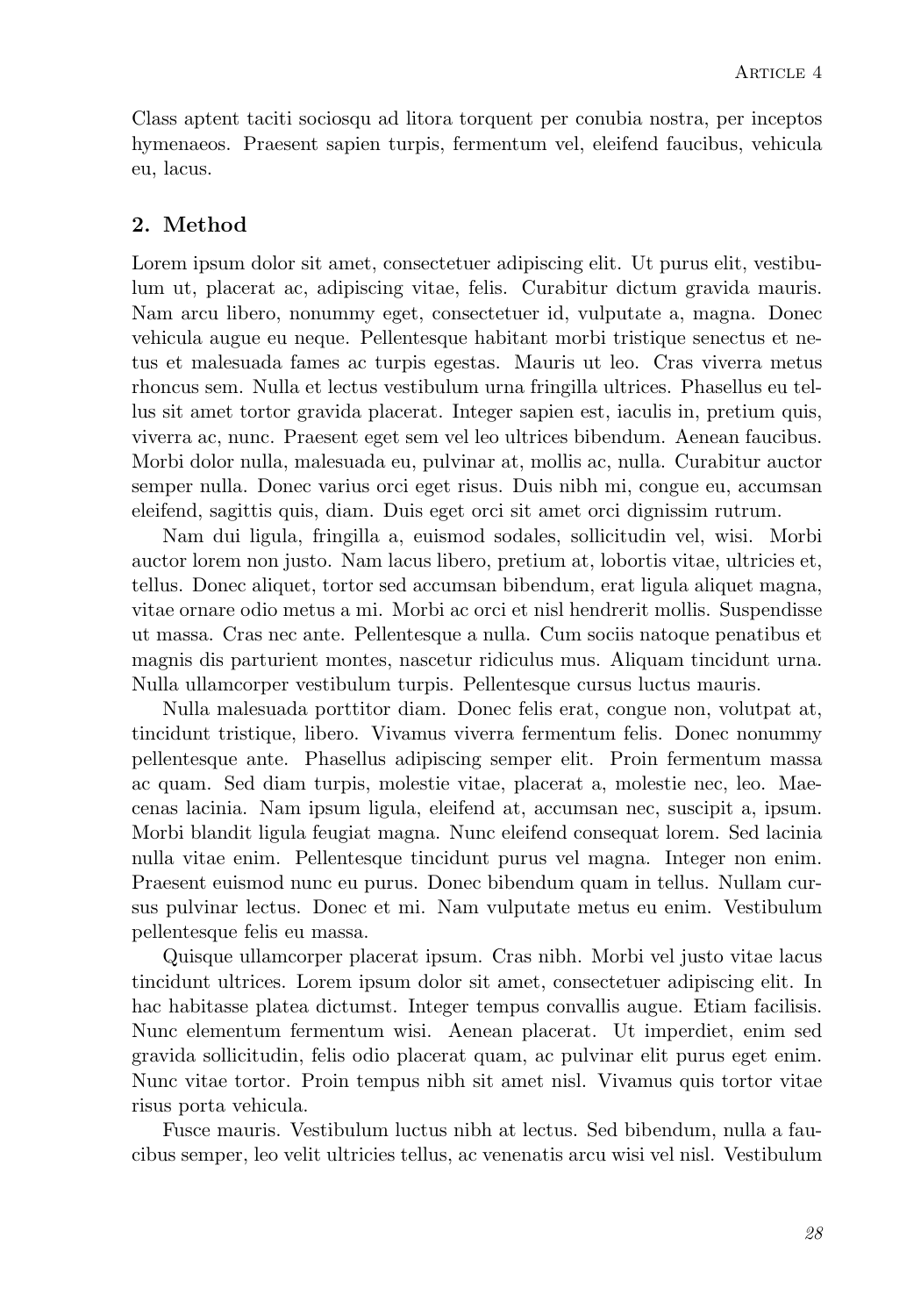diam. Aliquam pellentesque, augue quis sagittis posuere, turpis lacus congue quam, in hendrerit risus eros eget felis. Maecenas eget erat in sapien mattis porttitor. Vestibulum porttitor. Nulla facilisi. Sed a turpis eu lacus commodo facilisis. Morbi fringilla, wisi in dignissim interdum, justo lectus sagittis dui, et vehicula libero dui cursus dui. Mauris tempor ligula sed lacus. Duis cursus enim ut augue. Cras ac magna. Cras nulla. Nulla egestas. Curabitur a leo. Quisque egestas wisi eget nunc. Nam feugiat lacus vel est. Curabitur consectetuer.

Suspendisse vel felis. Ut lorem lorem, interdum eu, tincidunt sit amet, laoreet vitae, arcu. Aenean faucibus pede eu ante. Praesent enim elit, rutrum at, molestie non, nonummy vel, nisl. Ut lectus eros, malesuada sit amet, fermentum eu, sodales cursus, magna. Donec eu purus. Quisque vehicula, urna sed ultricies auctor, pede lorem egestas dui, et convallis elit erat sed nulla. Donec luctus. Curabitur et nunc. Aliquam dolor odio, commodo pretium, ultricies non, pharetra in, velit. Integer arcu est, nonummy in, fermentum faucibus, egestas vel, odio.

Sed commodo posuere pede. Mauris ut est. Ut quis purus. Sed ac odio. Sed vehicula hendrerit sem. Duis non odio. Morbi ut dui. Sed accumsan risus eget odio. In hac habitasse platea dictumst. Pellentesque non elit. Fusce sed justo eu urna porta tincidunt. Mauris felis odio, sollicitudin sed, volutpat a, ornare ac, erat. Morbi quis dolor. Donec pellentesque, erat ac sagittis semper, nunc dui lobortis purus, quis congue purus metus ultricies tellus. Proin et quam. Class aptent taciti sociosqu ad litora torquent per conubia nostra, per inceptos hymenaeos. Praesent sapien turpis, fermentum vel, eleifend faucibus, vehicula eu, lacus.

<span id="page-34-0"></span>
$$
E = mc^2 \tag{1}
$$

#### <span id="page-34-1"></span>3. Results

Lorem ipsum dolor sit amet, consectetuer adipiscing elit. Ut purus elit, vestibulum ut, placerat ac, adipiscing vitae, felis. Curabitur dictum gravida mauris. Nam arcu libero, nonummy eget, consectetuer id, vulputate a, magna. Donec vehicula augue eu neque. Pellentesque habitant morbi tristique senectus et netus et malesuada fames ac turpis egestas. Mauris ut leo. Cras viverra metus rhoncus sem. Nulla et lectus vestibulum urna fringilla ultrices. Phasellus eu tellus sit amet tortor gravida placerat. Integer sapien est, iaculis in, pretium quis, viverra ac, nunc. Praesent eget sem vel leo ultrices bibendum. Aenean faucibus. Morbi dolor nulla, malesuada eu, pulvinar at, mollis ac, nulla. Curabitur auctor semper nulla. Donec varius orci eget risus. Duis nibh mi, congue eu, accumsan eleifend, sagittis quis, diam. Duis eget orci sit amet orci dignissim rutrum.

Nam dui ligula, fringilla a, euismod sodales, sollicitudin vel, wisi. Morbi auctor lorem non justo. Nam lacus libero, pretium at, lobortis vitae, ultricies et, tellus. Donec aliquet, tortor sed accumsan bibendum, erat ligula aliquet magna,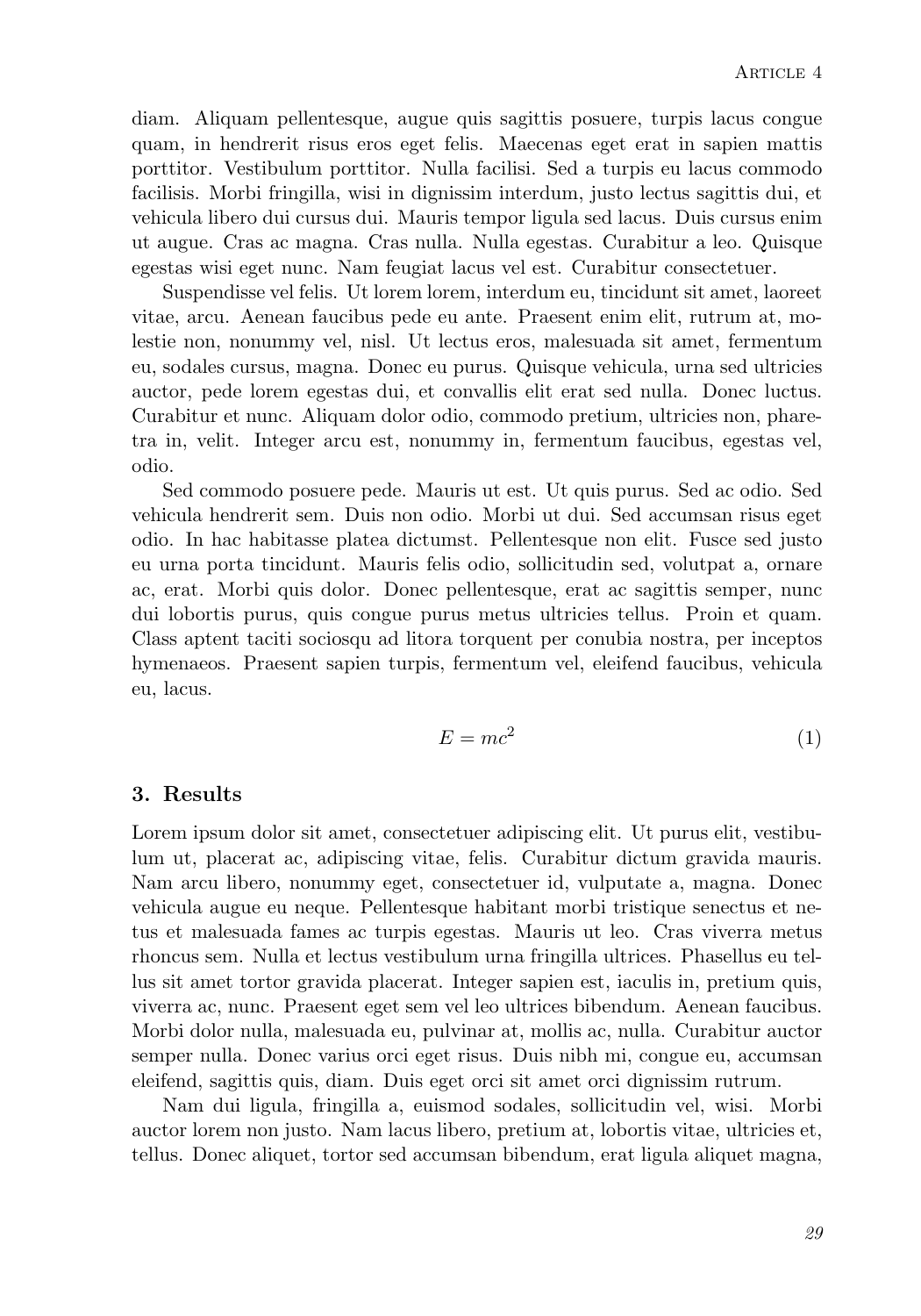vitae ornare odio metus a mi. Morbi ac orci et nisl hendrerit mollis. Suspendisse ut massa. Cras nec ante. Pellentesque a nulla. Cum sociis natoque penatibus et magnis dis parturient montes, nascetur ridiculus mus. Aliquam tincidunt urna. Nulla ullamcorper vestibulum turpis. Pellentesque cursus luctus mauris.

Nulla malesuada porttitor diam. Donec felis erat, congue non, volutpat at, tincidunt tristique, libero. Vivamus viverra fermentum felis. Donec nonummy pellentesque ante. Phasellus adipiscing semper elit. Proin fermentum massa ac quam. Sed diam turpis, molestie vitae, placerat a, molestie nec, leo. Maecenas lacinia. Nam ipsum ligula, eleifend at, accumsan nec, suscipit a, ipsum. Morbi blandit ligula feugiat magna. Nunc eleifend consequat lorem. Sed lacinia nulla vitae enim. Pellentesque tincidunt purus vel magna. Integer non enim. Praesent euismod nunc eu purus. Donec bibendum quam in tellus. Nullam cursus pulvinar lectus. Donec et mi. Nam vulputate metus eu enim. Vestibulum pellentesque felis eu massa.

Quisque ullamcorper placerat ipsum. Cras nibh. Morbi vel justo vitae lacus tincidunt ultrices. Lorem ipsum dolor sit amet, consectetuer adipiscing elit. In hac habitasse platea dictumst. Integer tempus convallis augue. Etiam facilisis. Nunc elementum fermentum wisi. Aenean placerat. Ut imperdiet, enim sed gravida sollicitudin, felis odio placerat quam, ac pulvinar elit purus eget enim. Nunc vitae tortor. Proin tempus nibh sit amet nisl. Vivamus quis tortor vitae risus porta vehicula.

Fusce mauris. Vestibulum luctus nibh at lectus. Sed bibendum, nulla a faucibus semper, leo velit ultricies tellus, ac venenatis arcu wisi vel nisl. Vestibulum diam. Aliquam pellentesque, augue quis sagittis posuere, turpis lacus congue quam, in hendrerit risus eros eget felis. Maecenas eget erat in sapien mattis porttitor. Vestibulum porttitor. Nulla facilisi. Sed a turpis eu lacus commodo facilisis. Morbi fringilla, wisi in dignissim interdum, justo lectus sagittis dui, et vehicula libero dui cursus dui. Mauris tempor ligula sed lacus. Duis cursus enim ut augue. Cras ac magna. Cras nulla. Nulla egestas. Curabitur a leo. Quisque egestas wisi eget nunc. Nam feugiat lacus vel est. Curabitur consectetuer.

Suspendisse vel felis. Ut lorem lorem, interdum eu, tincidunt sit amet, laoreet vitae, arcu. Aenean faucibus pede eu ante. Praesent enim elit, rutrum at, molestie non, nonummy vel, nisl. Ut lectus eros, malesuada sit amet, fermentum eu, sodales cursus, magna. Donec eu purus. Quisque vehicula, urna sed ultricies auctor, pede lorem egestas dui, et convallis elit erat sed nulla. Donec luctus. Curabitur et nunc. Aliquam dolor odio, commodo pretium, ultricies non, pharetra in, velit. Integer arcu est, nonummy in, fermentum faucibus, egestas vel, odio.

Sed commodo posuere pede. Mauris ut est. Ut quis purus. Sed ac odio. Sed vehicula hendrerit sem. Duis non odio. Morbi ut dui. Sed accumsan risus eget odio. In hac habitasse platea dictumst. Pellentesque non elit. Fusce sed justo eu urna porta tincidunt. Mauris felis odio, sollicitudin sed, volutpat a, ornare ac, erat. Morbi quis dolor. Donec pellentesque, erat ac sagittis semper, nunc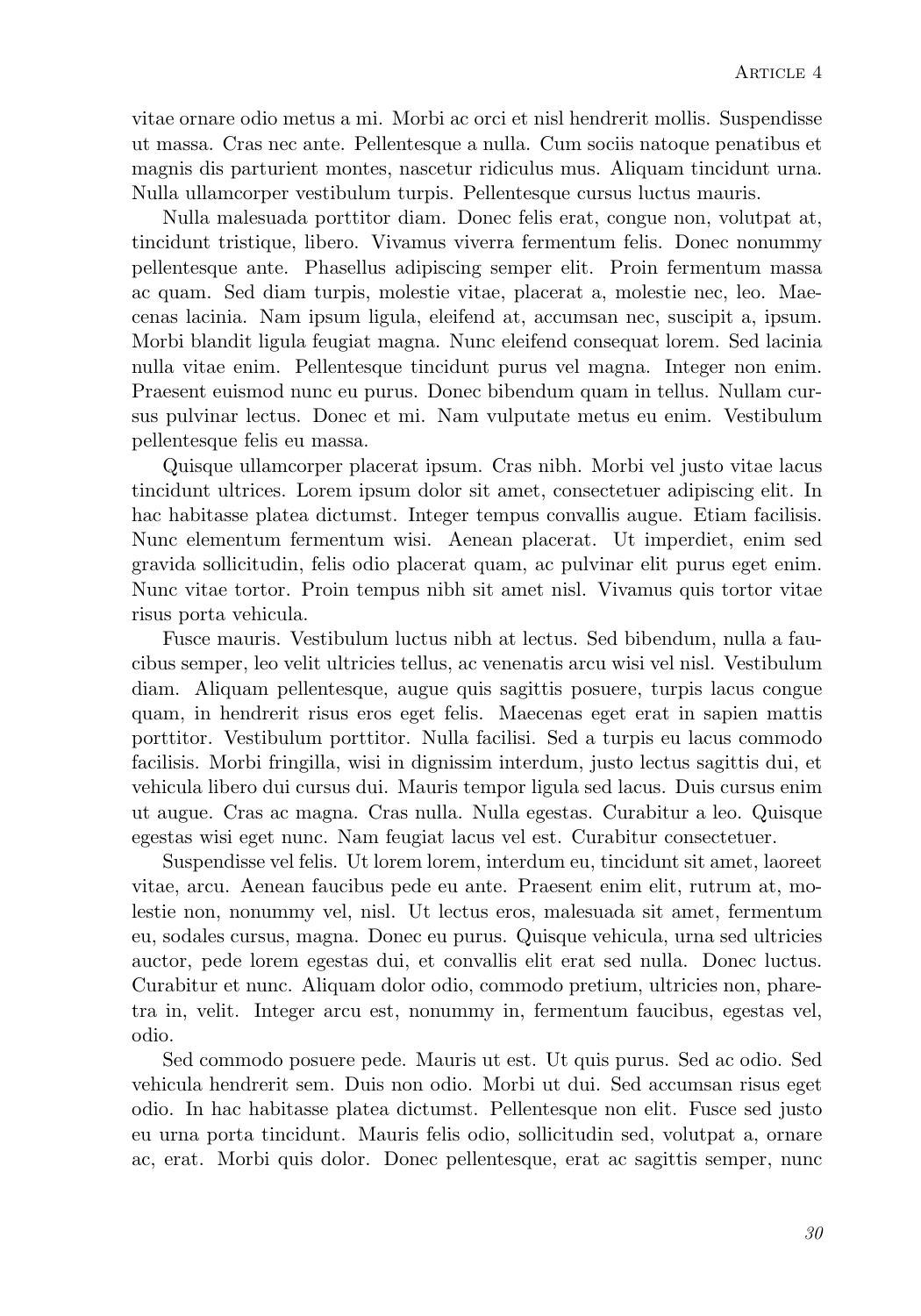dui lobortis purus, quis congue purus metus ultricies tellus. Proin et quam. Class aptent taciti sociosqu ad litora torquent per conubia nostra, per inceptos hymenaeos. Praesent sapien turpis, fermentum vel, eleifend faucibus, vehicula eu, lacus.

Here are some citations: [Guyon and Elisseeff](#page-36-1) [\(2003\)](#page-36-1); [Guyon et al.](#page-36-2) [\(2007\)](#page-36-2).

#### References

- <span id="page-36-1"></span>I. Guyon and A. Elisseeff. An introduction to variable and feature selection. JMLR, 3:1157–1182, March 2003.
- <span id="page-36-2"></span>I. Guyon, C. Aliferis, and A. Elisseeff. Causal feature selection. Technical report, Clopinet, 2007.

#### <span id="page-36-0"></span>Appendix A. First Appendix

Lorem ipsum dolor sit amet, consectetuer adipiscing elit. Ut purus elit, vestibulum ut, placerat ac, adipiscing vitae, felis. Curabitur dictum gravida mauris. Nam arcu libero, nonummy eget, consectetuer id, vulputate a, magna. Donec vehicula augue eu neque. Pellentesque habitant morbi tristique senectus et netus et malesuada fames ac turpis egestas. Mauris ut leo. Cras viverra metus rhoncus sem. Nulla et lectus vestibulum urna fringilla ultrices. Phasellus eu tellus sit amet tortor gravida placerat. Integer sapien est, iaculis in, pretium quis, viverra ac, nunc. Praesent eget sem vel leo ultrices bibendum. Aenean faucibus. Morbi dolor nulla, malesuada eu, pulvinar at, mollis ac, nulla. Curabitur auctor semper nulla. Donec varius orci eget risus. Duis nibh mi, congue eu, accumsan eleifend, sagittis quis, diam. Duis eget orci sit amet orci dignissim rutrum.

Nam dui ligula, fringilla a, euismod sodales, sollicitudin vel, wisi. Morbi auctor lorem non justo. Nam lacus libero, pretium at, lobortis vitae, ultricies et, tellus. Donec aliquet, tortor sed accumsan bibendum, erat ligula aliquet magna, vitae ornare odio metus a mi. Morbi ac orci et nisl hendrerit mollis. Suspendisse ut massa. Cras nec ante. Pellentesque a nulla. Cum sociis natoque penatibus et magnis dis parturient montes, nascetur ridiculus mus. Aliquam tincidunt urna. Nulla ullamcorper vestibulum turpis. Pellentesque cursus luctus mauris.

Nulla malesuada porttitor diam. Donec felis erat, congue non, volutpat at, tincidunt tristique, libero. Vivamus viverra fermentum felis. Donec nonummy pellentesque ante. Phasellus adipiscing semper elit. Proin fermentum massa ac quam. Sed diam turpis, molestie vitae, placerat a, molestie nec, leo. Maecenas lacinia. Nam ipsum ligula, eleifend at, accumsan nec, suscipit a, ipsum. Morbi blandit ligula feugiat magna. Nunc eleifend consequat lorem. Sed lacinia nulla vitae enim. Pellentesque tincidunt purus vel magna. Integer non enim. Praesent euismod nunc eu purus. Donec bibendum quam in tellus. Nullam cursus pulvinar lectus. Donec et mi. Nam vulputate metus eu enim. Vestibulum pellentesque felis eu massa.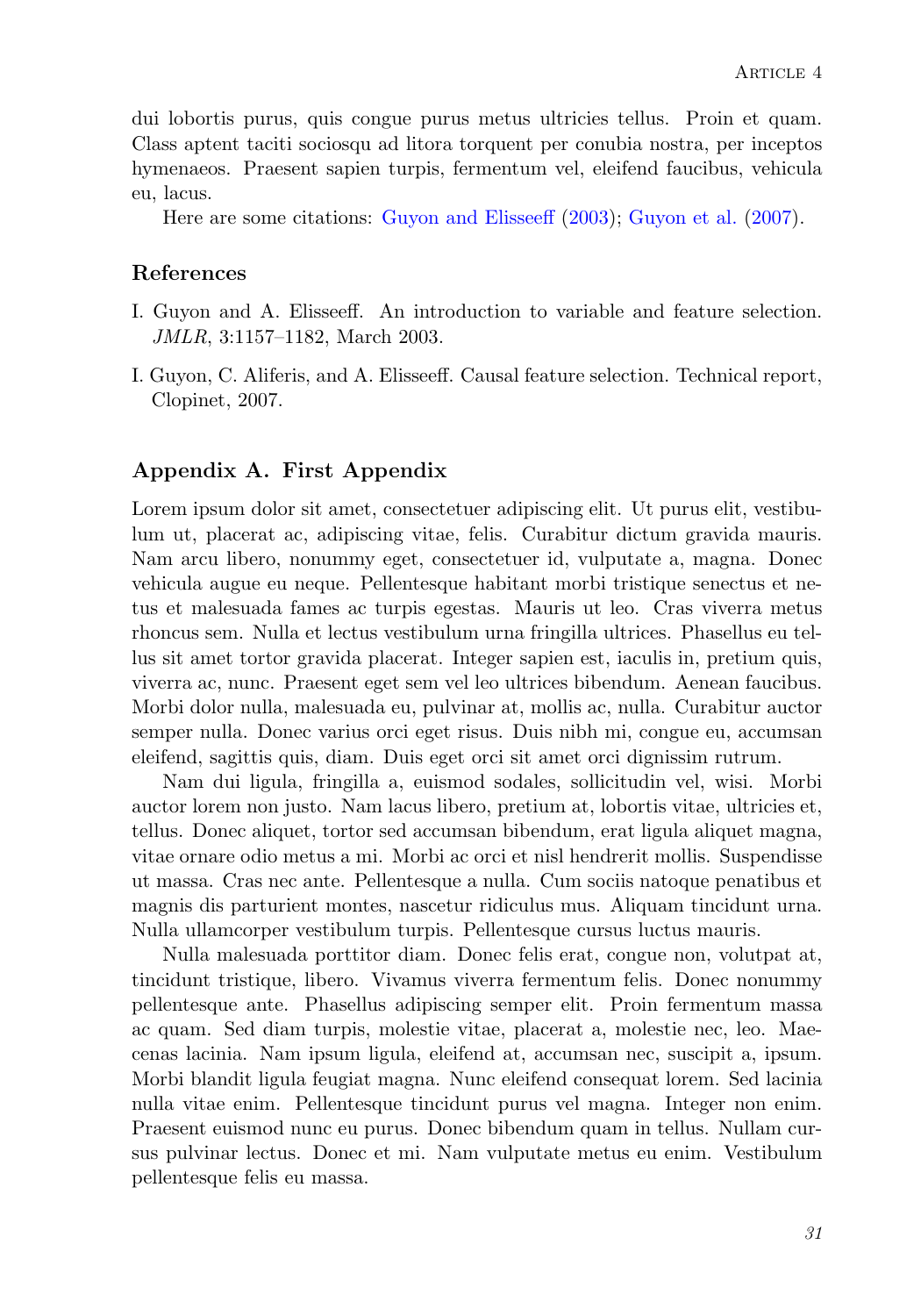Quisque ullamcorper placerat ipsum. Cras nibh. Morbi vel justo vitae lacus tincidunt ultrices. Lorem ipsum dolor sit amet, consectetuer adipiscing elit. In hac habitasse platea dictumst. Integer tempus convallis augue. Etiam facilisis. Nunc elementum fermentum wisi. Aenean placerat. Ut imperdiet, enim sed gravida sollicitudin, felis odio placerat quam, ac pulvinar elit purus eget enim. Nunc vitae tortor. Proin tempus nibh sit amet nisl. Vivamus quis tortor vitae risus porta vehicula.

Fusce mauris. Vestibulum luctus nibh at lectus. Sed bibendum, nulla a faucibus semper, leo velit ultricies tellus, ac venenatis arcu wisi vel nisl. Vestibulum diam. Aliquam pellentesque, augue quis sagittis posuere, turpis lacus congue quam, in hendrerit risus eros eget felis. Maecenas eget erat in sapien mattis porttitor. Vestibulum porttitor. Nulla facilisi. Sed a turpis eu lacus commodo facilisis. Morbi fringilla, wisi in dignissim interdum, justo lectus sagittis dui, et vehicula libero dui cursus dui. Mauris tempor ligula sed lacus. Duis cursus enim ut augue. Cras ac magna. Cras nulla. Nulla egestas. Curabitur a leo. Quisque egestas wisi eget nunc. Nam feugiat lacus vel est. Curabitur consectetuer.

Suspendisse vel felis. Ut lorem lorem, interdum eu, tincidunt sit amet, laoreet vitae, arcu. Aenean faucibus pede eu ante. Praesent enim elit, rutrum at, molestie non, nonummy vel, nisl. Ut lectus eros, malesuada sit amet, fermentum eu, sodales cursus, magna. Donec eu purus. Quisque vehicula, urna sed ultricies auctor, pede lorem egestas dui, et convallis elit erat sed nulla. Donec luctus. Curabitur et nunc. Aliquam dolor odio, commodo pretium, ultricies non, pharetra in, velit. Integer arcu est, nonummy in, fermentum faucibus, egestas vel, odio.

Sed commodo posuere pede. Mauris ut est. Ut quis purus. Sed ac odio. Sed vehicula hendrerit sem. Duis non odio. Morbi ut dui. Sed accumsan risus eget odio. In hac habitasse platea dictumst. Pellentesque non elit. Fusce sed justo eu urna porta tincidunt. Mauris felis odio, sollicitudin sed, volutpat a, ornare ac, erat. Morbi quis dolor. Donec pellentesque, erat ac sagittis semper, nunc dui lobortis purus, quis congue purus metus ultricies tellus. Proin et quam. Class aptent taciti sociosqu ad litora torquent per conubia nostra, per inceptos hymenaeos. Praesent sapien turpis, fermentum vel, eleifend faucibus, vehicula eu, lacus.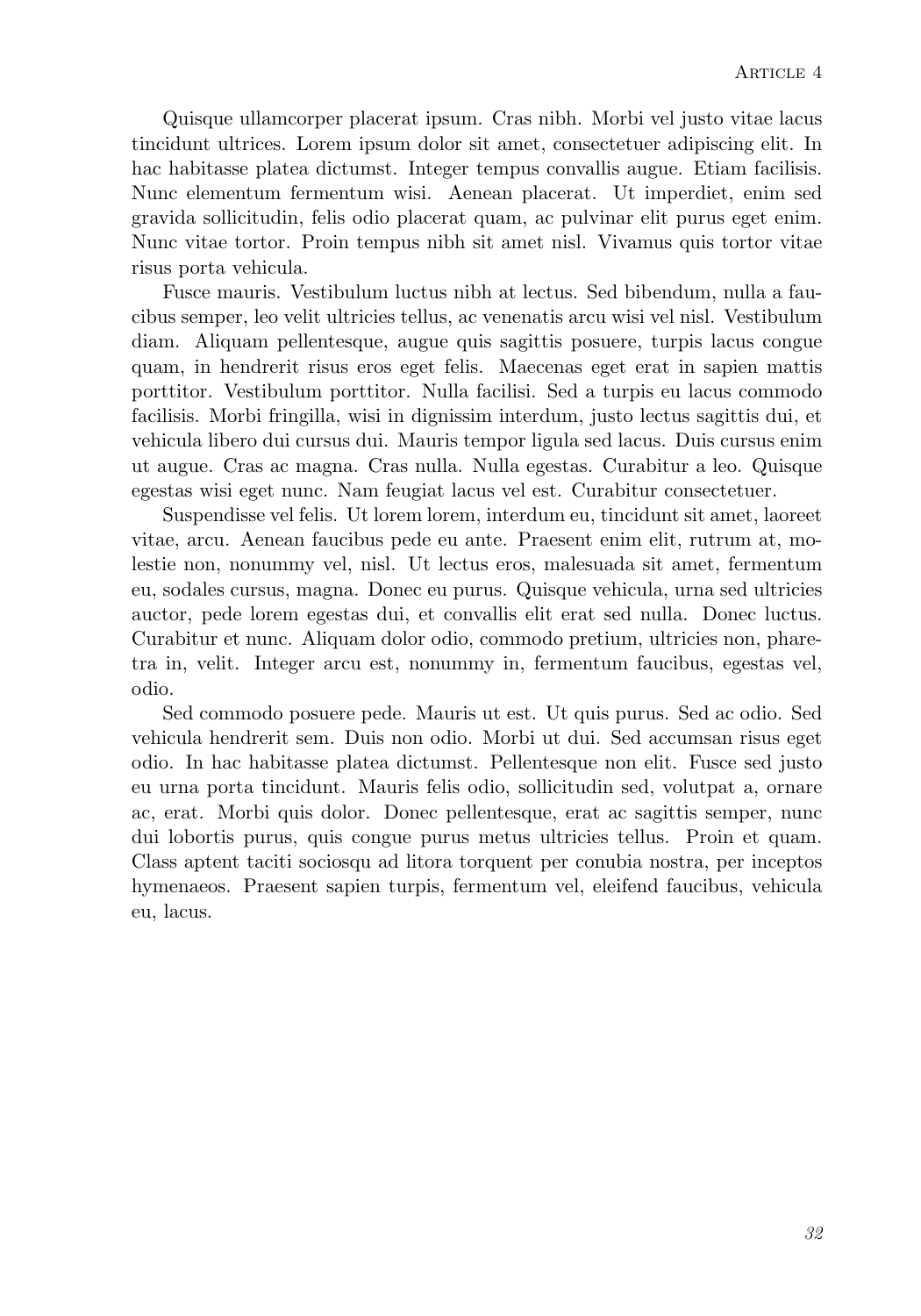# <span id="page-38-0"></span>Part II First Part of Appendices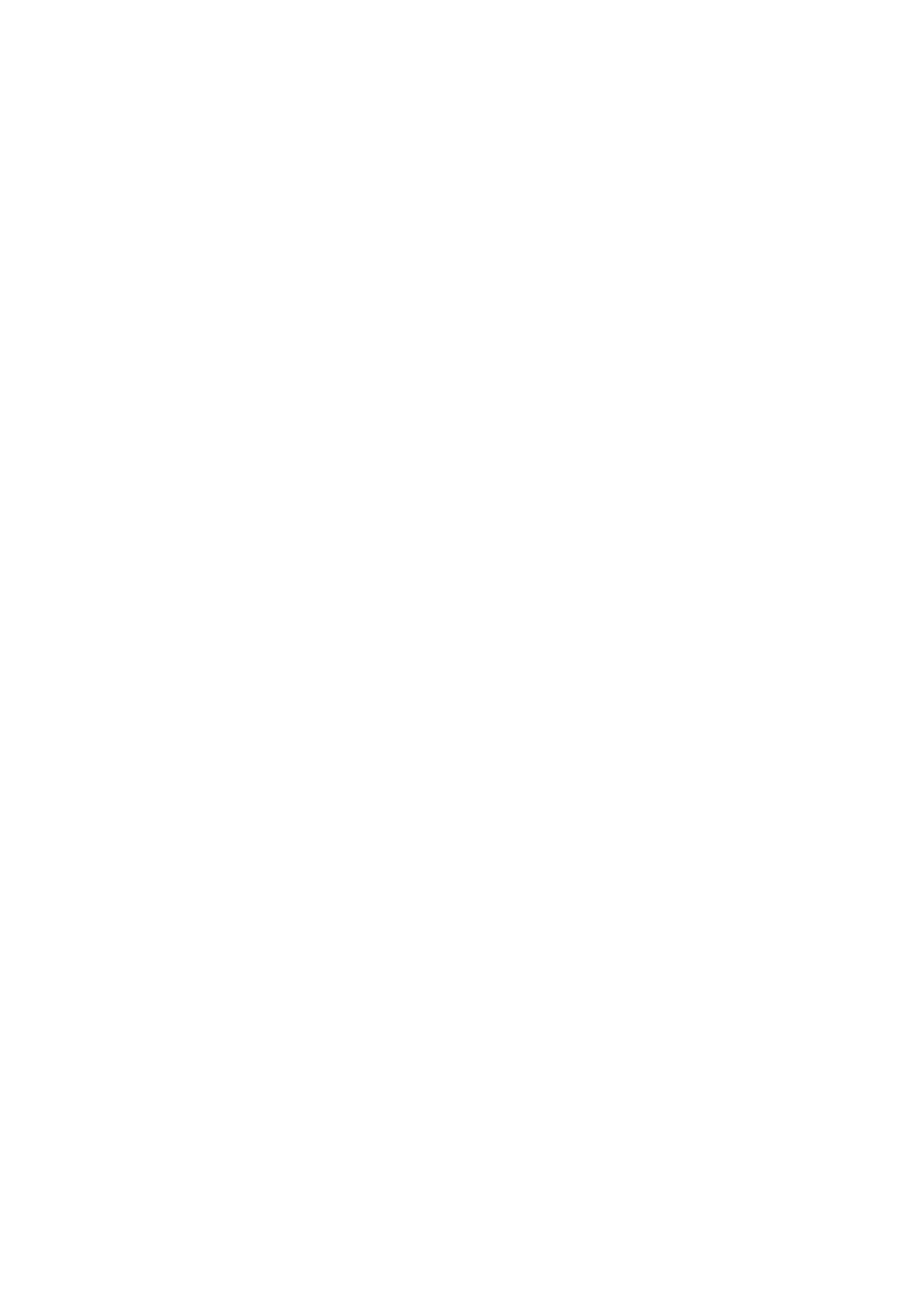# Introduction

This is an introduction to Part [II.](#page-38-0)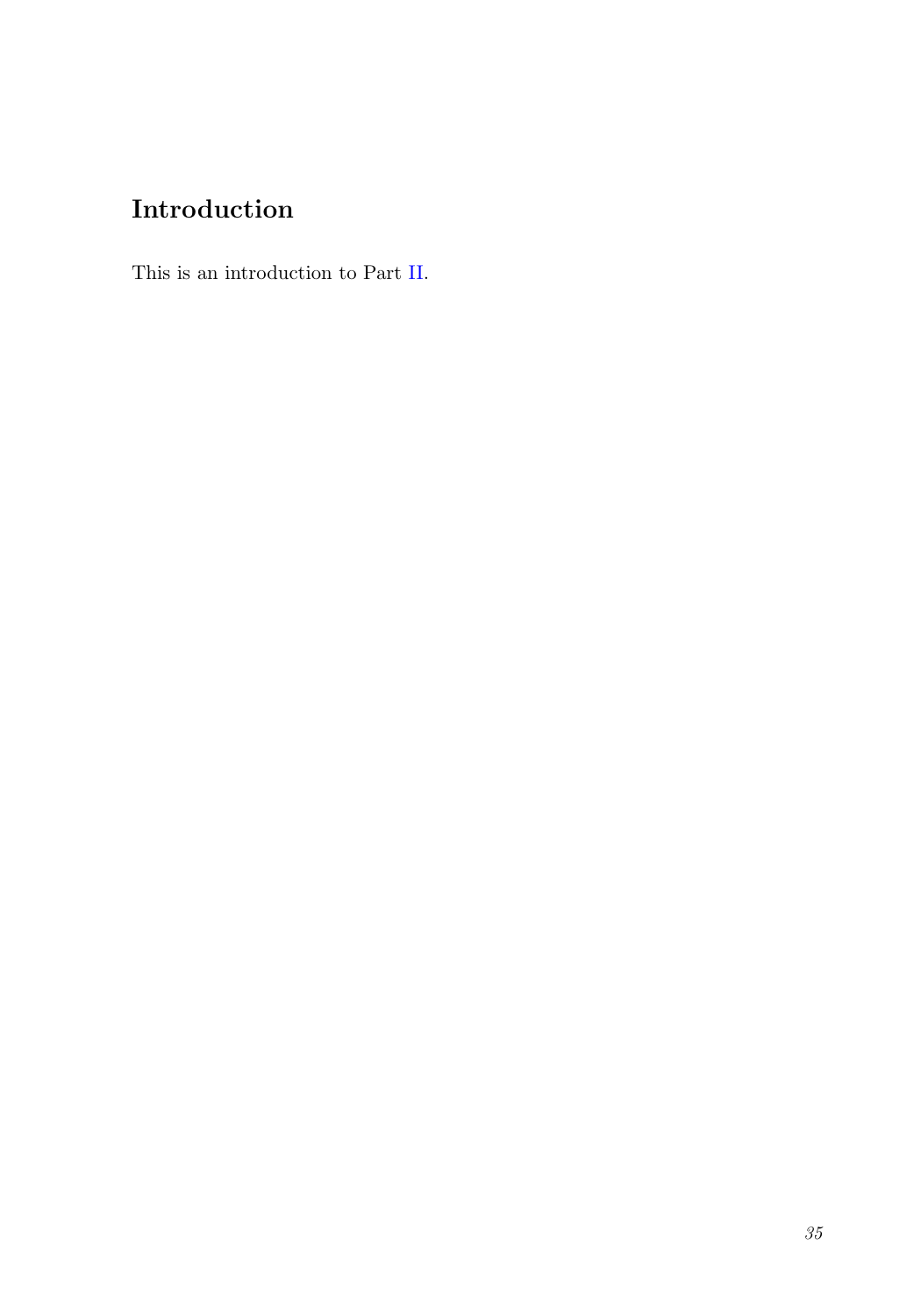# <span id="page-41-0"></span>Appendix A First Appendix

This is an appendix.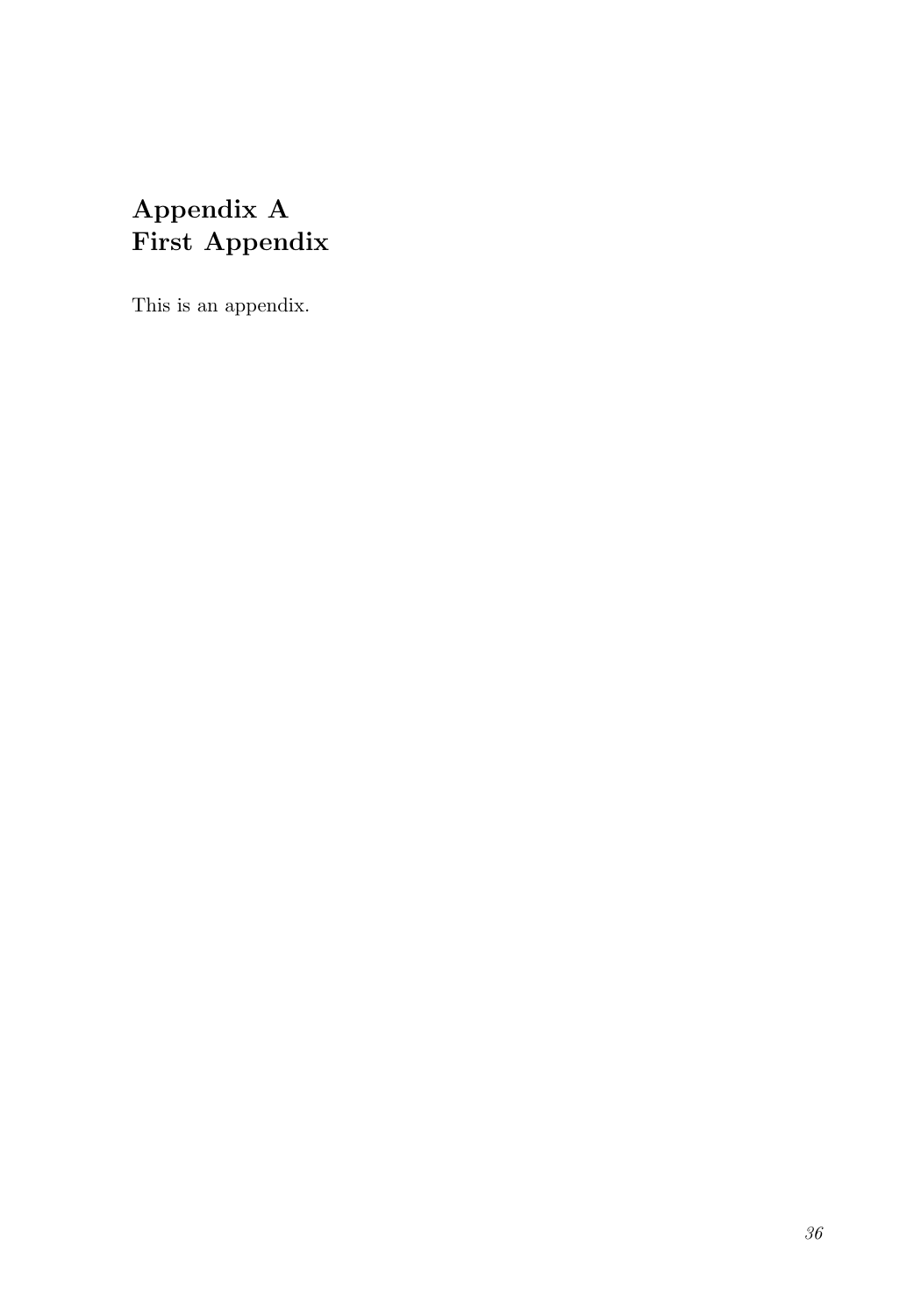# <span id="page-42-0"></span>Appendix B Second Appendix

This is another appendix.

Lorem ipsum dolor sit amet, consectetuer adipiscing elit. Ut purus elit, vestibulum ut, placerat ac, adipiscing vitae, felis. Curabitur dictum gravida mauris. Nam arcu libero, nonummy eget, consectetuer id, vulputate a, magna. Donec vehicula augue eu neque. Pellentesque habitant morbi tristique senectus et netus et malesuada fames ac turpis egestas. Mauris ut leo. Cras viverra metus rhoncus sem. Nulla et lectus vestibulum urna fringilla ultrices. Phasellus eu tellus sit amet tortor gravida placerat. Integer sapien est, iaculis in, pretium quis, viverra ac, nunc. Praesent eget sem vel leo ultrices bibendum. Aenean faucibus. Morbi dolor nulla, malesuada eu, pulvinar at, mollis ac, nulla. Curabitur auctor semper nulla. Donec varius orci eget risus. Duis nibh mi, congue eu, accumsan eleifend, sagittis quis, diam. Duis eget orci sit amet orci dignissim rutrum.

Nam dui ligula, fringilla a, euismod sodales, sollicitudin vel, wisi. Morbi auctor lorem non justo. Nam lacus libero, pretium at, lobortis vitae, ultricies et, tellus. Donec aliquet, tortor sed accumsan bibendum, erat ligula aliquet magna, vitae ornare odio metus a mi. Morbi ac orci et nisl hendrerit mollis. Suspendisse ut massa. Cras nec ante. Pellentesque a nulla. Cum sociis natoque penatibus et magnis dis parturient montes, nascetur ridiculus mus. Aliquam tincidunt urna. Nulla ullamcorper vestibulum turpis. Pellentesque cursus luctus mauris.

Nulla malesuada porttitor diam. Donec felis erat, congue non, volutpat at, tincidunt tristique, libero. Vivamus viverra fermentum felis. Donec nonummy pellentesque ante. Phasellus adipiscing semper elit. Proin fermentum massa ac quam. Sed diam turpis, molestie vitae, placerat a, molestie nec, leo. Maecenas lacinia. Nam ipsum ligula, eleifend at, accumsan nec, suscipit a, ipsum. Morbi blandit ligula feugiat magna. Nunc eleifend consequat lorem. Sed lacinia nulla vitae enim. Pellentesque tincidunt purus vel magna. Integer non enim. Praesent euismod nunc eu purus. Donec bibendum quam in tellus. Nullam cursus pulvinar lectus. Donec et mi. Nam vulputate metus eu enim. Vestibulum pellentesque felis eu massa.

Quisque ullamcorper placerat ipsum. Cras nibh. Morbi vel justo vitae lacus tincidunt ultrices. Lorem ipsum dolor sit amet, consectetuer adipiscing elit. In hac habitasse platea dictumst. Integer tempus convallis augue. Etiam facilisis. Nunc elementum fermentum wisi. Aenean placerat. Ut imperdiet, enim sed gravida sollicitudin, felis odio placerat quam, ac pulvinar elit purus eget enim. Nunc vitae tortor. Proin tempus nibh sit amet nisl. Vivamus quis tortor vitae risus porta vehicula.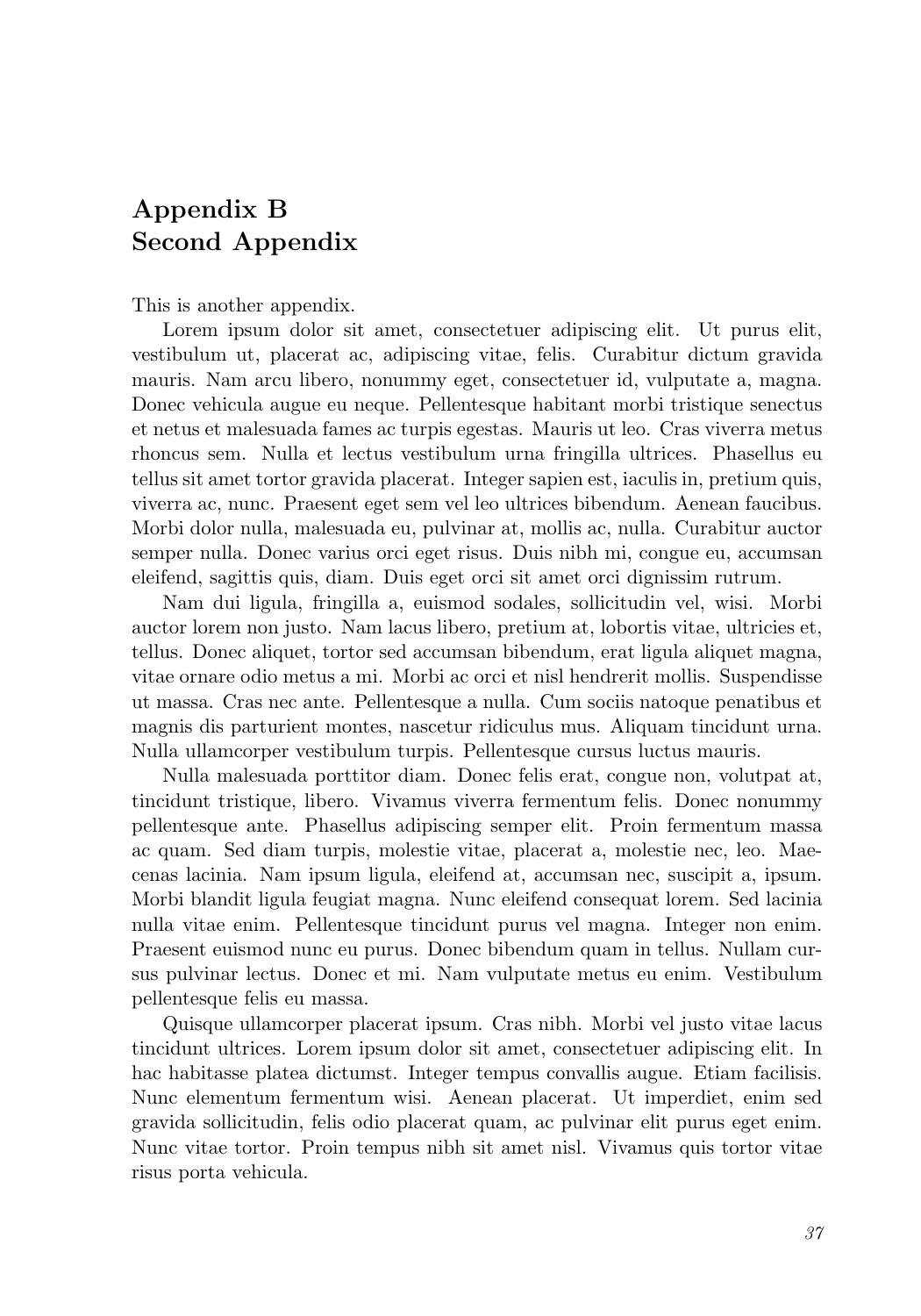Fusce mauris. Vestibulum luctus nibh at lectus. Sed bibendum, nulla a faucibus semper, leo velit ultricies tellus, ac venenatis arcu wisi vel nisl. Vestibulum diam. Aliquam pellentesque, augue quis sagittis posuere, turpis lacus congue quam, in hendrerit risus eros eget felis. Maecenas eget erat in sapien mattis porttitor. Vestibulum porttitor. Nulla facilisi. Sed a turpis eu lacus commodo facilisis. Morbi fringilla, wisi in dignissim interdum, justo lectus sagittis dui, et vehicula libero dui cursus dui. Mauris tempor ligula sed lacus. Duis cursus enim ut augue. Cras ac magna. Cras nulla. Nulla egestas. Curabitur a leo. Quisque egestas wisi eget nunc. Nam feugiat lacus vel est. Curabitur consectetuer.

Suspendisse vel felis. Ut lorem lorem, interdum eu, tincidunt sit amet, laoreet vitae, arcu. Aenean faucibus pede eu ante. Praesent enim elit, rutrum at, molestie non, nonummy vel, nisl. Ut lectus eros, malesuada sit amet, fermentum eu, sodales cursus, magna. Donec eu purus. Quisque vehicula, urna sed ultricies auctor, pede lorem egestas dui, et convallis elit erat sed nulla. Donec luctus. Curabitur et nunc. Aliquam dolor odio, commodo pretium, ultricies non, pharetra in, velit. Integer arcu est, nonummy in, fermentum faucibus, egestas vel, odio.

Sed commodo posuere pede. Mauris ut est. Ut quis purus. Sed ac odio. Sed vehicula hendrerit sem. Duis non odio. Morbi ut dui. Sed accumsan risus eget odio. In hac habitasse platea dictumst. Pellentesque non elit. Fusce sed justo eu urna porta tincidunt. Mauris felis odio, sollicitudin sed, volutpat a, ornare ac, erat. Morbi quis dolor. Donec pellentesque, erat ac sagittis semper, nunc dui lobortis purus, quis congue purus metus ultricies tellus. Proin et quam. Class aptent taciti sociosqu ad litora torquent per conubia nostra, per inceptos hymenaeos. Praesent sapien turpis, fermentum vel, eleifend faucibus, vehicula eu, lacus.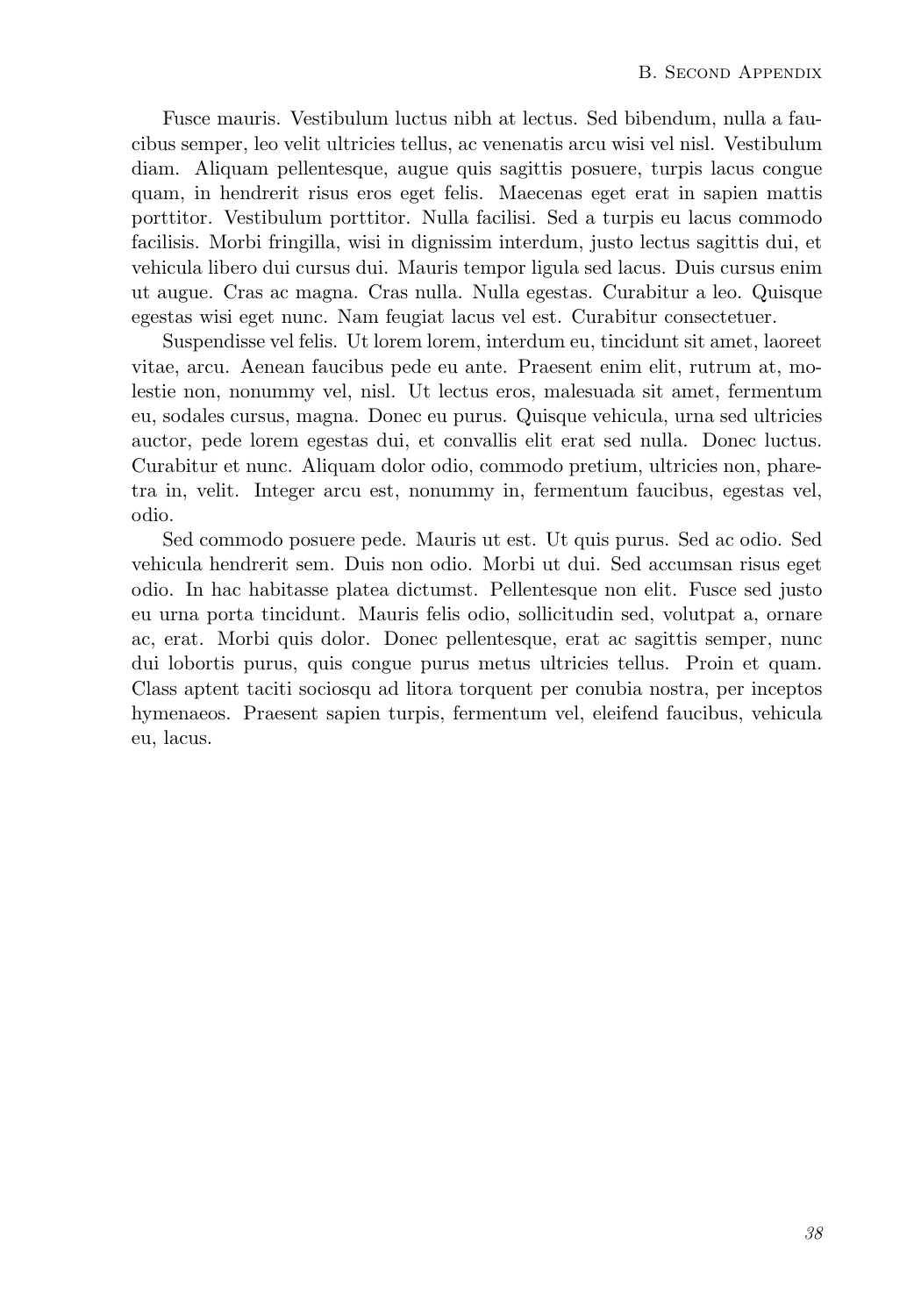# <span id="page-44-0"></span>Part III Second Part of Appendices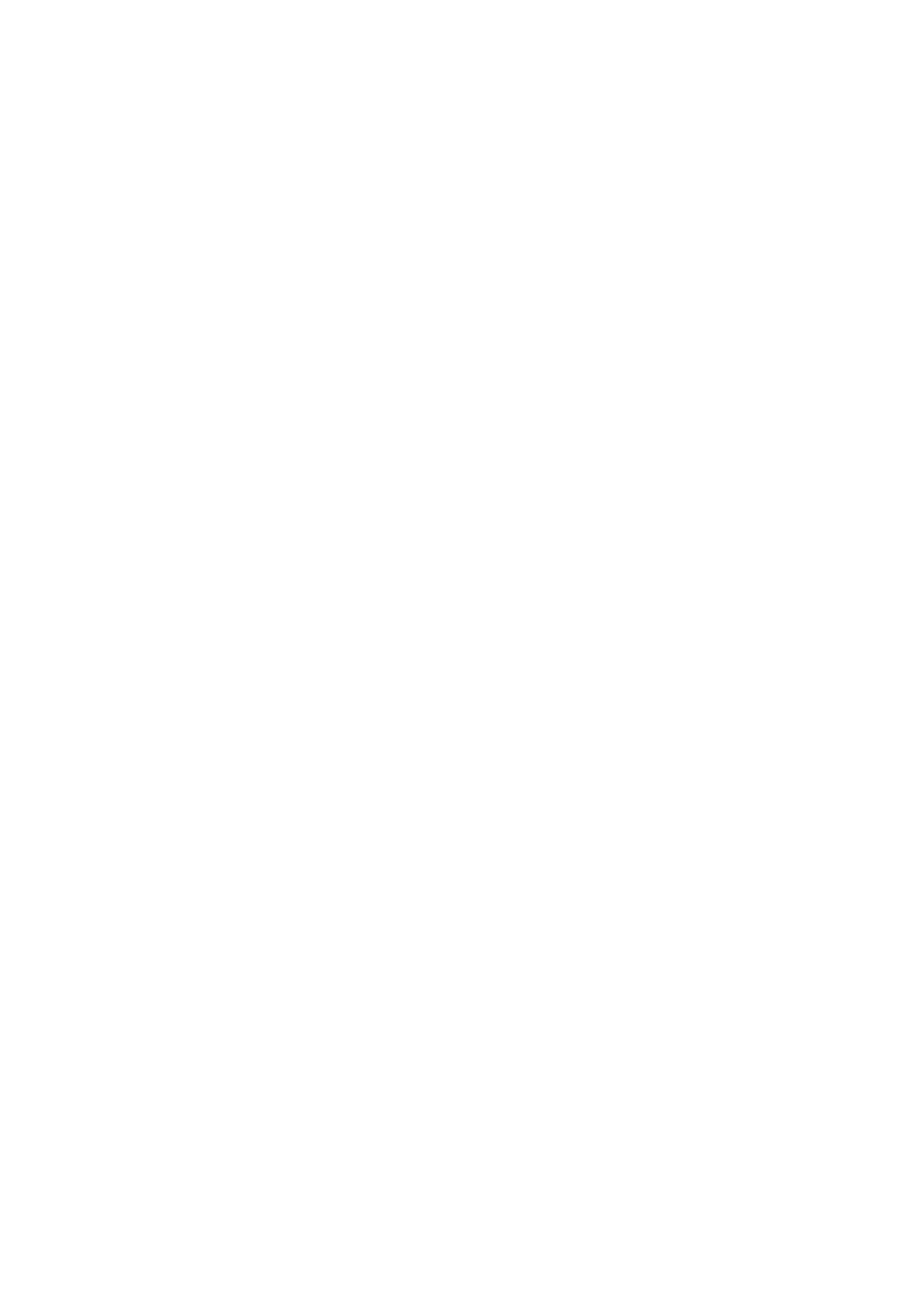# <span id="page-46-0"></span>Appendix C An Appendix

This is an appendix in another part.

Lorem ipsum dolor sit amet, consectetuer adipiscing elit. Ut purus elit, vestibulum ut, placerat ac, adipiscing vitae, felis. Curabitur dictum gravida mauris. Nam arcu libero, nonummy eget, consectetuer id, vulputate a, magna. Donec vehicula augue eu neque. Pellentesque habitant morbi tristique senectus et netus et malesuada fames ac turpis egestas. Mauris ut leo. Cras viverra metus rhoncus sem. Nulla et lectus vestibulum urna fringilla ultrices. Phasellus eu tellus sit amet tortor gravida placerat. Integer sapien est, iaculis in, pretium quis, viverra ac, nunc. Praesent eget sem vel leo ultrices bibendum. Aenean faucibus. Morbi dolor nulla, malesuada eu, pulvinar at, mollis ac, nulla. Curabitur auctor semper nulla. Donec varius orci eget risus. Duis nibh mi, congue eu, accumsan eleifend, sagittis quis, diam. Duis eget orci sit amet orci dignissim rutrum.

Nam dui ligula, fringilla a, euismod sodales, sollicitudin vel, wisi. Morbi auctor lorem non justo. Nam lacus libero, pretium at, lobortis vitae, ultricies et, tellus. Donec aliquet, tortor sed accumsan bibendum, erat ligula aliquet magna, vitae ornare odio metus a mi. Morbi ac orci et nisl hendrerit mollis. Suspendisse ut massa. Cras nec ante. Pellentesque a nulla. Cum sociis natoque penatibus et magnis dis parturient montes, nascetur ridiculus mus. Aliquam tincidunt urna. Nulla ullamcorper vestibulum turpis. Pellentesque cursus luctus mauris.

Nulla malesuada porttitor diam. Donec felis erat, congue non, volutpat at, tincidunt tristique, libero. Vivamus viverra fermentum felis. Donec nonummy pellentesque ante. Phasellus adipiscing semper elit. Proin fermentum massa ac quam. Sed diam turpis, molestie vitae, placerat a, molestie nec, leo. Maecenas lacinia. Nam ipsum ligula, eleifend at, accumsan nec, suscipit a, ipsum. Morbi blandit ligula feugiat magna. Nunc eleifend consequat lorem. Sed lacinia nulla vitae enim. Pellentesque tincidunt purus vel magna. Integer non enim. Praesent euismod nunc eu purus. Donec bibendum quam in tellus. Nullam cursus pulvinar lectus. Donec et mi. Nam vulputate metus eu enim. Vestibulum pellentesque felis eu massa.

Quisque ullamcorper placerat ipsum. Cras nibh. Morbi vel justo vitae lacus tincidunt ultrices. Lorem ipsum dolor sit amet, consectetuer adipiscing elit. In hac habitasse platea dictumst. Integer tempus convallis augue. Etiam facilisis. Nunc elementum fermentum wisi. Aenean placerat. Ut imperdiet, enim sed gravida sollicitudin, felis odio placerat quam, ac pulvinar elit purus eget enim. Nunc vitae tortor. Proin tempus nibh sit amet nisl. Vivamus quis tortor vitae risus porta vehicula.